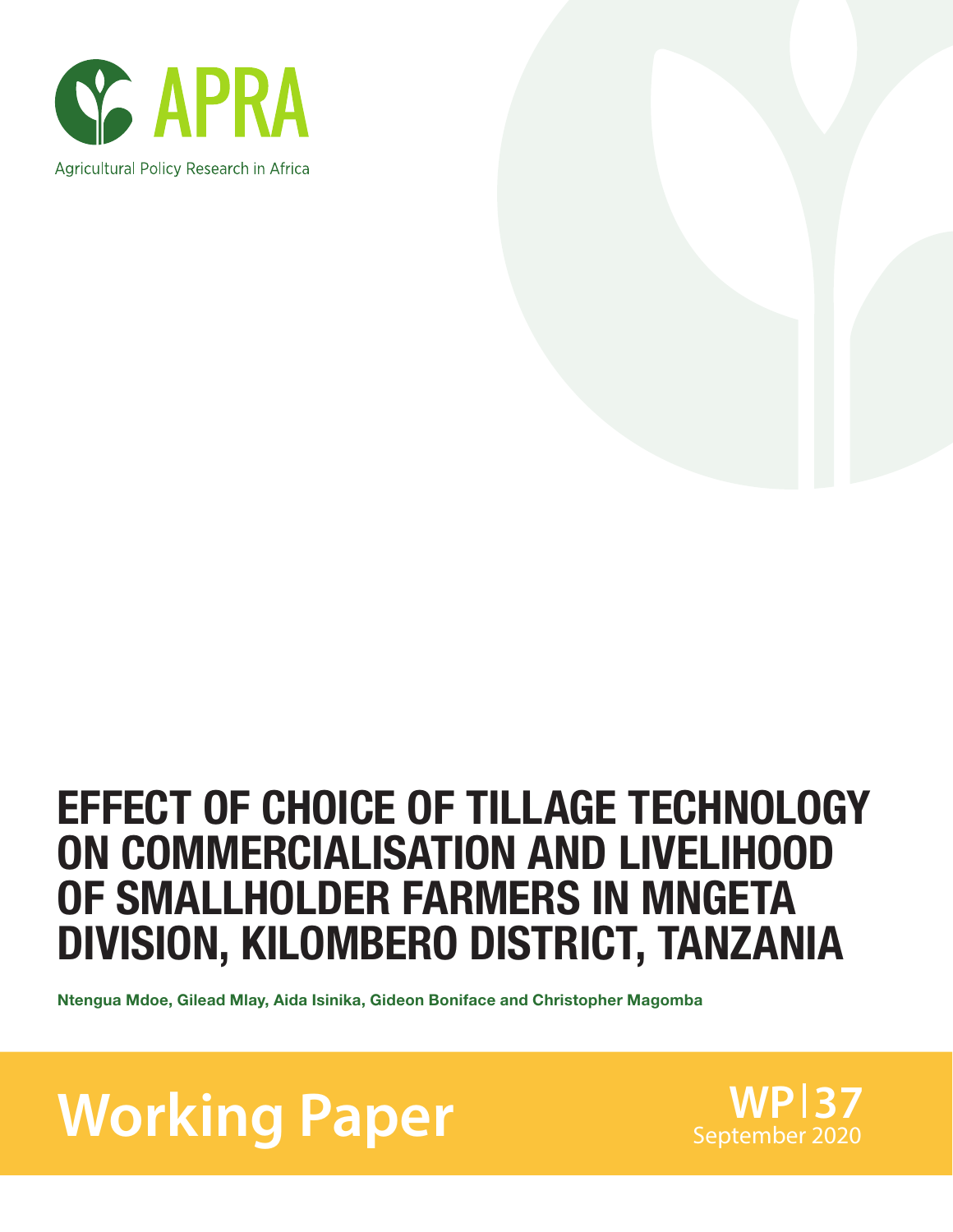# **CONTENTS**

#### **Tables**

| Table 3.1 Percentage of households owning different types of farm implements by farmer       |  |
|----------------------------------------------------------------------------------------------|--|
|                                                                                              |  |
| Table 3.2 Distribution of sampled farmers by type of tillage option used in rice farming  15 |  |
| Table 3.3 Percentage of households using different tillage options by farmer category  15    |  |
| Table 3.4 Land area under rice production in 2016/17 by type of farm implement used  15      |  |
| Table 3.5 Land area (ha) under rice production in 2016/17 by category  16                    |  |
| Table 3.6 Rice output (kg) and productivity (kg/ha) in 2016/17 farming season by type of     |  |
|                                                                                              |  |
| Table 3.7 Rice yield (kg/ha) and output per household (kg) in 2016/17 farming season         |  |
|                                                                                              |  |
|                                                                                              |  |
| Table 3.9 Percentage of households that are food-secure and meeting the MDD-W by             |  |
|                                                                                              |  |
| Table 3.10 Multidimensional Poverty Index across farmer categories  19                       |  |
| Table 3.11 Marginal effects for factors influencing rice commercialisation 20                |  |
| Table 3.12 Parameter estimates for the first stage of multinomial endogenous treatment       |  |
|                                                                                              |  |
| Table 3.13 Multinomial endogenous treatment effects model estimates of tillage               |  |
|                                                                                              |  |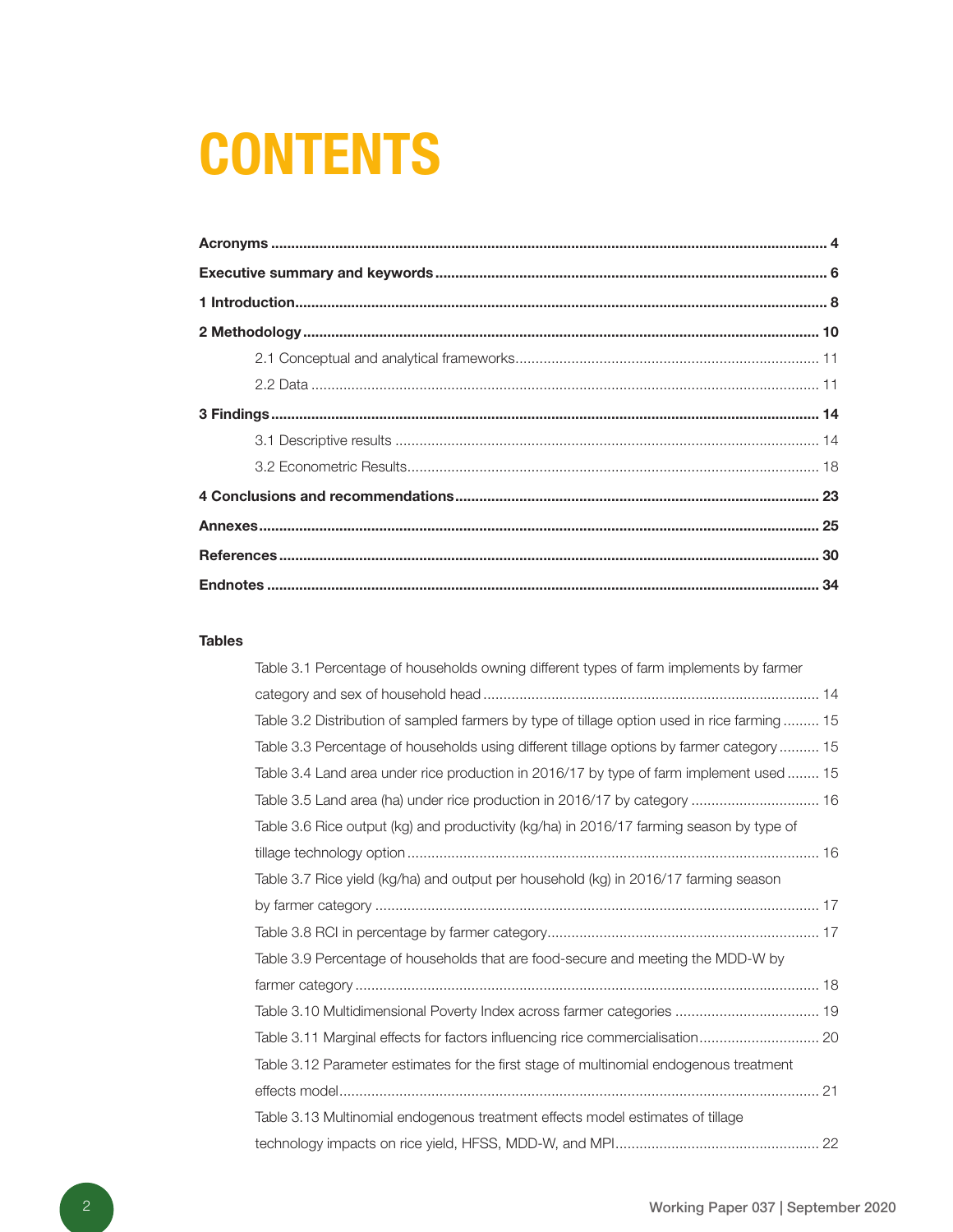# ACKNOWLEDGEMENTS

The research team is grateful for the generous funding from the UK's Foreign, Commonwealth & Development Office (FCDO). We are also very grateful to all the farmers and key informants in Mngeta Division who willingly spared their time to respond to the long questionnaire. The research team also appreciates the work done by the enumerators who interviewed the farmers.

Ntengua Mdoe is a professor, Gilead Mlay is an associate professor, and Christopher Magomba is a lecturer from the School of Agricultural Economics and Business Studies, Sokoine University of Agriculture. Aida Isinika is a professor at the Institute of Continuing Education, Sokoine University of Agriculture. Gideon Boniface is an independent researcher based in Morogoro, Tanzania.

This research was conducted with funding from UK aid of the UK government. The findings and conclusions contained are those of the authors and do not necessarily reflect positions or policies of the UK government or the Foreign, Commonwealth & Development Office (FCDO).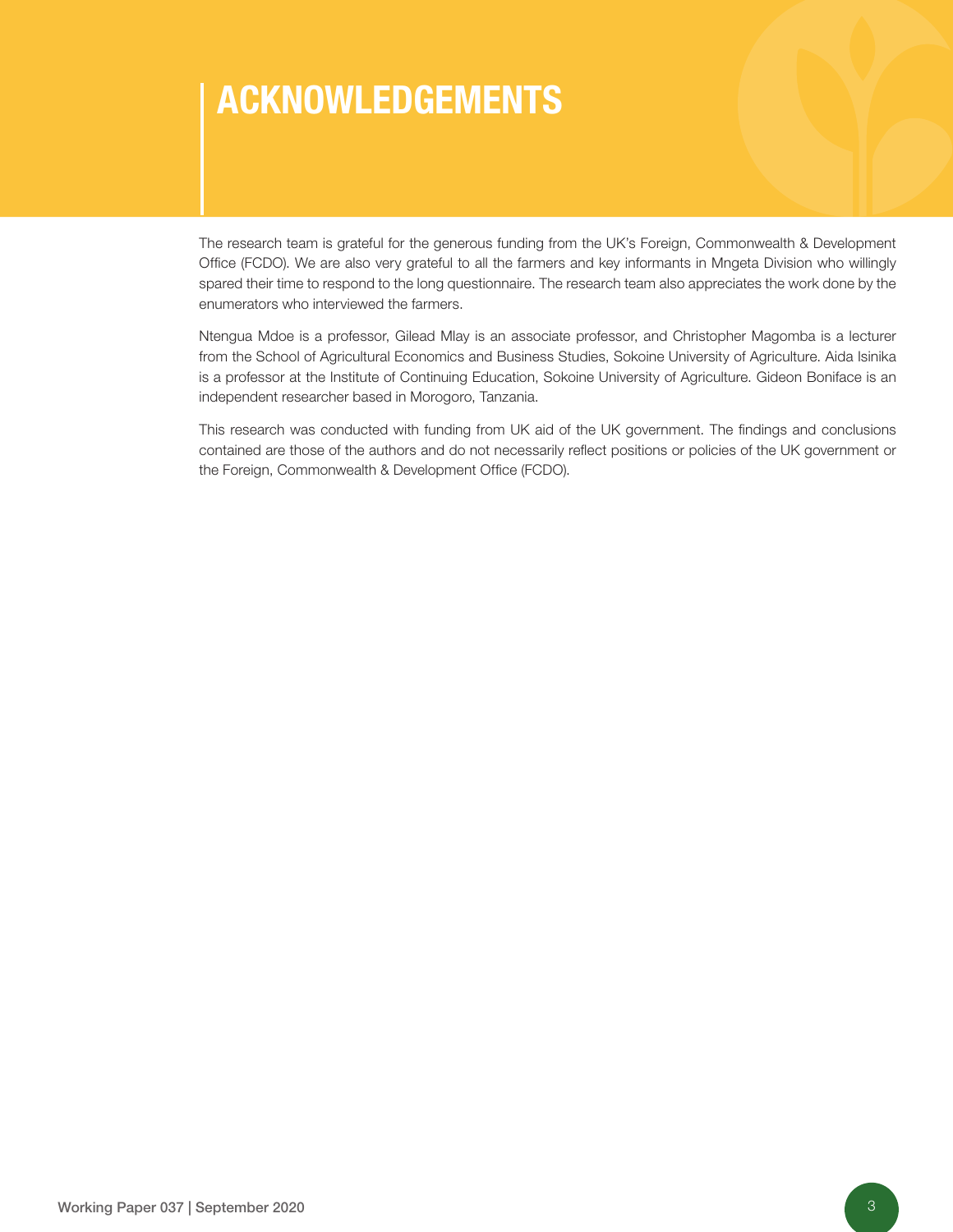# ACRONYMS

| <b>AAAE</b>   | African Association of Agricultural Economists          |
|---------------|---------------------------------------------------------|
| <b>AGRA</b>   | Alliance for a Green Revolution in Africa               |
| <b>APRA</b>   | Agricultural Policy Research in Africa                  |
| <b>DFID</b>   | Department for International Development                |
| <b>FAO</b>    | Food and Agriculture Organization of the United Nations |
| FS            | food security                                           |
| HCI           | Household Commercialisation Index                       |
| <b>HFSS</b>   | household food security status                          |
| ΗН            | hand hoe                                                |
| <b>HHOP</b>   | hand hoe and ox plough                                  |
| <b>HHOPTR</b> | hand hoe, ox plough, and tractor                        |
| <b>HHTR</b>   | hand hoe and tractor                                    |
| ILRI          | International Livestock Research Institute              |
| IMF           | International Monetary Fund                             |
| <b>IPMS</b>   | Improving Productivity and Market Success               |
| <b>IUCN</b>   | International Union for Conservation of Nature          |
| <b>IWGIA</b>  | International Work Group for Indigenous Affairs         |
| km            | kilometre                                               |
| <b>KPL</b>    | Kilombero Plantation Limited                            |
| ΚV            | Kilombero Valley                                        |
| MDD-W         | minimum dietary diversity for women                     |
| MESR          | multinomial endogenous switching regression             |
| <b>MMNL</b>   | mixed multinomial logit                                 |
| <b>MLE</b>    | Maximum Likelihood Estimation                           |
| <b>MPI</b>    | Multidimensional Poverty Index                          |
| <b>MSF</b>    | medium-scale farmer                                     |
| <b>MSL</b>    | maximum simulated likelihood                            |
| OC            | ox cart                                                 |
| <b>OP</b>     | ox plough                                               |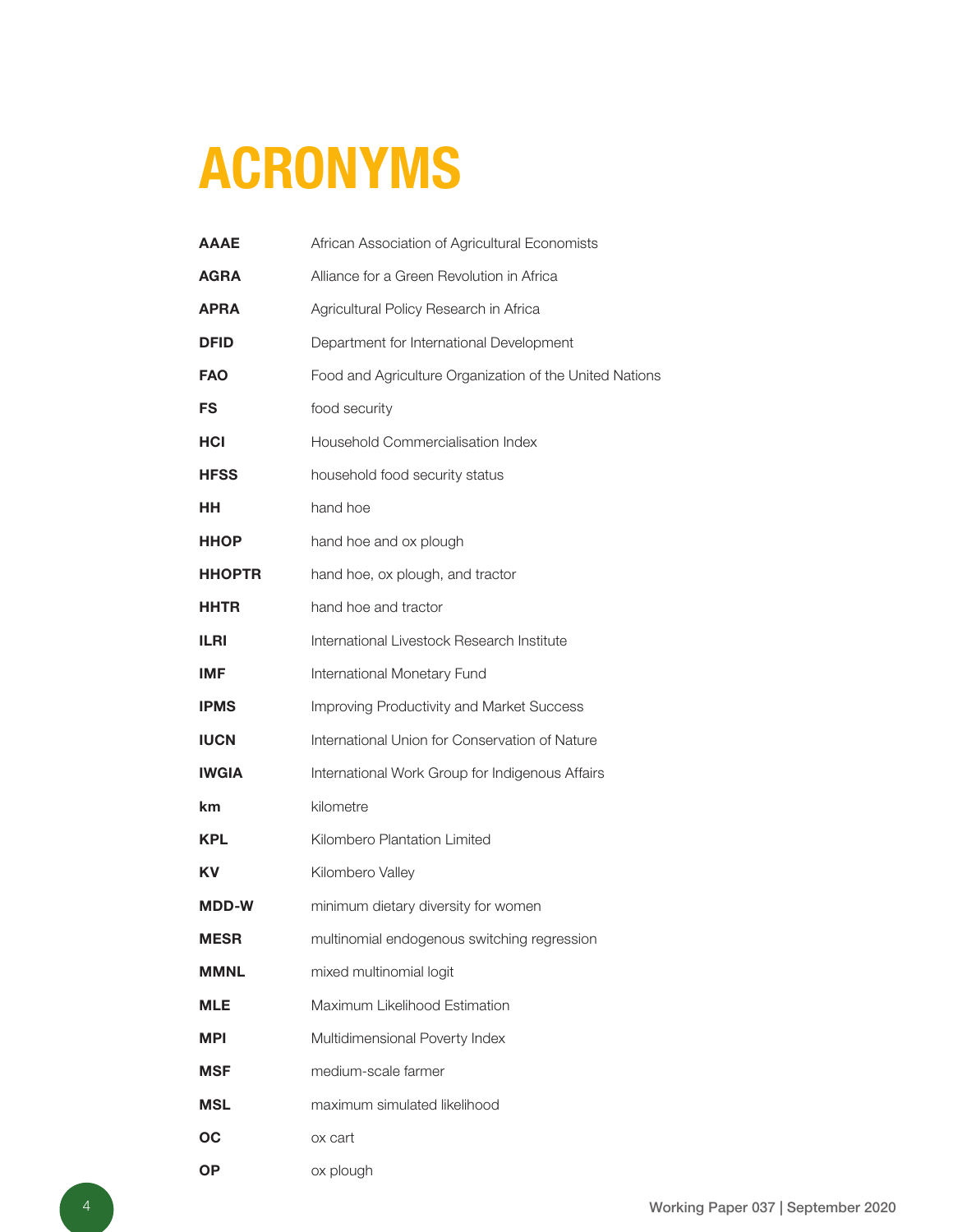| <b>OPHI</b>     | Oxford Poverty & Human Development Initiative                        |
|-----------------|----------------------------------------------------------------------|
| <b>PAICODEO</b> | Parakuiyo Pastoralists Indigenous Community Development Organization |
| <b>QMLE</b>     | quasi-maximum likelihood estimate                                    |
| <b>RCI</b>      | Rice Commercialisation Index                                         |
| <b>SAGCOT</b>   | Southern Agricultural Growth Corridor of Tanzania                    |
| <b>SRI</b>      | System of Sustainable Rice intensification                           |
| <b>SSA</b>      | Sub-Saharan Africa                                                   |
| <b>SSF</b>      | small-scale farmer                                                   |
| <b>TAZARA</b>   | Tanzania Zambia Railway                                              |
| TR.             | tractor                                                              |
| <b>UN</b>       | <b>United Nations</b>                                                |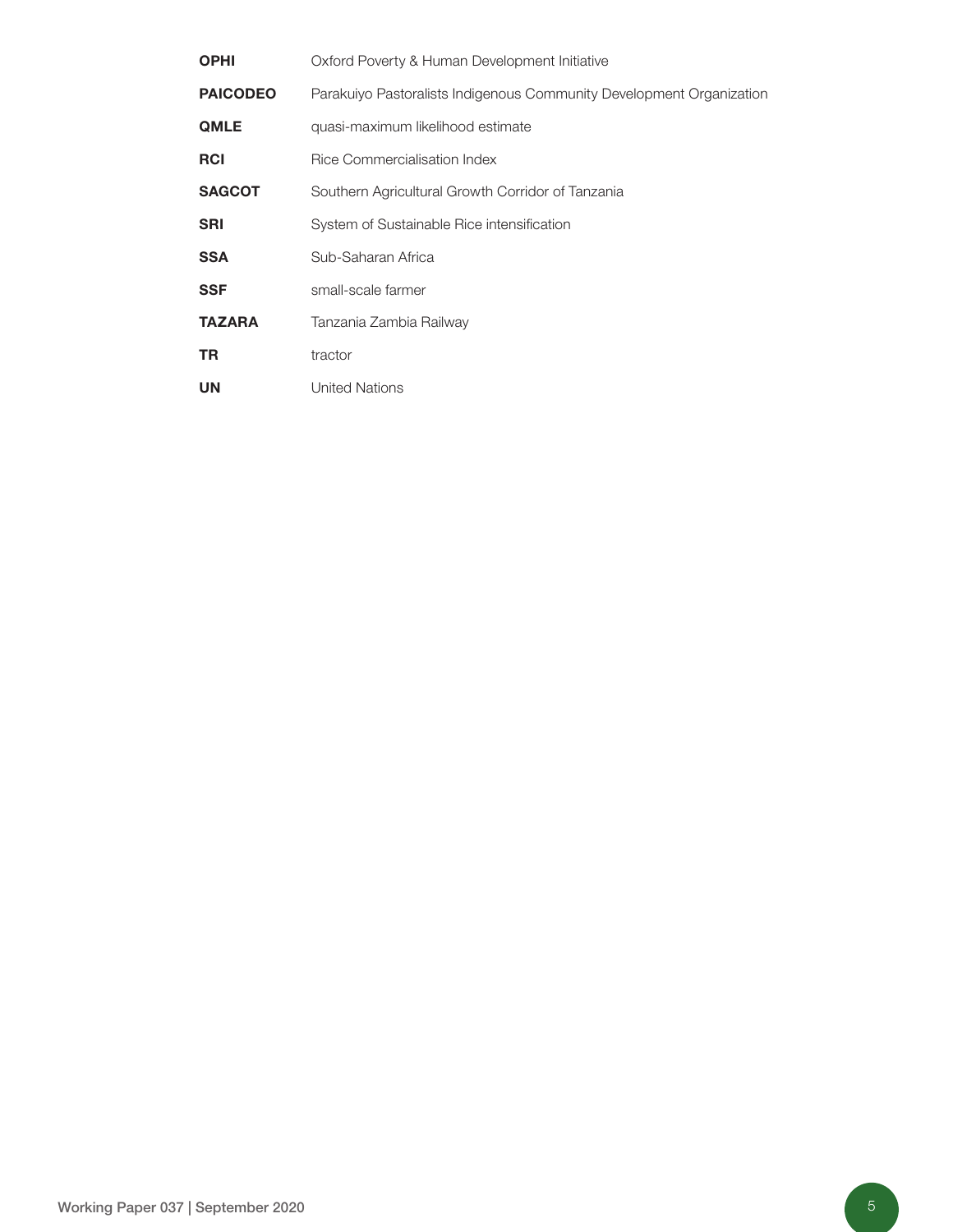### EXECUTIVE SUMMARY

This paper examines the effect of choice of tillage technology options on rice, commercialisation, yield, and livelihood of smallholder rice farmers in Mngeta Division, Kilombero District, Tanzania. There are four options comprising: (i) the hand hoe (HH), a basic tillage implement traditionally widely used in Kilombero District and Tanzania as a whole; (ii) the hand hoe and ox plough (HHOP); (iii) the hand hoe and tractor (HHTR); and (iv) the hand hoe, ox plough, and tractor (HHOPTR). The ox plough (OP) was introduced into Kilombero Valley (KV) by agro-pastoral immigrants in 2000 while the tractor (TR) was introduced by largescale farmers in the late 1980s. The introduction of ox ploughs and tractors widened the choice of tillage technology options that farmers could choose and use in rice production besides the hand hoe. It was expected that the use of any of the three tillage technology options (HHOP, HHTR, and HHOPTR) would have a higher level of effectiveness than the HH alone on rice commercialisation and rice yield as an intermediate outcome contributing to livelihood, household food security, (FS), minimum dietary diversity for women (MDD-W), and poverty level as measured in terms of the Multidimensional Poverty Index (MPI).

It was expected that a farmer would likely choose a tillage technology option that would provide maximum utility to him/her, subject to various constraints, including affordability. Random utility theory is used to support the empirical analysis. A two-limit Tobit model was used to determine the effect of HHOP, HHTR, and HHOPTR on rice commercialisation while a multinomial endogenous treatment effects model was used to determine the effect of choice of tillage technology option on rice yield, household food security, minimum dietary diversity for women, and MPI. Data for the analysis were extracted from the Agricultural Policy Research in Africa (APRA) first round data set of 537 rice-producing households selected randomly from ten villages in Mngeta Division, Kilombero District, Tanzania. The villages were randomly selected from all villages located within 30km of Kilombero Plantation Limited (KPL) a large-scale rice farm in Mngeta Division which is the study area.

The results of the descriptive analysis indicate the wider use of HHOP and HHOPTR tillage technology options compared to the use of HH and HHTR in commercial rice production. Factors that increase the likelihood of the HHOP tillage technology option to be chosen instead of HH were education of household head, farm size, non-farm income, and extension services. Factors that reduce the likelihood of its choice are age of household head, being a female household head, household size, and being a mediumscale farmer (MSF). In the case of HHTR, factors that increase the probability of its choice instead of HH are education of household head, farm size, non-farm income, and extension services, while factors which reduce the likelihood of its choice are age, being a female household head, household size, and being an MSF. The likelihood of choosing the HHOPTR tillage technology option is enhanced by five factors including age of household head, education, farm size, total household non-farm income, and extension services, while being a female head of household, household size, and being an MSF reduces the probability of its choice.

As expected, the use of HHOP, HHTR, and HHOPTR tillage technology options were found to have a significant and positive effect on rice commercialisation, suggesting that these technology options enhance rice commercialisation. Factors other than the use of improved tillage technologies found to have a significant positive effect on rice commercialisation are land planted with rice, extension, the use of organic fertiliser, and the use of inorganic fertiliser, suggesting that these factors enhance rice commercialisation as expected.

On the other hand, coefficients of age of household head and distance to the nearest rice mill as a proxy of market access are negative. The negative coefficient of age of the household head suggests a decline in commercialisation tendency as the household head ages, while the negative coefficient of the distance to the nearest rice mill suggests an increase in rice commercialisation level as the distance decreases, or declines in commercialisation level as the distance increases.

Livestock income was hypothesised to have either a positive influence on rice commercialisation through the use of the ox plough as a tillage technology for expanding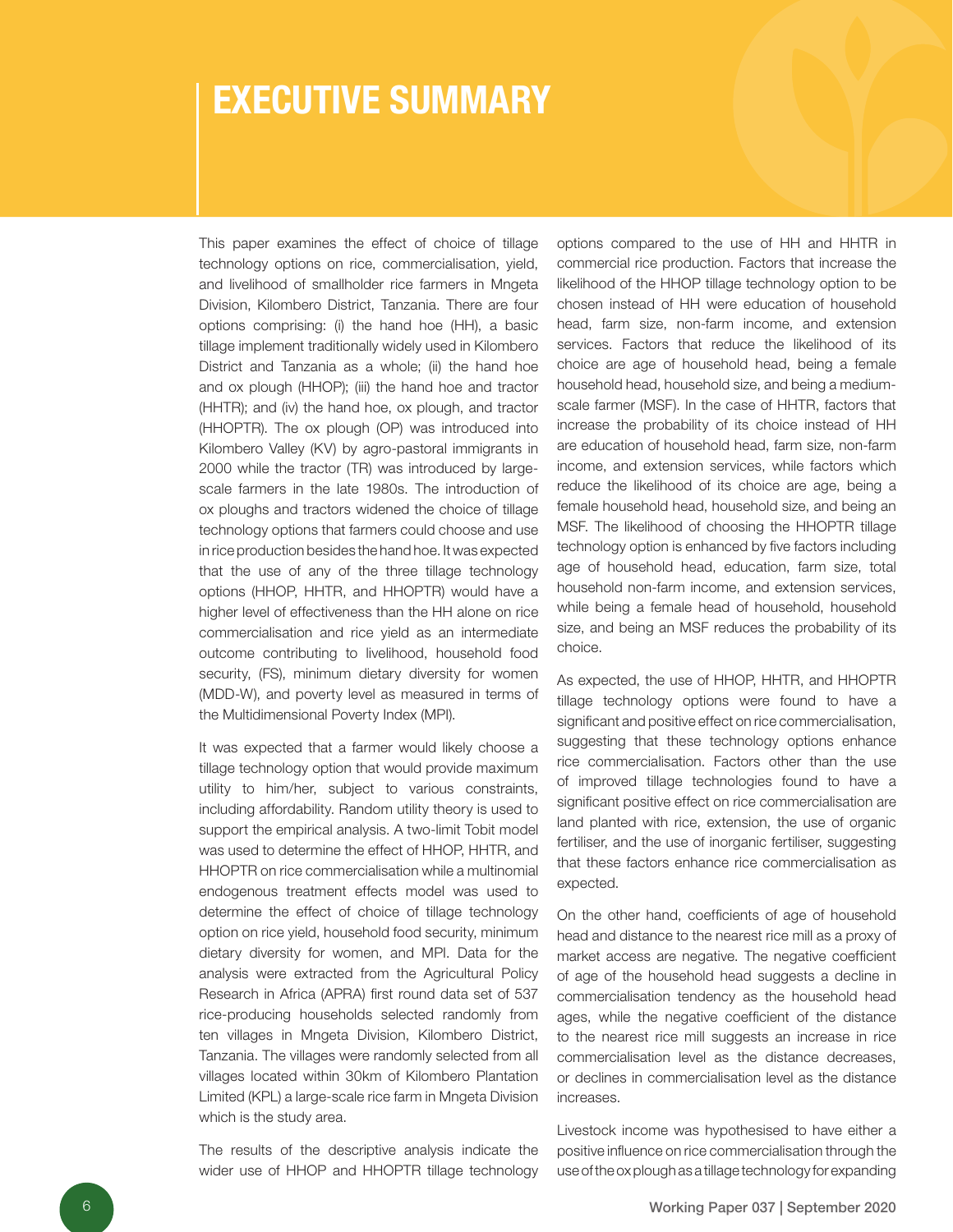the land area for rice and the use of livestock manure (organic fertiliser) to enhance rice yield, or a negative effect if the share of livestock income is significantly higher than the share of rice income, to the extent of suppressing rice commercialisation. The coefficient of livestock income is negative but insignificant, indicating that the share of livestock income was significantly lower than the share of income from rice; hence, it didn't suppress the rice commercialisation tendency among rice farmers.

As expected, all three improved tillage technology options were found to have a positive effect on rice yield, HFSS, and MDD-W, suggesting that use of these tillage technology options enhance rice yield, HFSS, and MDD-W. Also, as expected, all three improved tillage technology options had a negative or inverse relationship with the MPI, suggesting that their use increases the likelihood of reducing poverty. Factors other than tillage technology options found to have a significant effect on at least one of the livelihood outcomes are age of the household head, being a female household head, education of household head, household size, farm size, and distance to the nearest rice mill. The age of the household head was found to have a significant negative effect on rice yield and a significant positive effect on the MPI, while being a female household head had a significant negative effect on HFSS and a significant positive effect on the MPI. As in the case of the female household head, household size has a significant negative effect on HFSS and a positive effect on the MPI while distance to the nearest rice mill which was used as a proxy for market access was found to have a significant negative effect on rice yield and a significant positive effect on the MPI.

As far as policy implications are concerned, although the results suggest promoting the use of all three improved tillage technology options (HHOP, HHTR, and HHOPTR) to enhance rice commercialisation and improve the livelihood of rice farmers, emphasis should be on the promotion of the use of HHOP, not only because it is more inclusive (widely used) in the study area than the other options, but also because it can be used in swampy areas where tractors cannot be used. Also oxen have the additional advantage of being used for ox carts in transporting inputs to rice farms and transporting harvested rice to homesteads or rice mills.

Since the use of the tractor might be more beneficial than using the OP, it can be promoted through the establishment of tractor hire services where farmers can access tractor services at an affordable cost. This should go hand in hand with ensuring timely availability and application of fertilisers to enhance rice yield. There is an urgent need for the local government authority to ensure that extension workers are available to advise farmers on appropriate rice husbandry practices such seed selection, spacing between plants, watering, and application of fertilisers (inorganic and organic fertilisers) and herbicides. Education and family-planning programmes to reduce the household dependency ratio will be effective interventions to improve household food security, the ability to meet minimum dietary diversity, reducing poverty, and improving the overall welfare of commercial riceproducing households.

Keywords: tillage technology, rice commercialisation, multidimensional poverty index, food security, smallholder farmers, Kilombero-Tanzania.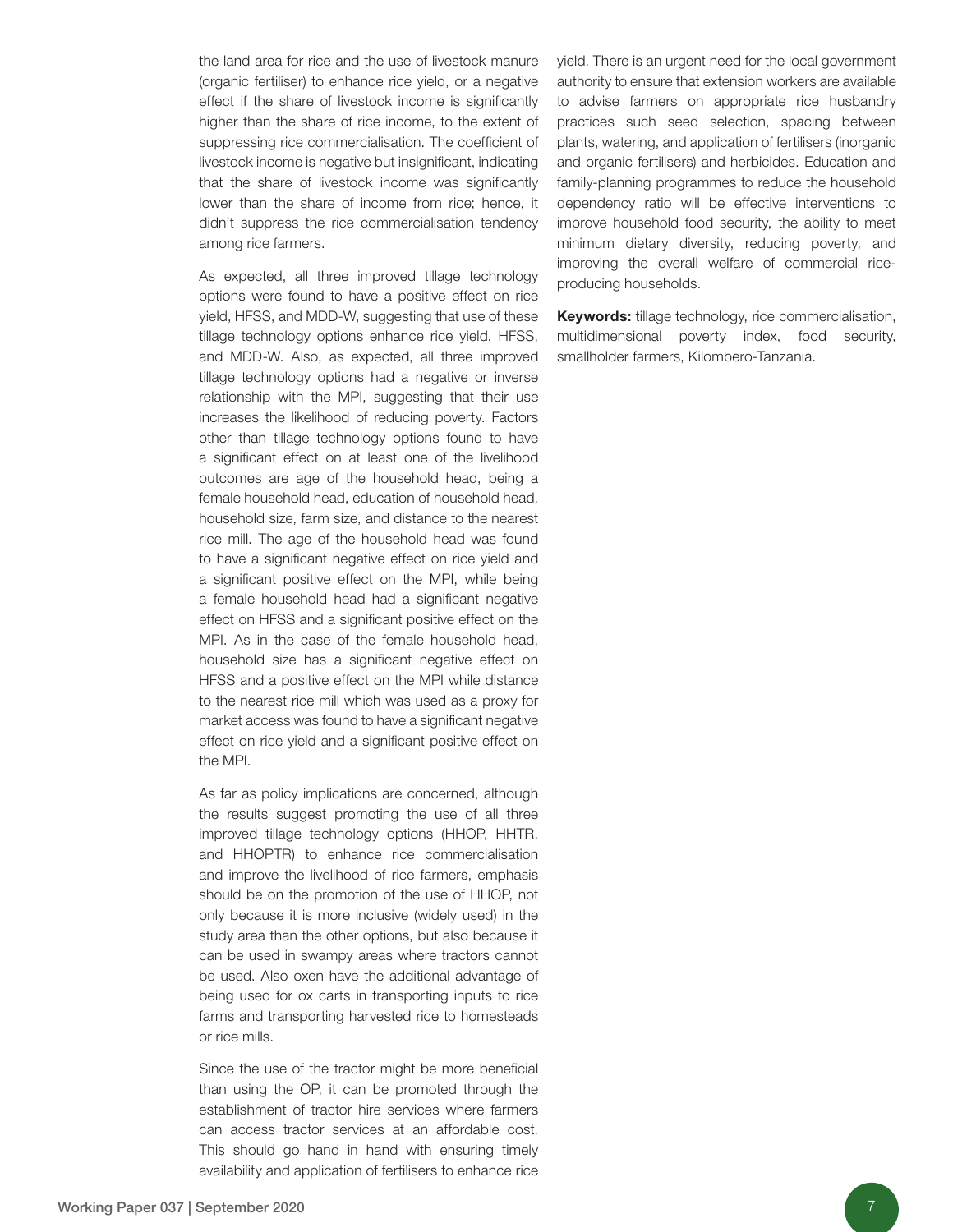## INTRODUCTION

The majority of sub-Saharan Africa's (SSA) population live in rural areas and depend directly or indirectly on agriculture for livelihood, employment, food security, and poverty reduction (World Bank 2007; AGRA 2014; Pingali *et al*. 2019). However, agriculture in most SSA countries has not been fully utilised to improve livelihood, create employment, ensure food security, and reduce poverty among farmers, largely due to the failure to shift from consumption-oriented subsistence agriculture to market-oriented commercial agriculture (Barrett 2008; World Bank 2007). Besides the positive impacts of agricultural commercialisation, it is important to bear in mind that agricultural commercialisation can also have negative or unintended impacts at household and community levels.

For example, commercialisation has been criticised for the failure to improve household nutrition and livelihood of the poor and reducing food security (Mutabazi, Mdoe and Wiggins 2013; Zhou, Minde and Mtigwe 2013; Gebremariam and Wünsher 2016; Ogutu, Gödecke and Qaim 2017), widening regional income inequality (Mitiku 2014), enhancing land degradation through the use of chemicals (Pingali 2001), and being an expensive and risky undertaking process, especially among poor farmers (Mutabazi *et al*. 2013). In general, the empirical evidence indicates that commercialisation affects different socioeconomic groups differently (rich and poor, landowners and landless farmers, and women) under different biophysical, socioeconomic, institutional, and policy environments (Wallace and Moss 2002; Fountas *et al*. 2006; Linderhof, Janssen and Achterbosch 2019). This calls for more empirical research in different geographical locations with different socioeconomic, institutional, and policy environments in order to strengthen the need for agricultural commercialisation.

There are several factors that enhance or inhibit the process of agricultural commercialisation. These can be categorised into physical, technological, sociocultural, economic, institutional, and policy-related factors (Louw *et al*. 2008; Gupta, Vemireddy and Pingali 2019; Pingali *et al*. 2019). While recognising that the success or failure of the agricultural commercialisation process cannot be attributed to any single factor but a combination of several factors complementing

each other, this study is concerned with the effect of choice of tillage technology on rice yield, income, commercialisation, and livelihoods of rice farmers in Mngeta Division in Kilombero District, Tanzania.

Rice was introduced into KV during the last century (Ashimogo, Isinika and Mlangwa 2003) and it remained a subsistence crop for many years. Among other things, the rice commercialisation process going on in the KV is associated with the use of the ox plough (OP) which is one of the tillage technologies in rice production introduced by agro-pastoralists who have been immigrating into KV since 2000. Apart from the traditional hand hoe, the introduction of the ox plough was preceded by the tractor (TR) which was introduced by large-scale farmers during the late 1980s. The use of the ox plough as a tillage implement increased after 2012, following the purchase of livestock by indigenous people at very low prices from the agro-pastoralists. These agro-pastoralists were subsequently evicted from KV to reduce the number of livestock in order to avoid environmental damage (Walsh 2012; Pingo's Forum 2014; IWGIA 2013, 2016).

Livestock production built on the purchases from the agro-pastoralist immigrants provides a new commercialisation pathway to the rice farmers which is expected to complement rice commercialisation through the use of OP and livestock manure, but could suppress rice commercialisation if the share of livestock income becomes substantially high compared to income from rice. The introduction of the OP and TR increased the number of tillage implements from which the farmers can choose to use based on the resources available to them and the perceived benefits.

Although the introduction of the OP and TR has reduced the use of the hand hoe (HH) to a greater extent, the HH has not been completely replaced by the OP and TR because of limitations of using the OP and/or TR in some farm operations and in some parts of a farm where the OP and TR could not be used. Also, rice farmers using a TR are compelled to use an OP in swampy areas of the KV where a TR cannot be used (Isinika *et al*. 2020). Considering these limitations, farmers in Mngeta Division either use the HH alone or the ox plough complemented with the hand hoe (HHOP), or a tractor complemented with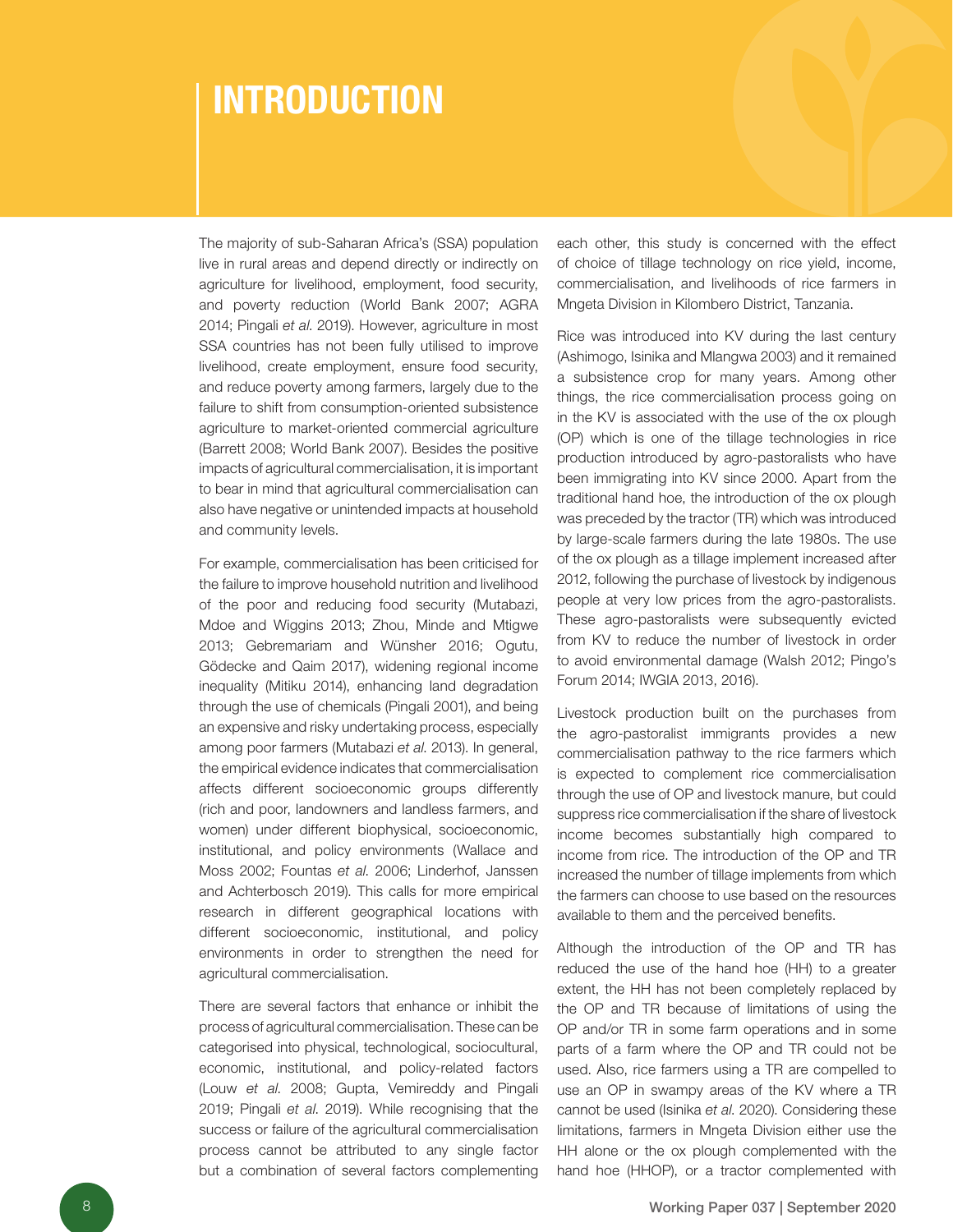a hand hoe (HHTR), or a tractor complemented with an ox plough and hand hoe (HHOPTR). The HHOPTR tillage technology option is used by rice farmers with farms where some parts are swampy. The choice of any of the above four tillage technology options among rice farmers depends on the resources available to the farmer and the limitations of using a given tillage implement in his/her rice farm.

This paper endeavours to determine the effect of choice of tillage technology on rice yield, commercialisation, and livelihood of rice farmers in Mngeta Division of Kilombero District, Tanzania. The study is motivated by the fact that several studies have examined the productivity, profitability, and efficiency of draft power over the hand hoe for smallholder farms (Jansen 1993; Guthiga, Karugia and Nyikal 2007; Amejo *et al*. 2018; Mondo *et al*. 2020), while others (Mbata 2001; Sanni 2008; Grabowski *et al*. 2016; Owolabi *et al*. 2016; Makki, Eltayeb and Badri 2017) have investigated the determinants of the adoption of animal traction in traditional agriculture. However, there is limited literature on the impact of animal traction technology on agricultural commercialisation and the livelihoods of farmers (Komba and Mahonge 2018). Apart from contributing to the existing empirical literature on the impact of tillage technologies on the commercialisation and livelihood of rice farmers, it is expected that the evidence generated from the study will inform the formulation of policies and strategies for appropriate interventions to promote rice commercialisation and other strategic crops for better livelihood outcomes and economic development.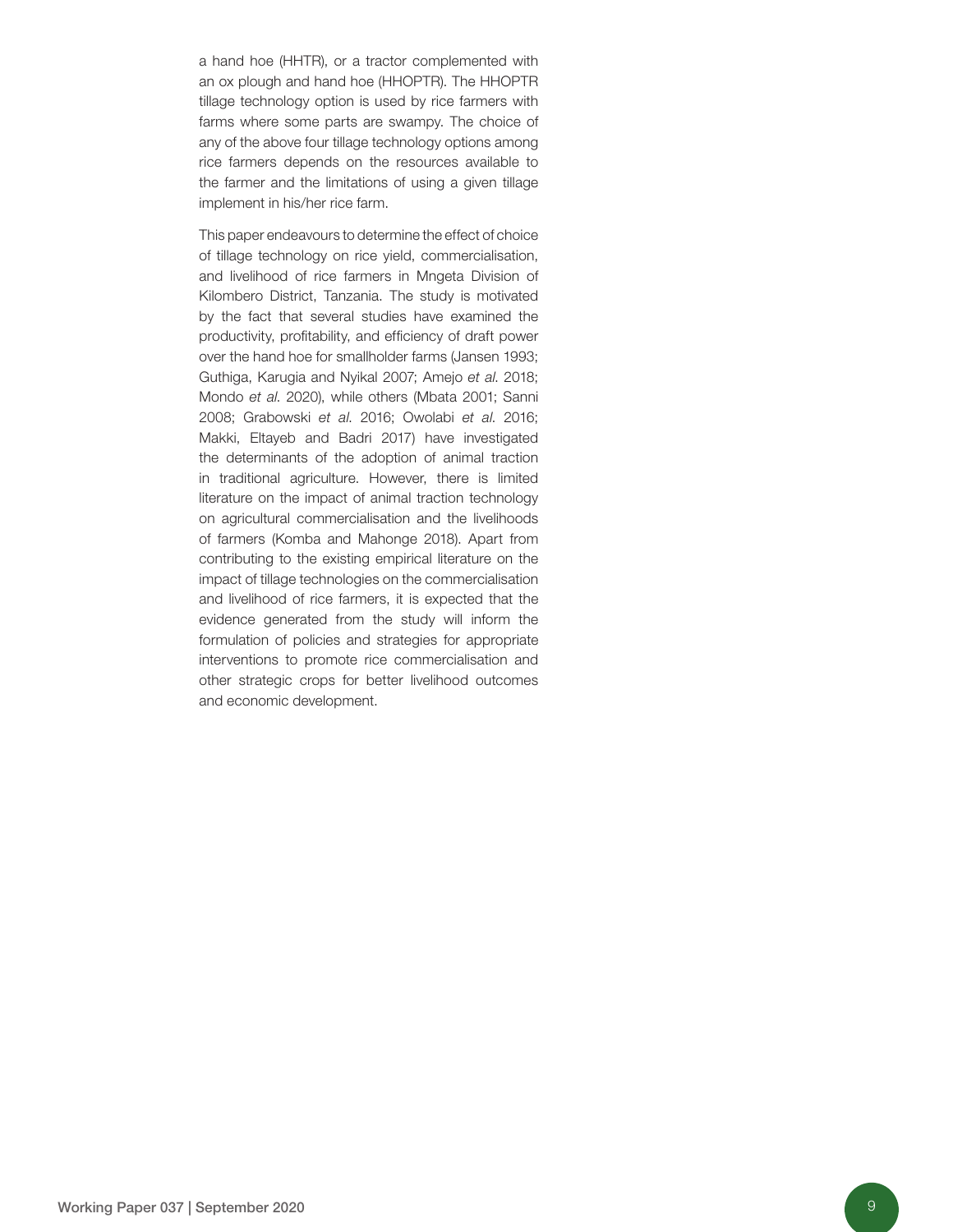### 2 METHODOLOGY

### *2.1 Conceptual and analytical frameworks*

As pointed out in the introduction, rice farmers in Mngeta Division have the following four options of tillage technology: hand hoe only (HH), hand hoe and ox plough (HHOP), hand hoe and tractor (HHTR), and a combination of hand hoe, ox plough, and tractor (HHOPTR). Ox ploughs and tractors enhance land area expansion and timely tillage which allows farmers to increase rice production and consequently commercialisation. The focus of this paper is to determine the effects on rice commercialisation of using HHOP, HHTR, and HHOPTR for rice production (HH is used as a basis for comparison) after controlling for other factors, and to analyse the factors influencing choice of tillage technology option and the effects of such choices on the rice yield and livelihood of the rice farmers.

#### 2.1.1 Determining the effect of the ox plough and other tillage technologies on rice commercialisation

The determination of the effect of the ox plough on rice commercialisation is started by establishing an indicator of rice commercialisation and then identification of the factors influencing the level of rice commercialisation as described below.

#### Measuring rice commercialisation

Agricultural commercialisation has been measured either by examining the extent of use of purchased inputs (Wiggins *et al*. 2014; Afework and Geta 2016; Kibiti *et al*. 2016; Alawode, Abegunde and Abdullahi 2018) and/or the volume and value of agricultural output (Gebremedhin and Jaleta 2010; Muriithi and Matz 2015; Dube and Guveya 2016). This paper adopted the Rice Commercialisation Index (RCI)<sup>1</sup> used by Isinika *et al*. (2020) in which the RCI was computed as a percentage of rice that is marketed out of what was produced. The computed commercialisation index varies from zero per cent where no rice was sold to 100 per cent where all rice produced was sold. The sample was divided into four RCI categories; namely, a category of no sales (0 per cent) and terciles for the remaining households with sales (low sales, same as the first tercile, medium sales as the second tercile, and

high sales as the third tercile). In order to examine the effect of the ox plough and other factors on different groups of farmers, the commercialisation levels were compared for the following categories of rice farmers: (i) sex of household head (male- versus femaleheaded household); (ii) small-scale farmers (SSFs) and medium-scale farmers (MSFs); and (iii) farmers using different tillage technology options (HH, HHOP, HHTR, and HHOPTR). The results of these comparisons are presented in Section 3.

#### Determining the effect of the ox plough and other tillage technologies on rice commercialisation

The Rice Commercialisation Index can be expressed either in proportions or in percentages. Both forms of presentation lead to a continuous interval from 0 to 1 and 0 to 100 per cent respectively, with both limits included. A two-limit Tobit model is appropriate as a corner solution model if there is a pile-up at both limits with positive probability. However, according to Wooldridge (2010), if the interest is to estimate the conditional mean of the dependent variable, then a two-limit Tobit model can lead to inconsistent parameter estimates (ibid.). Although a two-limit model has been used in similar studies, such as by Kirui and Njiraini (2013), Bekele and Alemu (2015), and Dube and Guveya (2016), we follow Wooldridge's specification of a model for a conditional mean based on the logistic or probit function, and which leads to consistent parameter estimates. The model has been applied in similar studies by Ogunleye *et al*. (2018). The logistic model is presented in equation 1 and specified as:

#### $E_y|X=\exp X\beta/[1+\exp(X\beta)]$  $(1)$

Vector X represents the explanatory and control variables categorised into household-level attributes (farm size, household size, level of education of household head, sex of household head, household total non-farm income, livestock income, and farmer type), community-level or locational-level factors (access to extension services and distance to the nearest rice mill), and agricultural technology variables (type of tillage technology, use of purchased seed, use of inorganic fertilisers, use of organic fertiliser, and use of herbicides)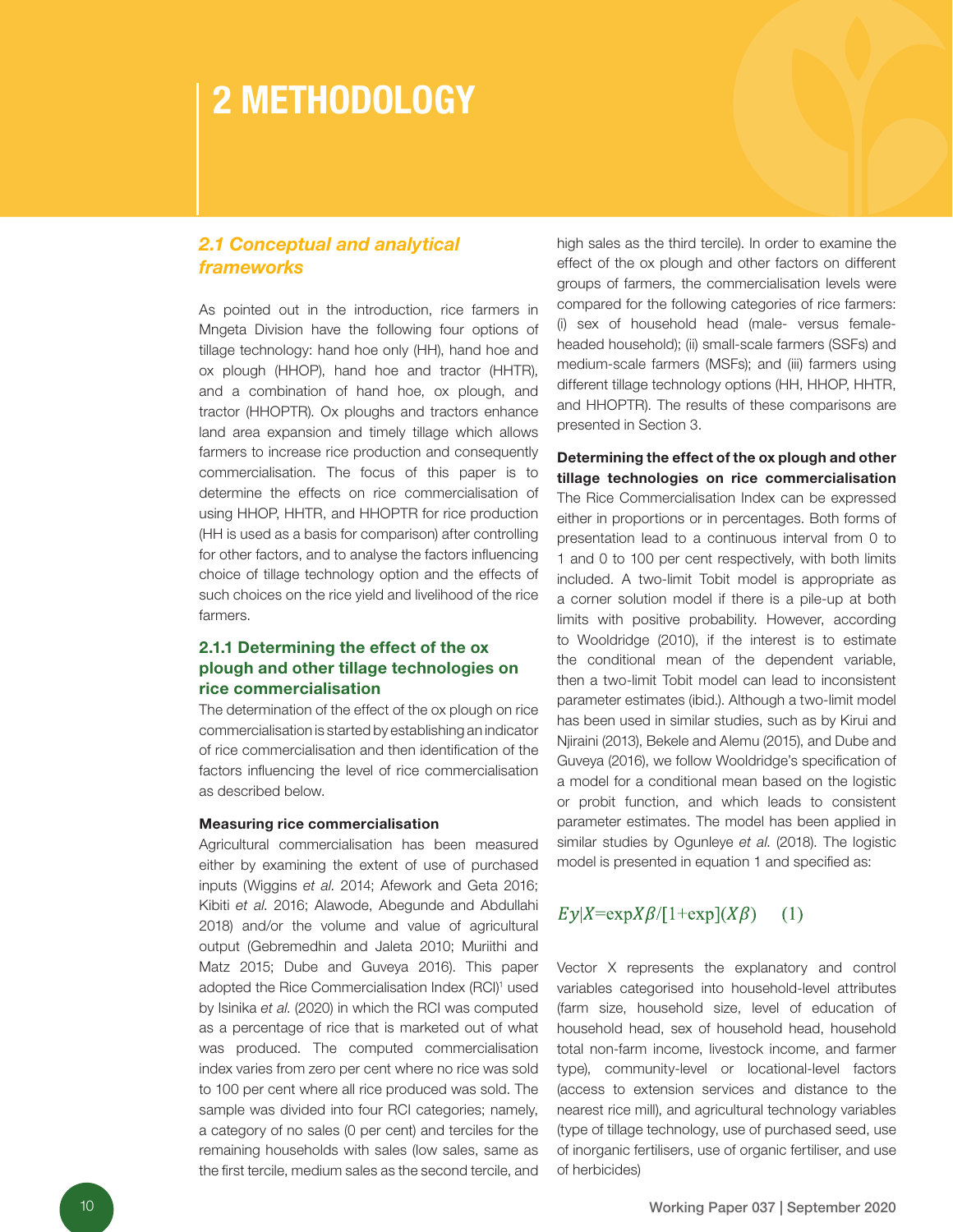The parameters of equation 1 are estimated by the Bernoulli quasi-maximum likelihood estimation (QMLE) fractional logistic regression.

The specification of the variables used for the fractional logistic regression is presented in Annex 1.

#### 2.1.2 Determining the effect of the ox plough and other tillage technologies on the yield and livelihood of rice farmers

The determination of the effect of tillage technologies on the rice yield, commercialisation, and livelihood of rice farmers comprised two steps. The first step was the development of outcome indicators while the second step involved determination of the effect of tillage technologies and other factors on the paddy yield and livelihood of rice farmers in the study area.

#### Developing indicators of livelihood

The common approaches in the literature to measure the level of livelihood uses income, assets, food security, subjective well-being, or multidimensional poverty (Alkire, Roche and Vaz 2015). This paper used three indicators of livelihood: namely, household food security status (HFSS), minimum dietary diversity for women (MDD-W), and the Multidimensional Poverty Index (MPI) as proposed by Alkire and Santos (2014) and Alkire *et al*. (2015). Rice yield as an intermediate outcome contributing to livelihood is also examined.

The HFSS was measured using nine food insecurity situations (see Annex 2.1). Households facing five situations or more were classified as food-insecure and those facing less than five situations were classified as food-secure. On the other hand, MDD-W was measured using 20 food groups considered to provide the required nutrients for women (see Annex 2.2). Households with women eating at least five of these food groups were classified as meeting MDD-W and those eating less than five were classified as not meeting MDD-W.

The MPI has been adopted as it captures a wider range of variables including assets, health, education, and nutrition that reflect the quality of life within a household. The MPI therefore represents the proportion by which a household is deprived – higher scores representing more deprivation, and hence more poverty.

#### 2.1.3 Determining the effect of choice of type of tillage technology on rice yield and livelihood outcomes (household FS, MDD-W, and MPI)

The paper uses the multinomial endogenous treatment effects model. The choice of the model is motivated by the following: a) the observed choices of tillage technology cannot be considered random, implying the possible existence of selection bias; b) some

unobservable factors influencing the choice of type of tillage technology can also influence the livelihood outcomes. In this case, the tillage technology variables will be correlated with the error term in the outcome equations, leading to biased and inconsistent parameter estimates. The key to this is to identify the variables that influence the choice of tillage technology in a multinomial setting.

Accordingly, farmers were classified into four mutually exclusive groups: namely, users of the hand hoe (HH) which is manually operated in rice production (group 1); users of the hand hoe and ox plough (HHOP) (group 2); users of the hand hoe and tractor (HHTR) (group 3); and users of a combination of hand hoe, ox plough, and tractor (HHOPTR) (group 4). As indicated above, all four options of tillage technology include the use of a hand hoe, although its use is less pronounced in groups 2, 3, and 4. Farmers will choose a tillage technology option that can provide maximum utility to them, subject to various constraints. Random utility theory is used to support the empirical analysis. Assuming that  $U_i$  is the utility derived by  $i<sup>th</sup>$  farmer from using  $i<sup>th</sup>$  tillage option, an i<sup>th</sup> farmer will choose a tillage option j, over any other alternative k, if  $U_{ii} > U_{ii}$ , for all k≠j.

Since there is a possibility of endogeneity in farmers' decision to choose a certain tillage technology or otherwise, decisions are likely to be influenced both by observed and unobservable characteristics that may be correlated with the outcome variables (Kassie *et al*. 2013). In order to separate the impact of choice of tillage technology and to effectively analyse the factors influencing the choice and the impact in a joint framework, a multinomial endogenous treatment effects model proposed by Deb and Trivedi (2006) was adopted in this paper. This approach has the advantage of evaluating both an individual type of technology and a combination of tillage technologies, while capturing the interactions between choice of alternative types of tillage technologies (Mansur, Mendelsohn and Morrison 2008; Obayelu *et al*. 2017). A similar analytical approach based on multinomial endogenous switching regression (MESR) is used by Tecklewold, Kassie, and Shiferaw (2013) and Kassie *et al*. (2013) to study the adoption of multiple sustainable agricultural practices in smallholder systems.

The specified multinomial endogenous treatment effects model consists of two stages. In the first stage, a farmer chooses one of the tillage technologies mentioned above. Following Deb and Trivedi (2006) and Gebremariam and Wünsher (2016),  $U_{ii}^*$  denotes the indirect utility reflecting the net benefits associated with the use of the  $i<sup>th</sup>$  type of tillage technology ( $j = 0$ , 1, 2..., J) instead of any other type of tillage technology k by farmer i. The indirect utility model is specified as: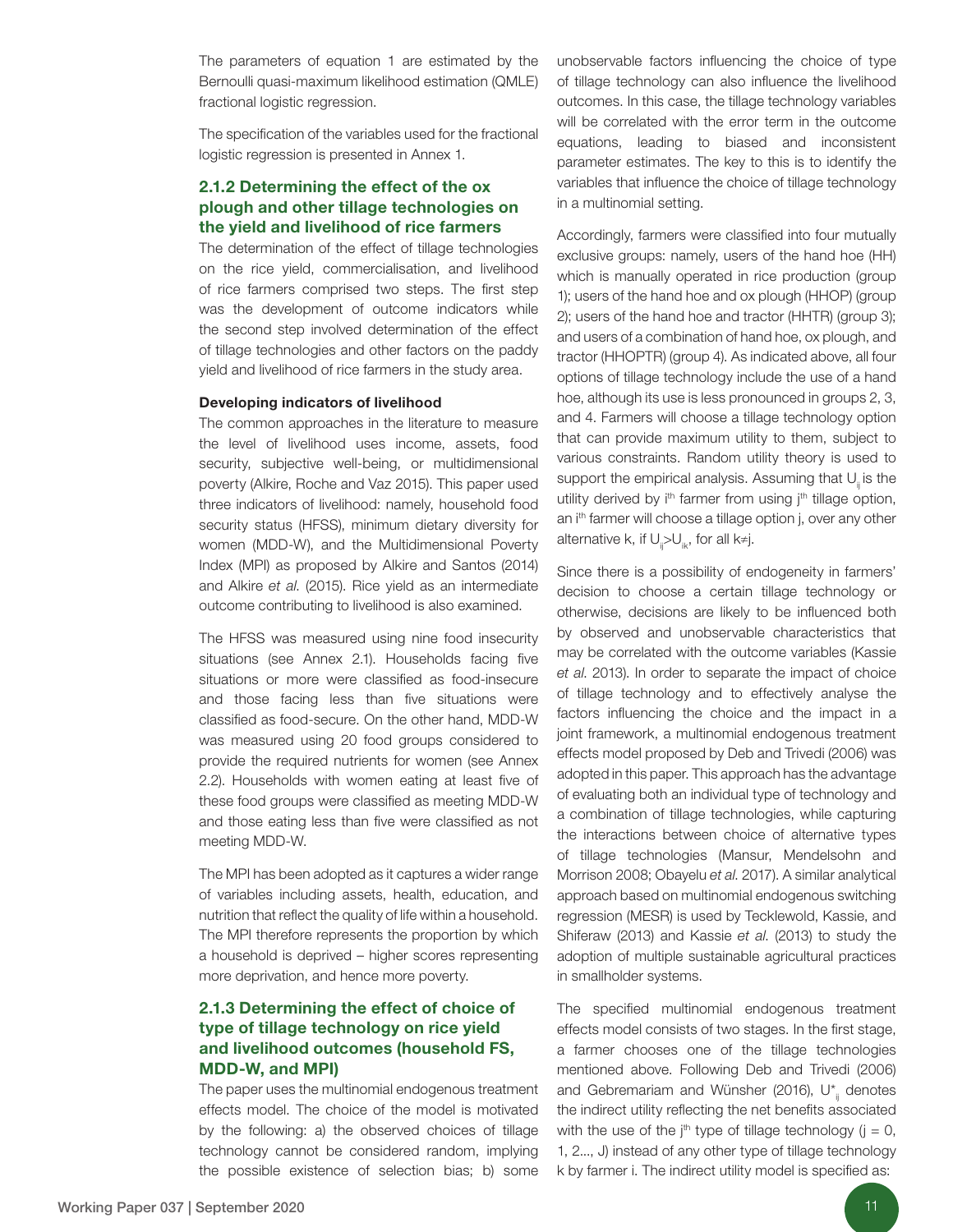$$
U^*_{ij} = X_i \alpha_j + \delta_j l_{ij} + u_{ij} \quad (1)
$$

where Xi is a vector of household-head characteristics (age, sex, years of schooling), household-level factors (type of farmer – small or medium scale), and community-level or locational factors (distance to the nearest rice mill) associated with parameter  $\alpha_{\mu}$ . In order to generate the estimate,  $I_{ii}$  is a latent factor that incorporates unobserved characteristics common to farmer i's choice of tillage technology type j and outcome, and are assumed to be independent of  $U_{ii}$ . Furthermore,  $U_{ii}$  are independently and identically distributed error terms. Annex 3.1 presents the specification of the variables and expected signs of the coefficients for the outcome equations.

The control group is denoted by  $j = 0$ , which in this case is the hand hoe which is a manually operated implement and where  $U_{i0}^* = 0$ . The variable dj is a binary variable reflecting the choice of jth tillage technology type. Thus,  $di = (di1, di2,..., diJ)$  is a vector of observable binary variables representing the choice options of various types of tillage options by the ith farmer. Similarly, l  $I_i = (I_{i1}, I_{i2}, I_{i1})$ . Thus, the probability of the jth type of tillage option to be chosen can be represented as:

$$
Pr(d_j|z_i, l_i) = g(z_i\alpha_1 + \delta_1 l_{i1}, z_i\alpha_2 + \delta_1 l_{i2},
$$
  
+........, +z<sub>i</sub> $\alpha_1$  +  $\delta_i l_{i1}$  (2)

Assuming that g is a mixed multinomial logit (MMNL) structure, then:

$$
Pr(d_i|z_i, l_i) = \frac{\exp{(z'_i a_j + \delta_j l_{ij})}}{1 + \sum_{k=1}^J \exp{(z'_i a_k + \delta_k l_{ik})}}(3)
$$

Analysis of the effect of tillage technology options on livelihood outcomes is undertaken in the second stage. The welfare outcome variables are all zero one variables specified as follows:

- a. Household food security status (HFSS): assigned a value of 1 if a household is food-secure and zero if not food-secure;
- b. Satisfaction of minimum dietary diversity for women (MDD-W): assigned a value of 1 if satisfied and zero if not satisfied;
- c. Multidimensional Poverty Index (MPI) assigned a value of 1 if the household is MPI-poor and zero if not MPI-poor.

The expected outcome equation for i<sup>th</sup> household can be defined as:

$$
E(y_i|x_i, d_i, l_i) = x'_{i}\beta + \sum_{j=1}^{J} \gamma_j d_{ij}
$$
  
+ 
$$
\sum_{j=1}^{J} \lambda_j l_{ij}
$$
 (4)

where  $y_i$  represents the welfare outcome variable (HFSS or MDD-W or MPI) for rice farmer i and  $x_i$  is a set of exogenous variables with associated parameter vectors  $β$  and  $γ$ <sub>i</sub> which denote the treatment effects relative to the control group, i.e. use of the hand hoe which is a manually operated tillage implement. Given that the outcome variables are binary, a logistic distribution is assumed. Annex 3.2 presents the specification of the variables and expected signs of the coefficients for the outcome equations.

#### 2.1.4 Estimation

Due to the possibility of endogeneity for the tillage option variables as was previously explained, it is necessary to define the appropriate instruments to be included in the selection equation. A reasonable proxy demonstrating farmers' curiosity and willingness to adopt new tillage technologies is the presence of a flush toilet in the house. It is assumed that the presence of a toilet will be partially correlated with each tillage option after controlling for other factors, but the presence of a flush toilet is not correlated with any of the outcome variables. The maximum simulated likelihood (MSL) approach was used using mtreatreg in stata (Varma 2017).

#### *2.2 Data*

This paper uses first round data collected in October 2017 for the rice commercialisation study in Kilombero District supported by the Agricultural Policy Research in Africa (APRA) programme being implemented in Tanzania, Ethiopia, Malawi, Zimbabwe, Nigeria, and Ghana. Kilombero District was purposely selected for the study because it fits well with the government ambition of linking smallholder farmers with largescale farmers under the Southern Agricultural Growth Corridor of Tanzania (SAGCOT). The study covered ten villages in Mchombe, Mngeta, and Chita wards in Mngeta Division. The geographical area for the study was restricted to within 30km from Kilombero Plantation Limited (KPL), a large-scale farmer with about 5,800 hectares of land surrounded by numerous small-scale and some medium-scale farmers in neighbouring villages.

Three sampling frames were used for the random selection of small-scale farmers (SSFs), medium-scale farmers (MSFs), and small-scale farmers practising the System of Rice Intensification (SRI). Small-scale farmers were defined as having up to 25 acres (ten hectares) while medium-scale farmers were those with more than 25 acres (ten hectares). As explained below,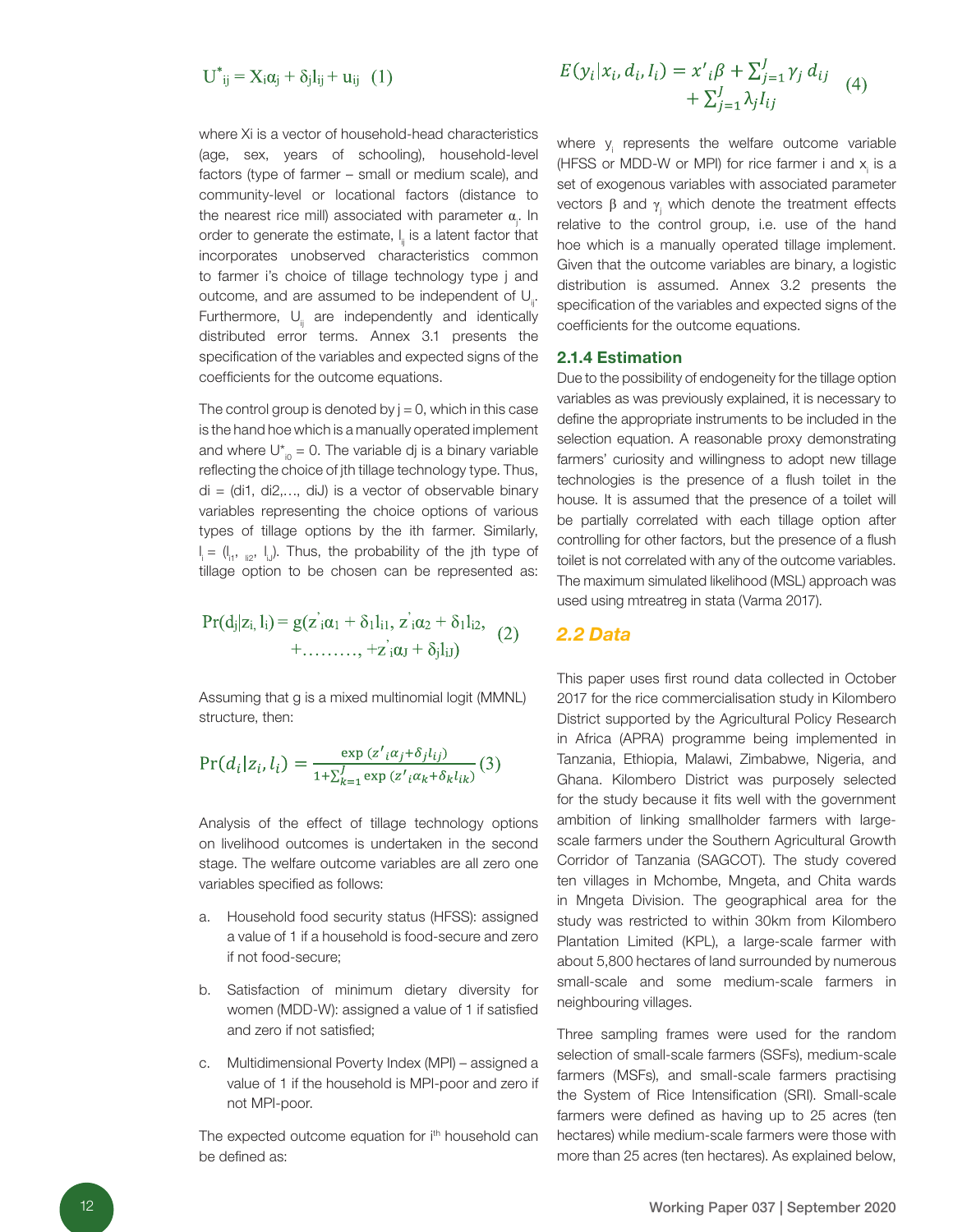post-stratification was done based on a smaller land area to address the inconsistencies encountered in the data and to reflect the criterion of medium-scale farmers in the study area (the local definition of farm size ranges in acreage). The sampling frames for SSFs and MSFs were constructed with the assistance of key informants from each selected village while the sampling for SRI farmers was provided by KPL.

A two-stage sampling design with stratification was used to select random samples of small-scale and medium-scale farmers. The first stage involved the selection of villages from three strata established on the basis of electricity status of a village. In the 2016/17 season, 11 villages had electricity and these were grouped in the first stratum. Three villages were expected to have electricity connected by 2019 and were defined as switch villages and formed the second stratum. Stratum 3 contained eight villages which were not expected to have electricity connected by 2019. The sample of ten villages from stage 1 was distributed as follows: four villages from the first stratum, all three villages from the second stratum, and four villages from the third stratum. The sampling of the villages from the first and third strata was done with probability proportional to size using the cumulative method. In the second stage, simple random sampling was used to select an equal number of small-scale farmers.

The predefined number was 40 small-scale farmers, making a total of 400 small-scale farmers. In order to allow for possible non-responses or failure to find the farmers, oversampling by ten small-scale farmers per village was done. A simple random sample of 100 SRI farmers was obtained from a list provided by KPL. Owing to the wide variation in the number of MSFs across the sampled villages, it was decided to use proportionate allocation of the total sample of 50 MSFs. The total sample from the three sub-populations had 559 households comprising 408 SSFs, 50 MSFs, and 101 SRI members.

During data cleaning, it was found that based on the land size criterion for classification of SSFs and MSFs, some farmers in both groups were misclassified. In addition, some farmers with land area less than ten hectares were considered to be medium-scale farmers. Therefore, a post-stratification of the SSFs and MSFs was done such that farmers with less than five hectares were considered SSFs and those with five hectares and above as MSFs. The categorisation was based on the classification used in recent studies on the emergence of medium-sized farms which classify farms as medium-sized if they are between five and 20ha (Jayne *et al*. 2016).

Some respondents had to be dropped from the sample because of incomplete responses. The final sample after re-categorisation and dropping the farmers with incomplete responses was 537 farmers comprising 337 SSFs, 74 MSFs, and 106 SRIs. The SRI farmers are also small-scale farmers, with a key distinguishing attribute being SRI training and membership to the SRI association. However, after data collection, it was found that some SSFs also attended SRI training but didn't join SRI associations and in both groups not all farmers ended up adopting SRI principles. It was therefore decided for the purpose of this paper to merge the SRIs and SSFs into one group of 447 SSFs.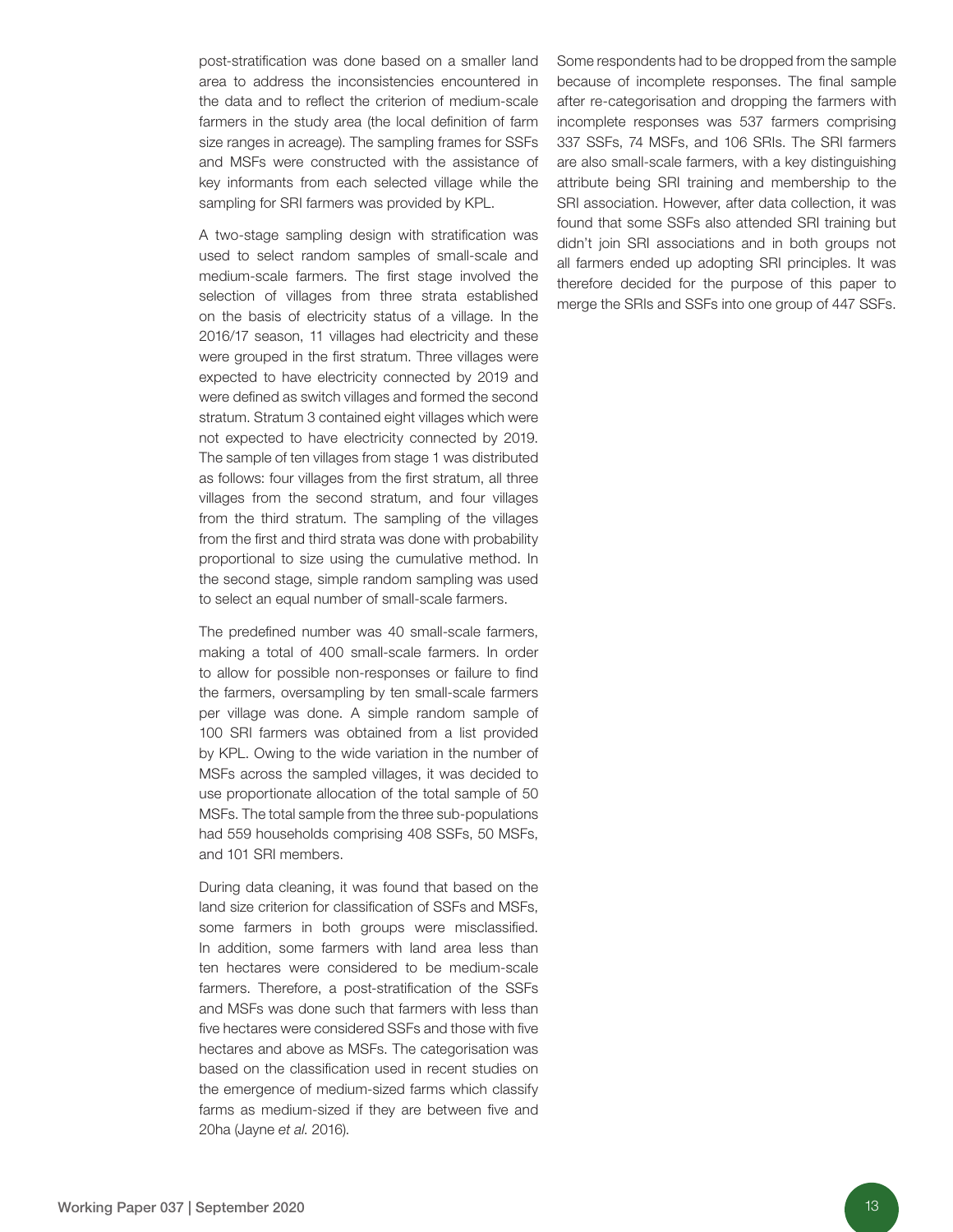### 3 FINDINGS

#### *3.1 Descriptive results*

#### 3.1.1 Ownership and use of tillage implements

The use of OP and TR does not only reduce the drudgery of farmers in using manually operated implements such as HHs but also enhances the precision and timelines in implementing different farm operations. This section examines the ownership and use of different tillage implements in rice production. The HH is the basic farm implement owned and used by all rice farmers because of the limitations of using OP and/or TR in some farm operations or in parts of the farm, as pointed out previously.

As seen in Table 3.1, differences exist in the ownership of OP and TR between different categories of farmers. The percentage of MSFs owning an OP, an ox cart (OC), and a TR is higher than that of SSFs. The percentage of male household heads who own an OP is higher than that of female household heads. None of the female household heads owned an OC and a TR. Irrespective of farmer category, the percentage of rice farmers who owned an OP is higher than the percentage of farmers who owned a TR (Table 3.1). Only three of the sample farmers owned a TR, while 95 and 23 of the sample rice farmers owned an OP and an OC respectively. This is largely due to the relatively high cost of acquiring a TR compared to the cost of a pair of oxen and an OP, and therefore most users of such tillage implements depended on hire services.

Farmers owning the different tillage implements may use and/or lease them to other farmers. The leasing costs normally depend on the operational cost of the implement. Although all sampled farmers owned a HH, only 12.9 per cent used a HH alone in rice production. As in the case of ownership of the implements, an OP was used by a relatively larger percentage of farmers than the other implements (Table 3.2). In total, 58.3 per cent of the farmers used an ox plough during the 2016/17 farming season, of which 42.2 per cent used an ox plough alone and 16.1 per cent used both an ox plough and a tractor for tillage services.

There is a significant association between the type of tillage technology used and farmer category (p<0.01) and between the tillage technology used and the sex of household head (p<0.1) as shown in Table 3.3. The percentage of smallholder farmers using a hand hoe and tractor-drawn implements alone for tillage is significantly higher than the percentage of mediumscale farmers using these implements. The use of an ox plough appears to be more popular among MSFs than SSFs. More than 50 per cent of the MSFs used OPs with HHs (as a package denoted by HHOP), while 22 per cent used a combination of OP and TR with HH (as a package denoted by HHOPTR). On the other hand, nearly 40 per cent of the SSFs used the HHOP package, while about 15 per cent used the HHOPTR package in rice production (Table 3.3).

#### 3.1.2 Tillage technology and land area cultivated for rice production

This section compares land area under rice production for farmers using different types of tillage implements. Table 3.4 shows that both land area owned and land

Table 3.1 Percentage of households owning different types of farm implements by farmer category and sex of household head

| Type of   | Ownership | <b>Farmer category</b> |            | $\chi^2$          | Sex of household head | $\chi^2$ |                  |
|-----------|-----------|------------------------|------------|-------------------|-----------------------|----------|------------------|
| implement |           | <b>SSF</b>             | <b>MSF</b> |                   | <b>Male</b>           | Female   |                  |
| Ox plough | Yes       | 11.6                   | 52.8       | $81.5***$         | 20.1                  | 9.8      | $3.7*$           |
|           | <b>No</b> | 88.4                   | 47.2       |                   | 79.9                  | 90.2     |                  |
| Ox cart   | Yes       | 1.2                    | 20.2       | 60.9 <sup>a</sup> | 5.2                   | $\Omega$ | 3.3 <sup>a</sup> |
|           | <b>No</b> | 98.8                   | 79.8       |                   | 94.8                  | 100.0    |                  |
| Tractor   | Yes       | 0.2                    | 2.3        | 5.1 <sup>a</sup>  | 0.7                   | $\Omega$ | $0.42^{\rm a}$   |
|           | <b>No</b> | 99.8                   | 99.7       |                   | 79.3                  | 100      |                  |

Note:  $a =$  expected cell count less than five, making test invalid. \*\*\* = p<0.01 and \* = p<0.1. Source: Authors' own, based on analysis using round one data from APRA Tanzania survey (2017).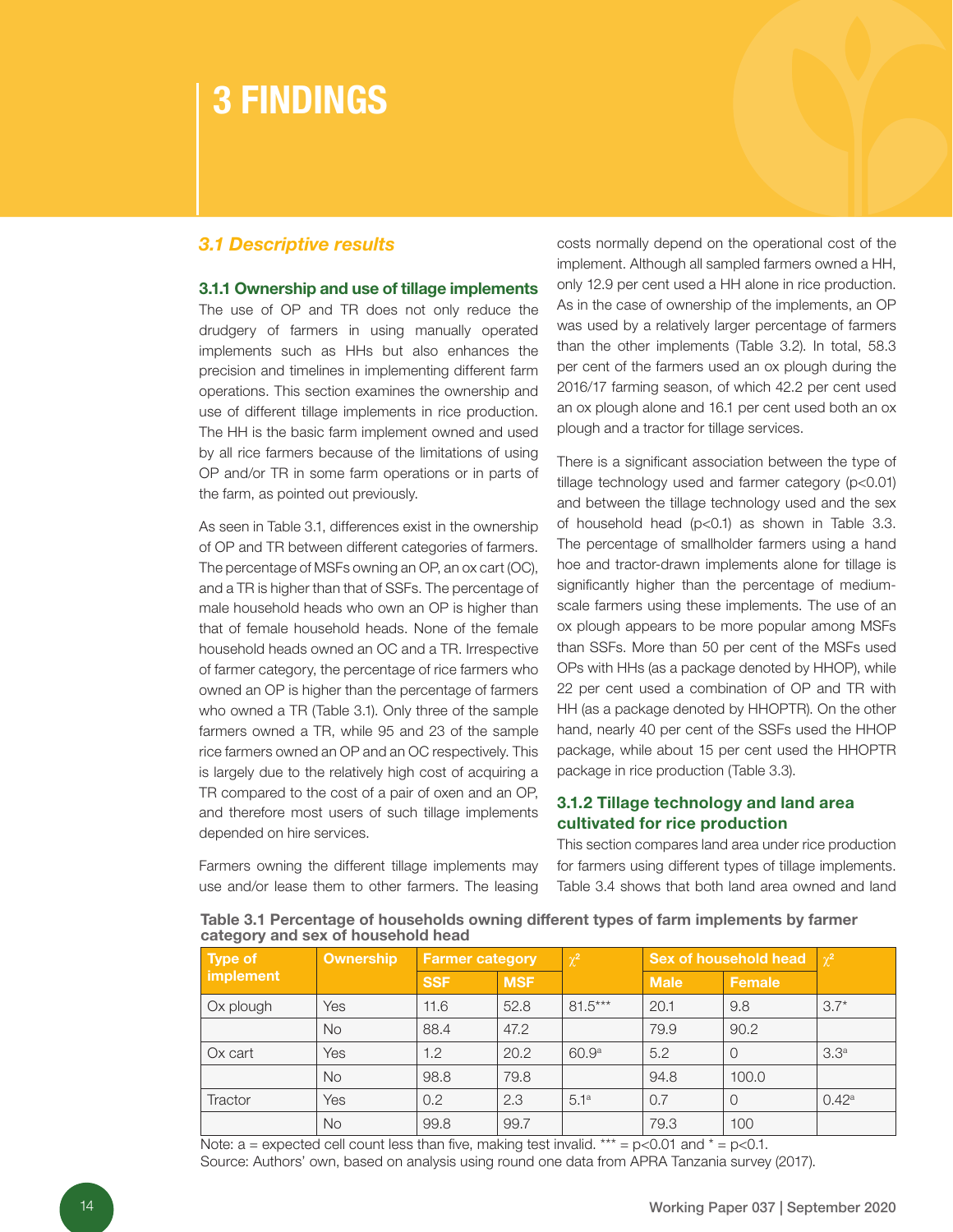Table 3.2 Distribution of sampled farmers by type of tillage option used in rice farming

| Tillage technology options | <b>Frequency</b> | Percentage |
|----------------------------|------------------|------------|
| <b>HH</b>                  | 67               | 12.9       |
| <b>HHOP</b>                | 220              | 42.2       |
| <b>HHTR</b>                | 150              | 28.8       |
| <b>HHOPTR</b>              | 84               | 16.1       |
| Total                      | 521              | 100.0      |

Source: Authors' own, based on analysis using round one data from APRA Tanzania survey (2017).

| Table 3.3 Percentage of households using different tillage options by farmer category |  |  |  |
|---------------------------------------------------------------------------------------|--|--|--|
|---------------------------------------------------------------------------------------|--|--|--|

| <b>Tillage technology options</b> |            | <b>Farmer category</b> |             |               | Sex of household head |               |               |      |
|-----------------------------------|------------|------------------------|-------------|---------------|-----------------------|---------------|---------------|------|
|                                   | <b>SSF</b> |                        | <b>MSF</b>  |               | <b>Male</b>           |               | <b>Female</b> |      |
|                                   | N          | $\frac{9}{6}$          | $\mathbf N$ | $\frac{0}{0}$ | N                     | $\frac{9}{6}$ | N             | $\%$ |
| H                                 | 48         | 11.5                   | 6           | 6.7           | 43                    | 9.7           | 11            | 17.7 |
| HH                                | 168        | 40.4                   | 50          | 55.6          | 199                   | 44.8          | 19            | 30.6 |
| <b>HH</b>                         | 136        | 32.7                   | 14          | 15.6          | 128                   | 28.8          | 22            | 35.5 |
| <b>HHOPTR</b>                     | 64         | 14.4                   | 20          | 22.2          | 74                    | 16.7          | 10            | 16.1 |
| All                               | 416        | 100                    | 90          | 100           | 444                   | 100           | 62            | 100  |
| $X^2$                             | $15.0***$  |                        |             |               | $6.67*$               |               |               |      |
| $\mathsf{P}$                      | 0.002      |                        |             |               | 0.08                  |               |               |      |

Note:  $*** = p<0.001$  and  $* = p<0.1$ .

Source: Authors' own, based on analysis using round one data from APRA Tanzania survey (2017).

area under rice production during the 2016/17 farming season varied across tillage technology options. It is evident from Table 3.4 that the users of HHOP, HHTR, and HHOPTR technology options cultivated significantly (p<0.01) more land for rice production than those who used a HH. It is interesting to note from Table 3.4 that the users of HHOP cultivated significantly (p<0.01) larger land areas for rice production compared to the users of HHTR. This is largely because the OP has enabled rice farmers to produce rice in previously uncultivated marshy areas of the KV, away from the road and unsuitable for TR operations.

Apart from the variation in the mean area under rice production, the maximum cultivated land for rice production varied widely across the different tillage technology options. The maximum land area under rice production in the 2016/17 farming season varied

from 9.7ha per household for users of a HH to 24.3ha, 37.7ha, and 40.5ha per household for users of HHOP, HHOPTR, and HHTR tillage technology options respectively. These findings suggest that the use of the OP and TR in addition to the HH are more effective tillage technology options than the use of the HH alone for expanding the land area under rice production in the study area. However, the advantages of using the HHOP option among smallholder farmers outweigh those of using the HHTR option, not only in terms of capital requirement, availability, and affordability, but also because of the possibility of using it to expand the land for rice production in marshy land where tractors cannot be used.

Apart from differences in land areas planted with rice by the type of tillage technology option used, differences were also found in the area planted with rice between

|  | Table 3.4 Land area under rice production in 2016/17 by type of farm implement used |  |
|--|-------------------------------------------------------------------------------------|--|
|--|-------------------------------------------------------------------------------------|--|

| Tillage technology options | N<br>Land area under paddy (ha per household) |             |               |                |                |  |  |  |  |
|----------------------------|-----------------------------------------------|-------------|---------------|----------------|----------------|--|--|--|--|
|                            |                                               | <b>Mean</b> | <b>Median</b> | <b>Minimum</b> | <b>Maximum</b> |  |  |  |  |
| HH                         | 67                                            | 1.9         | 0.8           | 0.1            | 9.7            |  |  |  |  |
| <b>HHOP</b>                | 220                                           | 3.3         | 1.6           | 0.2            | 24.3           |  |  |  |  |
| <b>HHTR</b>                | 150                                           | 2.3         | 1.6           | 0.2            | 40.5           |  |  |  |  |
| <b>HHOPTR</b>              | 84                                            | 3.2         | 1.9           | 0.4            | 37.7           |  |  |  |  |
| Total                      | 521                                           | 2.8         | 1.6           | 0.1            | 40.5           |  |  |  |  |
|                            |                                               | F=437.03*** |               |                |                |  |  |  |  |

Note:  $F =$  \*\*\*; implies F value is significant at  $p$  < 0.01.

Source: Authors' own, based on analysis using round one data from APRA Tanzania survey (2017).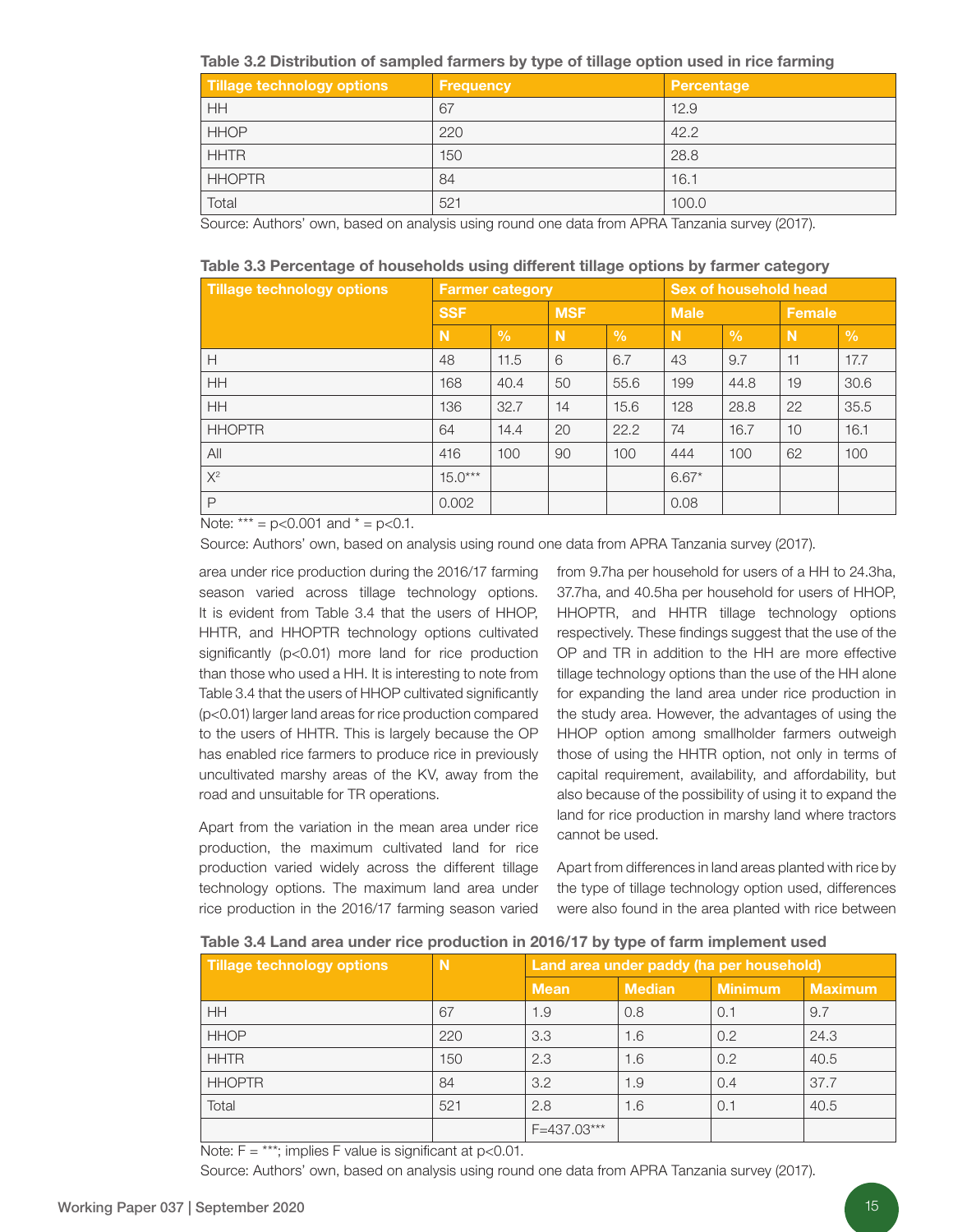SSFs and MSFs as well as between male- and femaleheaded households. Table 3.5 shows that MSFs cultivated significantly larger mean land areas for rice production than SSFs. The maximum land area planted with rice by MSFs was 50.6ha compared to 4.9ha for SSFs. Also a comparison between male- and femaleheaded households shows a significant difference in the mean and maximum land area planted with rice in the 2016/17 farming season. The mean land area planted with rice by male-headed households was almost twice the land area planted with rice by femaleheaded households, while the maximum land area under rice for male-headed households was more than six times the land area for female-headed households.

#### 3.1.3 Rice yield (land productivity) and output by type of tillage technology option used

The use of efficient types of tillage implements to enhance crop productivity and expand the land area under rice production is necessary in sustaining the commercialisation of crops. Table 3.6 shows levels of rice yield (land productivity) and output across the different tillage technology options used for rice cultivation. Comparing users of the HH option (manual human power) and users of other tillage technology options, a bigger difference is observed in rice production (output) than rice productivity, suggesting that the observed differences in rice output is largely due to an increase in land area cultivated using tillage technology options other than a manual HH. The maximum rice output in the 2016/17 farming season varied from 23,550kg per household for HH users to 56,250kg, 66,000kg, and 83,700kg per household for users of HHOP, HHTR, and HHOPTR tillage technology options respectively. Overall rice output increases as the farmer moves from manual cultivation using a HH

Apart from differences in rice yield and rice output per household across tillage technology options, differences were also found in yield and rice output between SSFs and MSFs as well as between maleand female-headed households (Table 3.7). It is interesting to note that SSFs obtained significantly higher rice yields than MSFs, suggesting that more SSFs were using yield (land productivity) enhancing

| Table 3.5 Land area (ha) under rice production in 2016/17 by category |  |  |  |  |  |  |  |  |  |
|-----------------------------------------------------------------------|--|--|--|--|--|--|--|--|--|
|-----------------------------------------------------------------------|--|--|--|--|--|--|--|--|--|

| <b>Item</b>    | <b>Farmer category</b>       |            |                                      |                         |        |                                         |  |
|----------------|------------------------------|------------|--------------------------------------|-------------------------|--------|-----------------------------------------|--|
|                | <b>Farm size</b><br>category |            | <b>Significance</b><br>of difference | Sex of the<br>household |        | <b>Significance of</b><br>difference of |  |
|                | <b>SSF</b>                   | <b>MSF</b> | of the mean                          | <b>Male</b>             | Female | the mean                                |  |
| Mean land area | 1.9                          | 10.9       | $F = 517***$                         | 3.7                     | 1.8    | $F = 8.37***$                           |  |
| Median         | 1.6                          | 8.5        |                                      | 2.0                     | 1.4    |                                         |  |
| <b>Minimum</b> | 0.1                          | 5.1        |                                      | 0.1                     | 0.1    |                                         |  |
| Maximum        | 4.9                          | 50.6       |                                      | 50.6                    | 8.1    |                                         |  |

Note:  $F =$ \*\*\*; implies F value is significant at  $p < 0.01$ .

Source: Authors' own, based on analysis using round one data from APRA Tanzania survey (2017).

| Tillage implement | Rice yield (kg/ha)                |                     |           | Rice output (kg per household) |             |               |  |
|-------------------|-----------------------------------|---------------------|-----------|--------------------------------|-------------|---------------|--|
|                   | N<br><b>Mean</b><br><b>Median</b> |                     |           | N                              | <b>Mean</b> | <b>Median</b> |  |
| <b>HH</b>         | 53                                | 2,010<br>(1, 352.3) | 1,520     | 54                             | 0.1         | 1,485         |  |
| <b>HHOP</b>       | 2,214                             | 2,423<br>(1,496.0)  | 2,224     | 217                            | 0.2         | 3,600         |  |
| <b>HHTR</b>       | 150                               | 2,675<br>(1, 349.9) | 2,595     | 150                            | 0.2         | 3,555         |  |
| <b>HHOPTR</b>     | 84                                | 2,643<br>(938.5)    | 2.718     | 84                             | 0.4         | 3,750         |  |
| All               | 501                               | 2,492<br>(1,368.7)  | 2,409     | 505                            | 0.1         | 3,300         |  |
|                   |                                   | $F = 3.66***$       | $p=0.000$ |                                | $F = 1.56$  | $p=0.012$     |  |

#### Table 3.6 Rice output (kg) and productivity (kg/ha) in 2016/17 farming season by type of tillage technology option

Note: Figures in parentheses are standard deviations. A non-parametric test was used to compare the medians.  $*** = p<0.01$  and  $F = **$ ; implies F value is significant at  $p<0.05$ .

Source: Authors' own, based on analysis using round one data from APRA Tanzania survey (2017).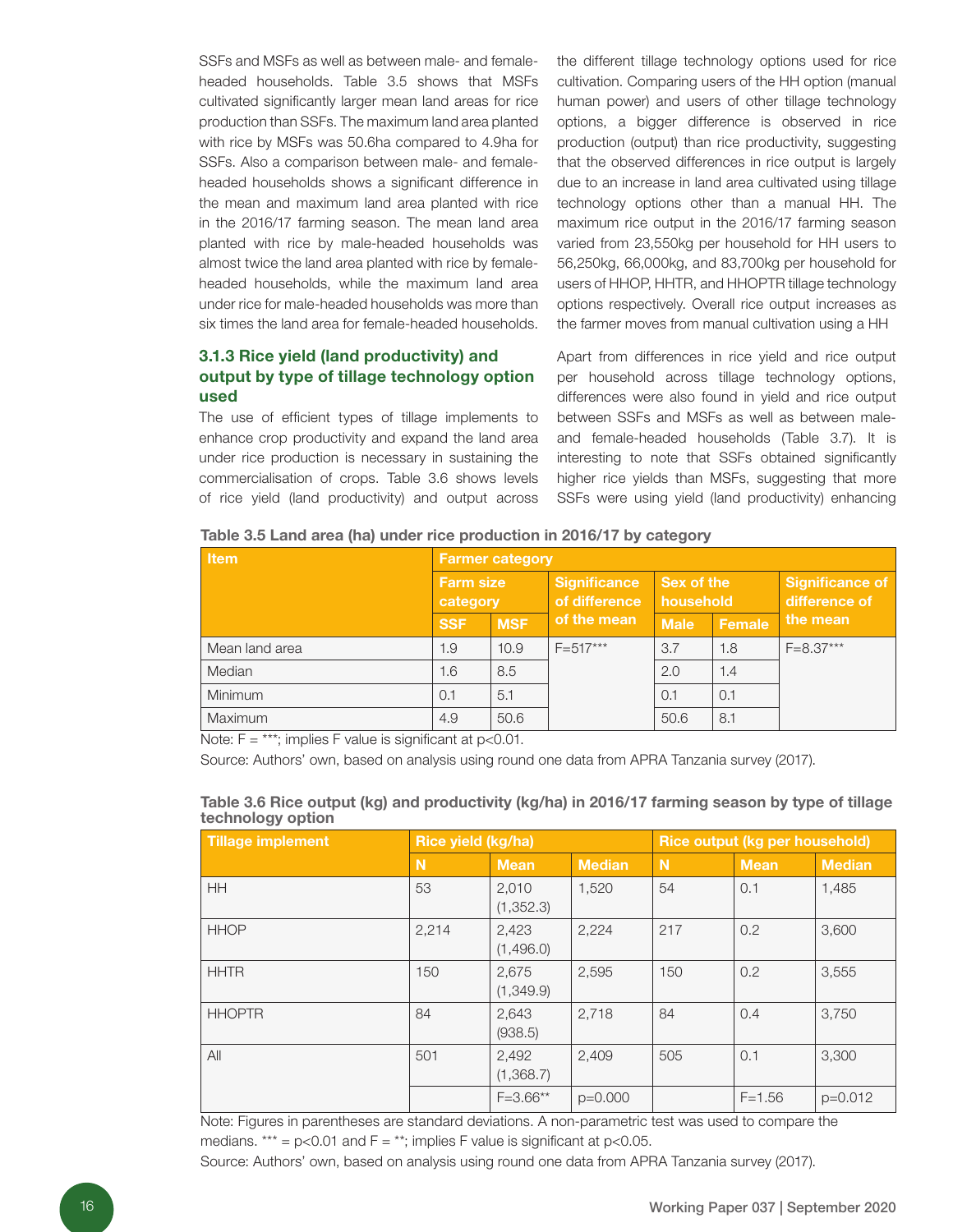Table 3.7 Rice yield (kg/ha) and output per household (kg) in 2016/17 farming season by farmer category

| <b>Tillage</b>      | <b>Paddy yield</b><br><b>Category</b> |     |             |               | <b>Paddy output</b> |     |             |               |                  |
|---------------------|---------------------------------------|-----|-------------|---------------|---------------------|-----|-------------|---------------|------------------|
| <b>implement</b>    |                                       | N   | <b>Mean</b> | <b>Median</b> | <b>Mean</b><br>diff | N   | <b>Mean</b> | <b>Median</b> | <b>Mean diff</b> |
| Farmer type         | <b>SSF</b>                            | 411 | 2,552       | 2,471         | $334**$             | 415 | 3,592       | 3,592         | 13.103***        |
|                     |                                       |     | (1,419.4)   |               | (158.7)             |     | (3,343.6)   |               | (1, 540.1)       |
|                     | <b>MSF</b>                            | 90  | 2.218       | 2,002         |                     | 90  | 16,695      | 13,800        |                  |
|                     |                                       |     | (1,072.5)   |               |                     |     | (14, 527.1) |               |                  |
| Sex of<br>household | Male                                  | 443 | 2,501       | 2,427         | $-77.1$             | 443 | 6.344       | 3,600         | $3,392.1***$     |
| head                |                                       |     | (1,379.9)   |               | (187.1)             |     | (8,896.7)   |               | (557.5)          |
|                     | Female                                | 62  | 2,424       | 2,372         |                     | 62  | 2,951       | 2,100         |                  |
|                     |                                       |     | (1,293.7)   |               |                     |     | (2,861.7)   |               |                  |

Note: Figures in parentheses below means and mean difference are standard deviations and standard errors respectively. An independent sample t test was used to compare the means.  $*** = p<.01$  and  $** = p<.005$ . Source: Authors' own, based on analysis using round one data from APRA Tanzania survey (2017).

inputs compared to MSFs. With respect to rice output per household, MSFs harvested significantly more rice than SSFs, largely due to large land areas cultivated for rice as indicated in Table 3.5 above.

#### 3.1.4 Distribution of Rice Commercialisation Index (RCI) across different categories of rice farmers

The RCI was computed as the percentage (%) of rice that was sold out of what was produced. The results of RCI by different categories of farmer are summarised in Table 3.8. The mean RCI for the whole sample was 59.2 per cent. The RCI varies between different categories of farmers. MSFs had a significantly higher mean RCI than SSFs while male-headed households had a significantly higher RCI than female-headed households. Also, the RCI varied across farmers using different tillage technology options, being smallest for

HH users (44.4 per cent) and highest for users of the HHTR tillage technology option (64.9 per cent) (Table 3.8).

#### 3.1.5 Food security and poverty status across different categories of rice farmer

As pointed out earlier, agricultural commercialisation remains widely pursued in low-income countries to improve agricultural productivity, farm income, food security, and the general welfare of farmers. This section compares the food security and poverty situation among farmers involved in commercial rice production in Kilombero. The percentage of FS households and households that meet the MDD-W for women was used as an indicator of household food security status while the MPI was used as an indicator of poverty.

| <b>Farmer category</b> | <b>Mean</b> | <b>Median</b> | <b>Significance of the effect</b> |  |  |  |  |
|------------------------|-------------|---------------|-----------------------------------|--|--|--|--|
| <b>Farmer type:</b>    |             |               |                                   |  |  |  |  |
| <b>SSF</b>             | 57.4        | 62.9          | $F = 9.91***$                     |  |  |  |  |
| <b>MSF</b>             | 67.4        | 71.2          |                                   |  |  |  |  |
| Sex of household head: |             |               |                                   |  |  |  |  |
| Male                   | 60.0        | 66.7          | $F = 3.462*$                      |  |  |  |  |
| Female                 | 53.1        | 59.0          |                                   |  |  |  |  |
| <b>Tillage option:</b> |             |               |                                   |  |  |  |  |
| <b>HH</b>              | 40.4        | 46.7          | $F = 9.91***$                     |  |  |  |  |
| <b>HHOP</b>            | 58.2        | 62.5          |                                   |  |  |  |  |
| <b>HHTR</b>            | 64.9        | 72.4          |                                   |  |  |  |  |
| <b>HHOPTR</b>          | 63.6        | 65.4          |                                   |  |  |  |  |
| Whole sample           | 59.2        | 65.2          |                                   |  |  |  |  |

#### Table 3.8 RCI in percentage by farmer category

Note:  $F = *$ ; implies F value is significant at p<0.1.  $F = ***$ ; implies F value is significant at p<0.01. Source: Authors' own, based on analysis using round one data from APRA Tanzania survey (2017).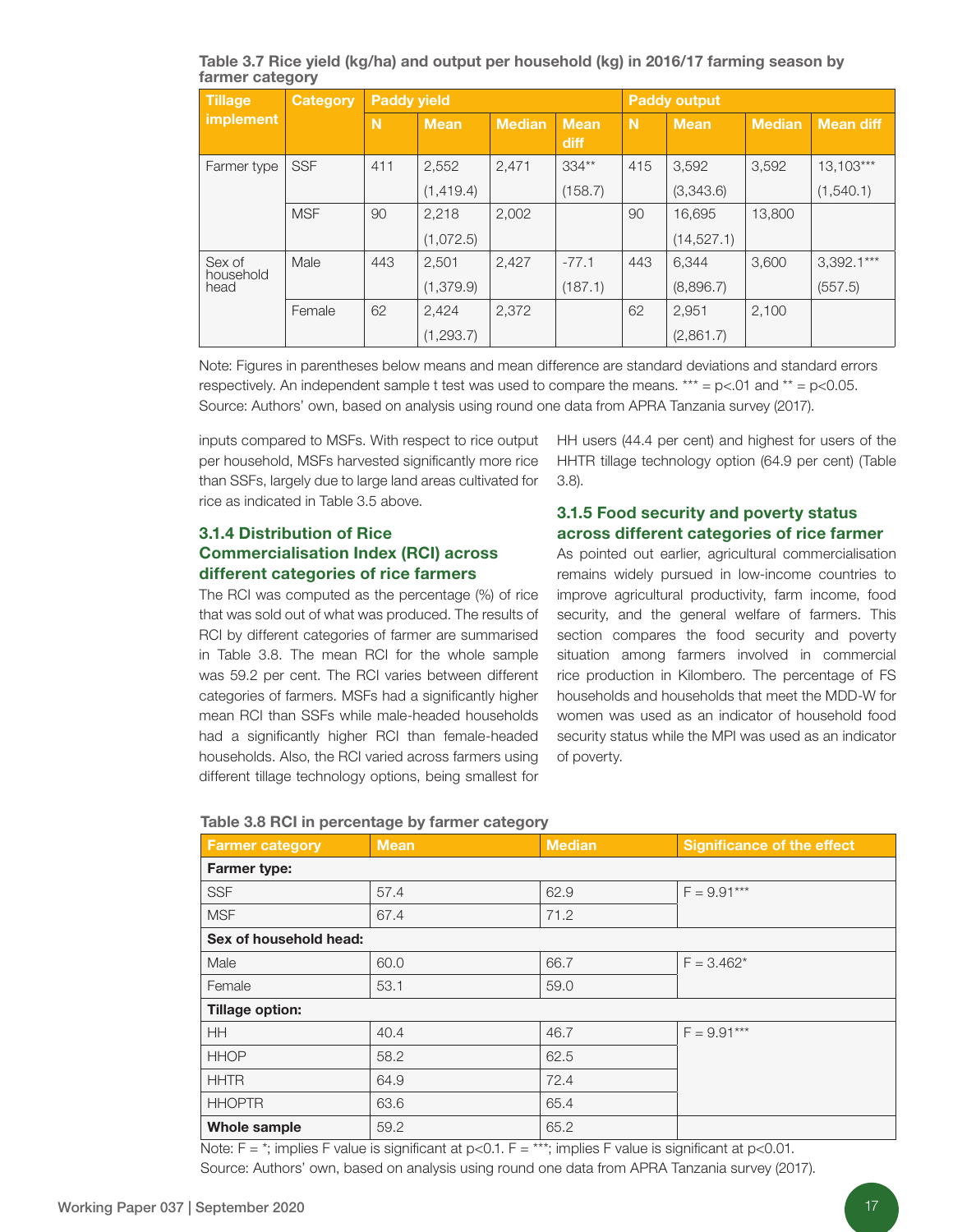Differences exist in both food security status indicators across farmer categories (Table 3.9). For the whole sample, the percentage of food-secure households is 69.3 while the percentage of households that meet the MDD-W is 69.6. However, the percentage of MSFs with FS households is significantly higher than that of SSFs. Similarly, there was no significant difference in the percentage of households that met the minimum dietary requirement for women between MSFs and SSFs. When farming households are classified by sex of household head, the percentage of male-headed households that are food-secure is significantly higher than that of female-headed households but there is no significant difference in the proportion of households meeting the minimum dietary requirement between male- and female-headed households.

According to Table 3.9, household food security status varied significantly across users of tillage technology options, being lowest for the HH and highest for the HHOPTR tillage technology option. There was no significant difference in the percentage of households meeting the MDD-W across the different tillage technology options (Table 3.9). Also, the percentage of both food-secure households and of households meeting the MDD-W varies significantly by the level of rice commercialisation, with the users of the HH having the lowest percentage in both cases. While the percentage of food-secure households increased from 48.6 for farmers who did not commercialise (0 per cent RCI) to 80.9 per cent for rice farmers with a high commercialisation level, the percentage of households meeting the MDD-W increased from 60 per cent for farmers who did not commercialise (0 per cent RCI) to 78.7 per cent for farmers with a medium commercialisation level, and then declined to 69.6 per cent for farmers with a high level of rice commercialisation (Table 3.9).

Like the food security status, the percentage of households that were not MPI-poor and households which were MPI-poor varied across different categories of rice farmer. For the whole sample, 45.9 per cent of the sample farmers were not MPI-poor while 54.1 per cent were MPI-poor. The percentage of MPI-poor households varied across rice farmer categories (Table 3.10). The highest percentage of MPI-poor households was recorded among users of the HH alone in rice production (75.0 per cent) followed by female-headed households (69.5 per cent), with the lowest being for farmers in the highest RCI tercile (31.3 per cent) (Table 3.10).

#### *3.2 Econometric results*

#### 3.2.1 Effect of tillage technologies on rice commercialisation: results of fractional logistic regression

The use of tillage technology options above the HH (HHOP, HHTR, and HHOPTR) was hypothesised

| <b>Farmer category</b> | <b>Food-secure</b> | $\chi^2$  | <b>MDD</b> for women | $\chi^2$ |
|------------------------|--------------------|-----------|----------------------|----------|
| Farm size:             |                    |           |                      |          |
| <b>SSF</b>             | 66.6               | $7.64***$ | 68.0                 | 2.44     |
| <b>MSF</b>             | 83.6               |           | 77.6                 |          |
| Sex of household head: |                    |           |                      |          |
| Female head            | 72.2               | $9.15***$ | 69.6                 | 0.11     |
| Male head              | 52.5               |           | 69.5                 |          |
| <b>Tillage option:</b> |                    |           |                      |          |
| <b>HH</b>              | 54.5               | $6.62*$   | 61.4                 | 1.60     |
| <b>HHOP</b>            | 73.2               |           | 70.9                 |          |
| <b>HHTR</b>            | 66.9               |           | 70.2                 |          |
| <b>HHOPTR</b>          | 73.4               |           | 70.3                 |          |
| Level of RCI:          |                    |           |                      |          |
| Zero                   | 48.6               |           | 60.0                 |          |
| Low                    | 57.6               | 25.01***  | 62.4                 | $9.88**$ |
| Median                 | 75.7               |           | 78.7                 |          |
| High                   | 80.9               |           | 69.6                 |          |
| <b>Whole sample</b>    | 69.3               |           | 69.6                 |          |

Table 3.9 Percentage of households that are food-secure and meeting the MDD-W by farmer category

Note:  $F = *$ ; implies F value is significant at  $p<0.1$ . F = \*\*; implies F value is significant at  $p<0.05$ . F = \*\*\*; implies F value is significant at p<0.01.

Source: Authors' own, based on analysis using round one data from APRA Tanzania survey (2017).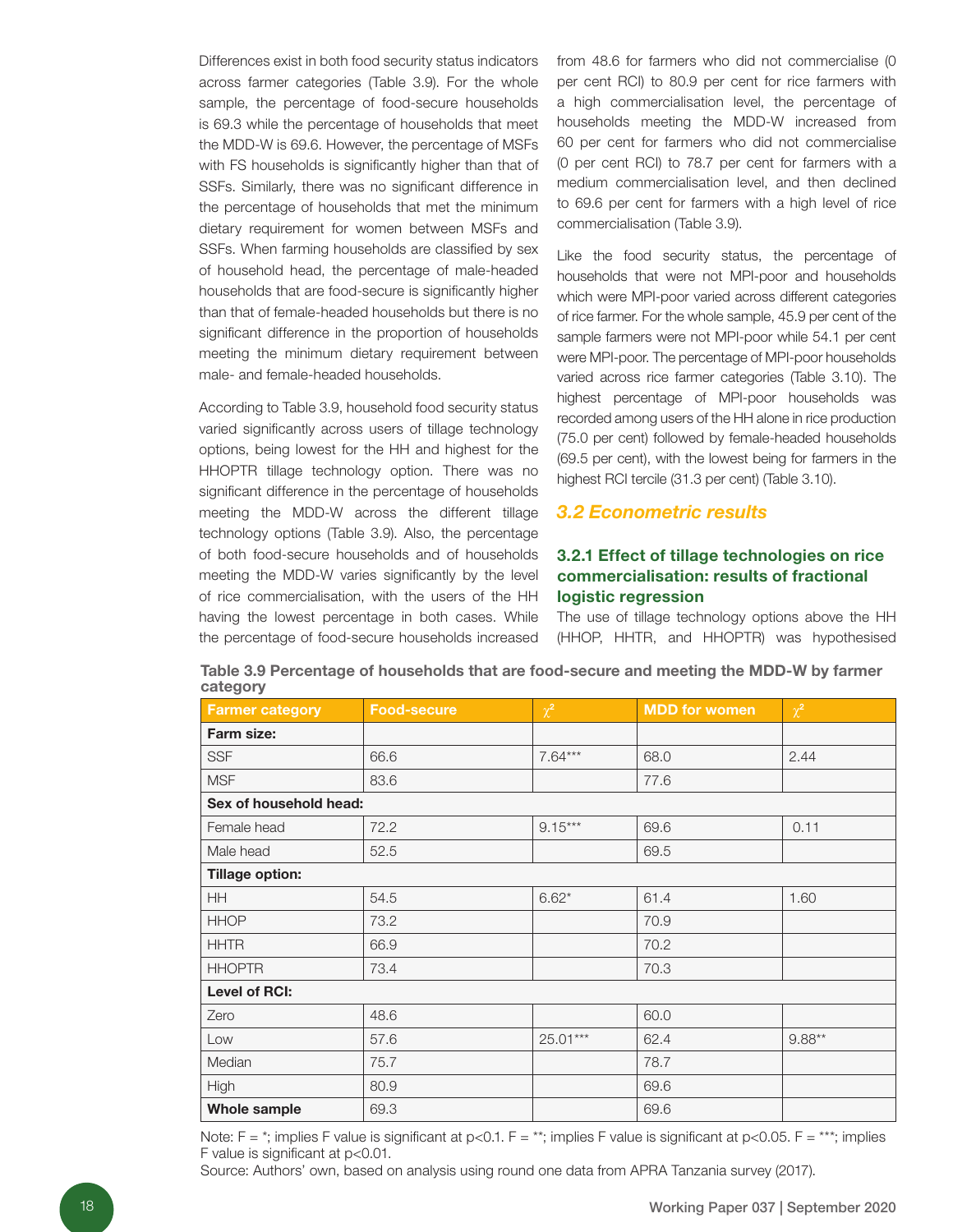| <b>Farmer category</b> | Incidence of multidi-<br>mensional poverty (%<br>of hh) | <b>Households not multidimensional</b><br>poor $(\%)$ | $\chi^2$        |
|------------------------|---------------------------------------------------------|-------------------------------------------------------|-----------------|
| Farm size:             |                                                         |                                                       |                 |
| <b>SSF</b>             | 48.0                                                    | 52.0                                                  | 1.89            |
| <b>MSF</b>             | 38.8                                                    | 61.0                                                  |                 |
| Sex of household head: |                                                         |                                                       |                 |
| Male                   | 49.1                                                    | 50.0                                                  | $7.06***$       |
| Female                 | 30.5                                                    | 69.5                                                  |                 |
| Tillage option used:   |                                                         |                                                       |                 |
| <b>HH</b>              | 25.0                                                    | 75.0                                                  | $19.25***$      |
| <b>HHOP</b>            | 40.6                                                    | 59.4                                                  |                 |
| <b>HHTR</b>            | 58.1                                                    | 41.9                                                  |                 |
| <b>HHOPTR</b>          | 53.1                                                    | 46.9                                                  |                 |
| <b>RCI:</b>            |                                                         |                                                       |                 |
| Zero                   | 37.1                                                    | 62.9                                                  | $x^{2} = 43***$ |
| Low                    | 35.2                                                    | 64.8                                                  |                 |
| Medium                 | 40.4                                                    | 59.6                                                  |                 |
| Whole sample           | 45.9                                                    | 54.1                                                  |                 |

Table 3.10 Multidimensional Poverty Index across farmer categories

Note: F = \*\*\*; implies F value is significant at p<0.01. Source: Authors' own, based on analysis using round one data from APRA Tanzania survey (2017).

to have a positive effect on commercialisation in the study area. Table 3.11 presents the marginal effects for factors influencing rice commercialisation while Annex 4 presents parameter estimates of the fractional logistic regression model for determinants of rice commercialisation. The base tillage option is the HH against which other tillage technology options are compared. The model fits the data very well with F=4.86 and P>F=0.00. As expected, the use of HHOP, HHTR, and HHOPTR tillage options relative to the HH have a significant and positive effect on rice commercialisation (Table 3.11 and Annex 4). The use of HHOP, HHTR, and HHOPTR instead of the HH alone increases the quantity of rice harvested (Table 3.6), leading to an increase in marketed surplus (commercialisation) through the expansion of cultivated land and increased timeliness of carrying out farm operations (Maina 2004; Guthiga *et al.* 2007; Sanni 2008, Umaru *et al*. 2013; Zhou *et al*. 2013, 2018).

As seen in Table 3.11, the marginal effect of HHTR tillage technology is higher than those of HHOP and HHOPTR, suggesting that the use of HHTR is more likely to increase rice commercialisation than the use of HHOP and HHOPTR. Factors other than tillage technology options that have a significant and positive effect on rice commercialisation are land planted with rice, extension services, the use of organic fertiliser (livestock manure), and the use of inorganic fertiliser. Education of the household head and the use of

herbicides show a positive but insignificant effect on rice commercialisation.

Among these factors, the use of inorganic fertilisers has a higher marginal effect than the other factors with a positive influence on rice commercialisation, suggesting that the use of inorganic fertilisers is more likely to increase the level of rice commercialisation than the other factors (Table 3.11). For example, the level of rice commercialisation would increase by 28.3 per cent for an additional unit of inorganic fertiliser applied, compared with an increase of about 1.7 per cent for an additional ha of land planted with rice, suggesting significant gains in rice commercialisation through intensification as opposed to extensification.

It is interesting to note that the coefficient of formal education is not significant while the coefficient of extension is positive and highly significant. This is due to the fact that success in improving agricultural productivity and hence commercialisation depends largely on enhancing farmers' technical and managerial skills, rather than the level of formal education (Gêmo, Stevens and Chilonda 2013; Danso-Abbeam, Ehiakpor and Aidoo 2018; Toma *et al*. 2018).

On the other hand, factors with a negative and significant effect are age of household head and distance to the nearest rice mill, while being a female household head, the use of purchased seed, and livestock income have a negative but insignificant effect. The negative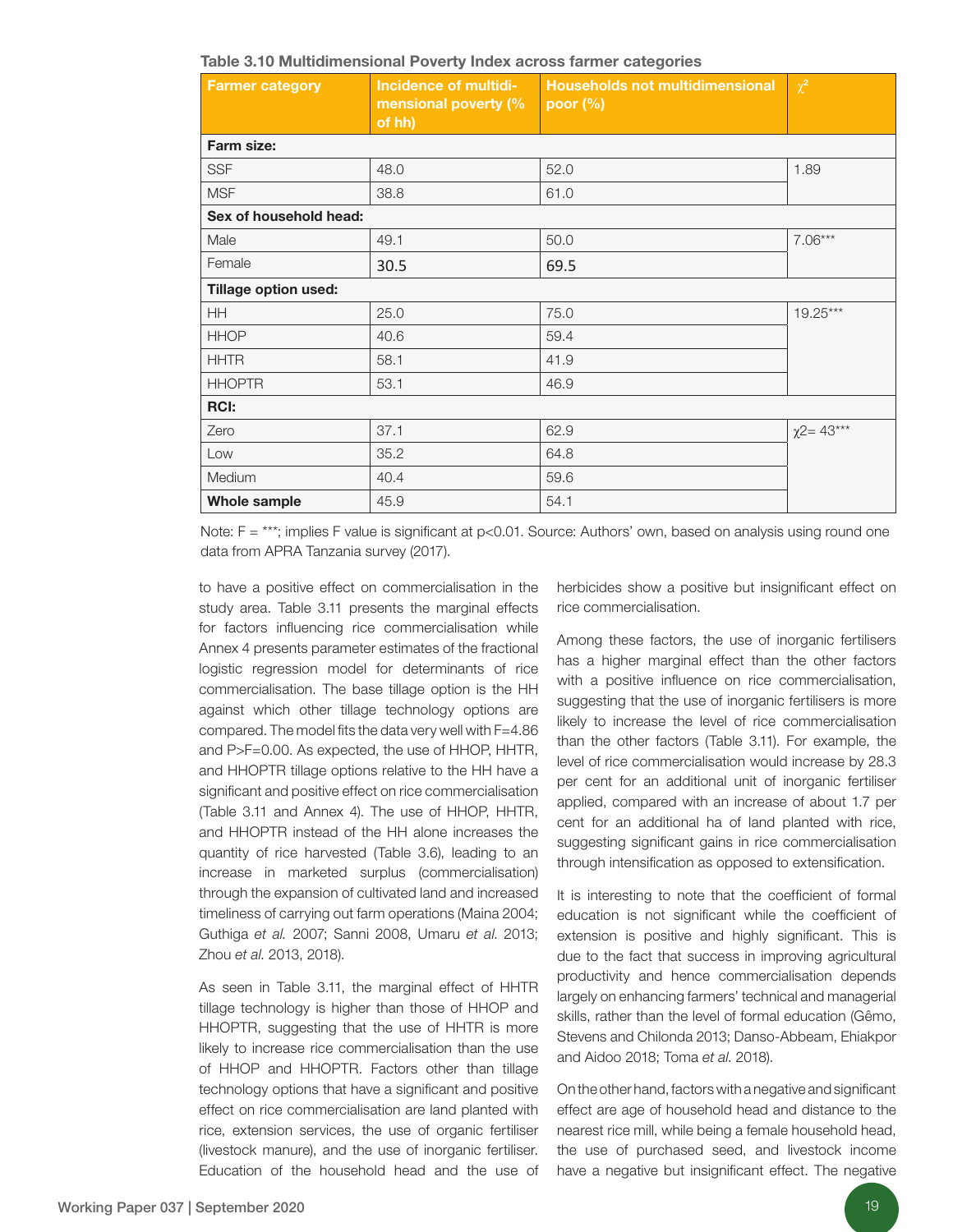| <b>Independent variables</b>        | Marginal effect (dy/dx) | <b>Standard error</b> |
|-------------------------------------|-------------------------|-----------------------|
| HHOP (dummy=1)                      | $0.1243**$              | 0.0525                |
| HHTR (dummy=1)                      | $0.1630***$             | 0.0569                |
| HHOPTR (dummy=1)                    | $0.1593***$             | 0.0589                |
| Age of household head (years)       | $-0.0027**$             | 0.0011                |
| Education of household head (years) | 0.0091                  | 0.0056                |
| Female household head (dummy=1)     | $-0.0078$               | 0.0399                |
| Land planted with rice (ha)         | $0.0166***$             | 0.0047                |
| Extension services (dummy=1)        | $0.0684**$              | 0.0287                |
| Purchased seed (dummy=1)            | $-0.0411$               | 0.0350                |
| Inorganic fertiliser (dummy=1)      | $0.0883**$              | 0.0420                |
| Organic fertiliser (dummy=1)        | $0.2934***$             | 0.1070                |
| Herbicide (dummy=1)                 | 0.0165                  | 0.0300                |
| Distance to nearest rice mill (km)  | $-0.0066*$              | 0.0040                |
| Income from livestock (Tsh)         | $-8.06e-10$             | 6.74e-09              |

Note:  $*** = p<0.01$ ,  $** = p<0.05$ , and  $* = p<0.1$ .

Source: Authors' own, based on analysis using round one data from APRA Tanzania survey (2017).

coefficient for age suggests that farmers become less commercially oriented as they become old. This finding is consistent with the findings by Msuya, Isinika and Dzanku (2018). The negative coefficient for the distance to the nearest rice mill, used as a proxy of market access, suggests that rice farmers will become more commercialised with improvements in market access.

Livestock income was expected to have either a positive influence on rice commercialisation through the use of the OP as a tillage technology for expanding land for rice, or a negative effect if the share of livestock income is significantly higher than the share of rice income to the extent of suppressing rice commercialisation. The insignificance of the coefficient of livestock income suggests that the share of livestock income was significantly lower than the share of income from rice, and hence is unable to suppress the rice commercialisation tendency among rice farmers.

#### 3.2.2 Effect of chosen tillage technology options on rice yield and livelihood of rice farmers: results of the multinomial endogenous treatment effects model

As indicated in Section 2.1.3, four mutually exclusive tillage technology options for rice farming were identified including HH, HHOP, HHTR and HHOPTR. Therefore, the first stage of the multinomial endogenous treatment effects model analysed the factors that influence the choice of tillage technology option to be used in rice farming other than the HH which is used as a control. This was followed by an analysis of the effect of the chosen tillage technology option on yield and three livelihood indicators: household food security (FS),

minimum dietary diversity for women (MDD-W), and the Multidimensional Poverty Index (MPI) measured as indicated in the methodology section.

Factors influencing choice of tillage technology Table 3.12 presents parameter estimates of the first stage of the multinomial endogenous treatment effects model for factors influencing choice of tillage technology. The model fits the data very well with  $\chi^2$ =171.91; P> $\chi^2$ =0.000. As expected, the results show that choice of the three improved tillage technologies above the hand hoe is positively influenced by age of household head, education of household head, farm size being an MSF, non-farm income, and extension services. This suggests that these factors increase the probability of choosing HHOP, HHTR, and HHOPTR tillage technology options for commercial rice production.

It is interesting to note that both education of household head and extension have the expected positive relationship with the use of the improved technologies, suggesting the importance of education and extension advice in creating awareness of the benefits of using improved technologies in agricultural production (Altab, Filipek and Skowron 2015; Liu, Bruins and Heberling 2018; Relebohile and Keregero 2019). On the other hand, the coefficients of female household head and household size for the three tillage technology options are negative, suggesting that being a female household head and an increase in household size reduces the probability of choosing the three tillage technology options for commercial rice production. The negative influence of household on choice of the improved tillage technology options can be associated with increased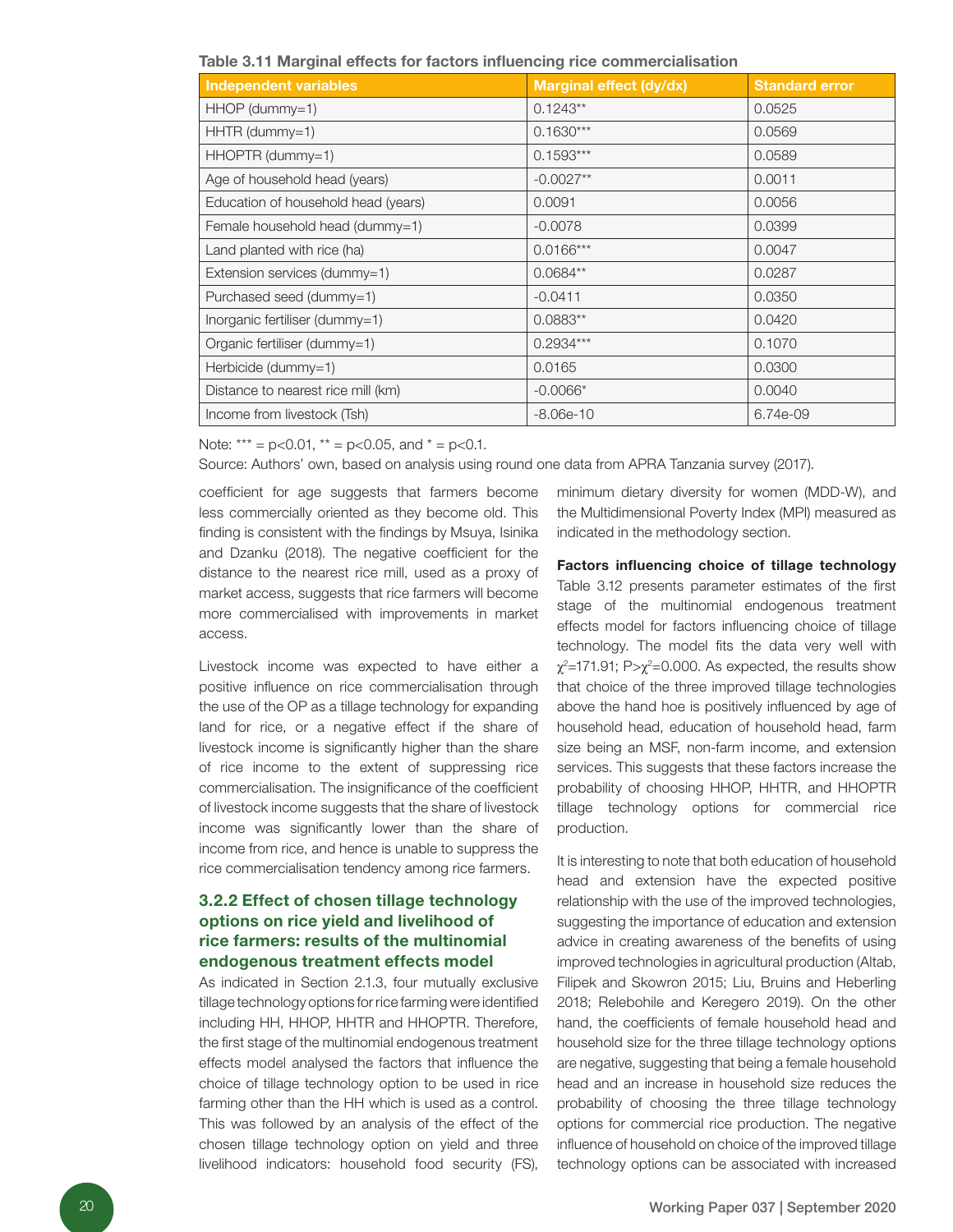| Table 3.12 Parameter estimates for the first stage of multinomial endogenous treatment |  |  |  |  |
|----------------------------------------------------------------------------------------|--|--|--|--|
| effects model                                                                          |  |  |  |  |

| <b>Variable</b>                     | <b>Tillage technology options</b> |              |               |  |  |  |
|-------------------------------------|-----------------------------------|--------------|---------------|--|--|--|
|                                     | <b>HHOP</b>                       | <b>HHTR</b>  | <b>HHOPTR</b> |  |  |  |
| Age of household head (years)       | 0.0081                            | $0.0432***$  | 0.0194        |  |  |  |
|                                     | (0.0144)                          | (0.0157)     | (0.0174)      |  |  |  |
| Female household head (1-female)    | $-0.7696$                         | $-0.1235$    | $-0.1860$     |  |  |  |
|                                     | (0.5390)                          | (0.5691)     | (0.6108)      |  |  |  |
| Education of household head (years) | $-0.0509$                         | 0.1081       | 0.0259        |  |  |  |
|                                     | (0.0747)                          | (0.0829)     | (0.0885)      |  |  |  |
| <b>Household size</b>               | $-0.0649$                         | $-0.1653**$  | $-0.1746$     |  |  |  |
|                                     | (0.0764)                          | (0.0805)     | (0.09857)     |  |  |  |
| Farm size (hectares)                | 0.0994                            | 0.1626       | 0.1748        |  |  |  |
|                                     | (0.0985)                          | (0.1050)     | (0.1042)      |  |  |  |
| <b>MSF dummy</b>                    | 0.2834                            | 1.8625       | 0.8307        |  |  |  |
|                                     | (0.9340)                          | (1.1504)     | (1.1218)      |  |  |  |
| Non-farm income (Tsh)               | 1.74e-08                          | 4.25e-07     | 4.06e-07      |  |  |  |
|                                     | $(2.00e-07)$                      | $(1.79e-07)$ | $(1.82e-07)$  |  |  |  |
| <b>Extension services (dummy)</b>   | 0.1378                            | 0.4691       | 0.8369        |  |  |  |
|                                     | (0.4080)                          | (0.4313)     | (0.4597)      |  |  |  |
| Use of mobile money (dummy)         | $1.0515**$                        | 1.6664***    | 1.6000        |  |  |  |
|                                     | (0.4340)                          | (0.5175)     | (0.5429)      |  |  |  |
| <b>Constant</b>                     | 0.7795                            | 2.9101***    | $-1.8391$     |  |  |  |
|                                     | (0.996)                           | (0.1626)     | (0.1748)      |  |  |  |

Note: N=400; Wald  $\chi^2$ =(37)=171.91; p> $\chi^2$ =0.0000. The reference tillage technology is the hand hoe. The use of mobile money is just an instrumental variable reflecting a willingness to try new technologies in farming. Figures in parentheses are standard errors. \*\*\* = P<0.01, \*\* = P<0.05, and  $* = P<0.1$ .

Source: Authors' own, based on analysis using round one data from APRA Tanzania survey (2017).

household labour available for rice production activities as the household size increases, reducing the need for using improved tillage technology options for rice production operations. However, this might not hold true for very large farmers who do not depend on household labour.

#### Effect of the chosen tillage technology option on livelihood outcomes

Table 3.13 presents the estimates of the effect of chosen tillage technology options on the four livelihood outcomes: rice yield as an intermediate outcome contributing to livelihood, HFSS, MDD-W, and MPI. As seen in Table 3.13, all the three tillage technology options above the HH (HHOP, HHTR, and HHOPTR) are positively related to rice yield, HFSS, and MDD-W, implying that rice farmers who chose these tillage technology options were more likely to: (i) achieve higher rice yields; (ii) improve HFSS; and (iii) meet the MDD-W than households that use the HH alone. On the other hand, all the three improved tillage technology options are negatively related to the MPI as expected, implying that the use of these technology options increases the probability of reducing poverty among rice-producing households.

Factors other than tillage technology options found to have a significant effect on at least one of the livelihood outcomes are age of the household head, being a female household head, education of household head, household size, farm size, and distance to the nearest rice mill. The age of household head was found to have a significant negative effect on rice yield and a significant positive effect on MPI. The negative effect on yield suggests the likelihood of attaining a lower amount of rice as the household head ages, possibly due to the fear of taking a risk in using improved technologies (Mwangi and Kariuki 2015; Donkoh, Azumah and Awani 2019). The positive significant effect on MPI implies a high likelihood of a household becoming poor as the age of the household increases.

Being a female household head has a significant negative effect on HFSS and a significant positive effect on MPI. The positive significant effect suggests that a female-headed household is likely to be food-insecure while the positive significant effect on MPI suggests a high likelihood of a female-headed household being poor. Education of household head has a significant negative effect on MPI only, suggesting a high likelihood of decline in poverty in a household as the education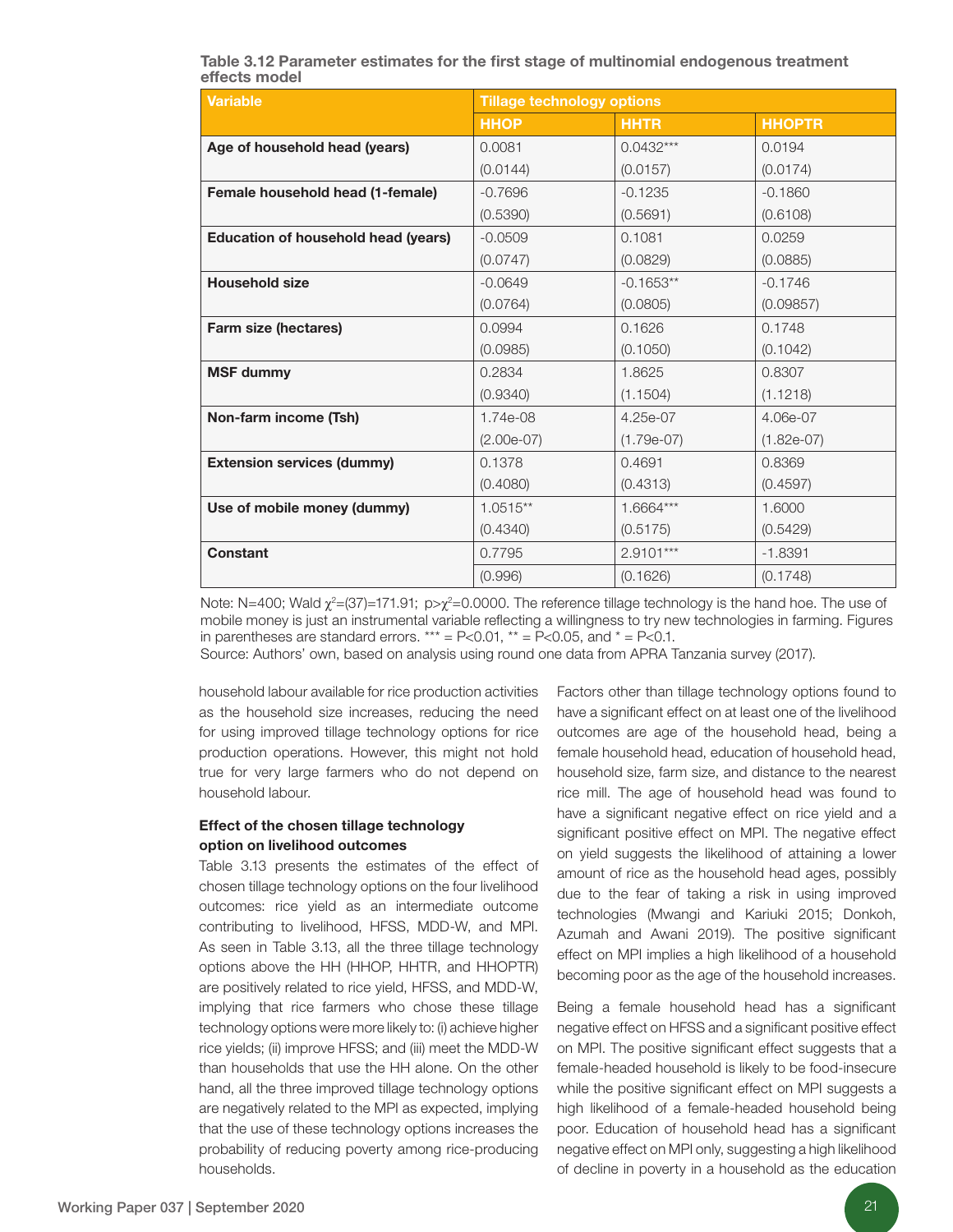Table 3.13 Multinomial endogenous treatment effects model estimates of tillage technology impacts on rice yield, HFSS, MDD-W, and MPI

| <b>Variable</b>                    | Yield (kg/ha) | <b>HFSS</b>  | <b>MDD-W</b> | <b>MPI</b>  |
|------------------------------------|---------------|--------------|--------------|-------------|
| <b>HHOP</b>                        | 173.60        | 0.2354       | 0.1469       | $-0.4644$   |
|                                    | (2400)        | (0.5459)     | (0.5379)     | (0.9709)    |
| <b>HHTR</b>                        | 531.74**      | 0.3112       | $0.8715*$    | $-3.2289$   |
|                                    | (283.90)      | (0.5737)     | (0.5173)     | (2.0085)    |
| <b>HHOPTR</b>                      | 999.68***     | 0.3826       | 0.4571       | $-1.1521$   |
|                                    | (242.94)      | (0.6205)     | (0.6238)     | (1.2968)    |
| Age of household head (years)      | $-19.14***$   | $-0.2723$    | $-0.0135$    | $0.0770**$  |
|                                    | (7.10)        | (0.019)      | (0.0103)     | (0.0319)    |
| <b>Female household head</b>       | $-110.04$     | $-0.6783*$   | 0.2280       | 1.6332*     |
|                                    | (206.27)      | (0.3907)     | (0.3960)     | (0.9903)    |
| <b>Education of household head</b> | 14.54         | 0.0312       | 0.0018       | $-0.1658*$  |
| (years)                            | (39.51)       | (0.0536)     | (0.0503)     | (0.1004)    |
| <b>Household size</b>              | 1.38          | $-0.1216**$  | $-0.0257$    | $0.4183**$  |
|                                    | (21.38)       | (0.0020)     | (0.0619)     | (0.2040)    |
| Farm size (ha)                     | 2.54          | $0.3274***$  | 0.0246       | $-0.1977**$ |
|                                    | (12.34)       | (0.1184)     | (0.0372)     | (0.0983)    |
| <b>MSF (dummy)</b>                 | $-4.43$       | $-0.7961$    | 0.6884       | 0.3334      |
|                                    | (212.81)      | (0.8911)     | (0.5932)     | (0.9430)    |
| Distance to nearest rice mill      | $0.-80.55**$  | $-0.0687$    | $-0.0024$    | $0.1733**$  |
|                                    | (14.84)       | $(0.0376)$ * | (0.0354)     | (0.0743)    |
| <b>Constant</b>                    | 3404.2        | $1.9410**$   | 1.1691       | $-3.4166**$ |
|                                    | (542.65)      | (0.8523)     | (0.8416)     | (1.6065)    |
| Selection terms $(\lambda)$        |               |              |              |             |
| <b>HHOP</b>                        | 345.58*       | $-0.0047$    | 0.2449       | $-0.2338$   |
|                                    | (59.98)       | (0.4855)     | (0.4216)     | (0.4940)    |
| <b>HHTR</b>                        | 62.95         | $-0.1738$    | $-0.4797$    | 2.1068      |
|                                    | 105.69)       | (0.4460)     | (0.3390)     | (1.510)     |
| <b>HHOPTTR</b>                     | $-556.33***$  | $-0.4073$    | 0.1020       | 0.3226      |
|                                    | (98.45)       | (0.4122)     | (0.4115)     | (0.7703)    |

Note: Figures in parentheses are standard errors. \*\*\* =  $p<0.01$ , \*\* =  $p<0.05$ , and \* =  $p<0.1$ . Source: Authors' own, based on analysis using round one data from APRA Tanzania survey (2017).

level of the household head increases. As in the case of the female household head, household size has a significant negative effect on HFSS and a positive effect on MPI. As expected, farm size has a positive effect on HFSS and a negative effect on MPI, implying a high probability of a household being food-secure and having a decline in poverty as farm size increases.

Distance to the nearest rice mill which was used as a proxy for market access was found to have a significant negative effect on rice yield and a significant positive effect on MPI. The significant negative effect on rice yield suggests a high likelihood of attaining a higher rice yield as the distance to the nearest rice mill declines, while the significant positive effect suggests a high likelihood of a household being poor as market access improves.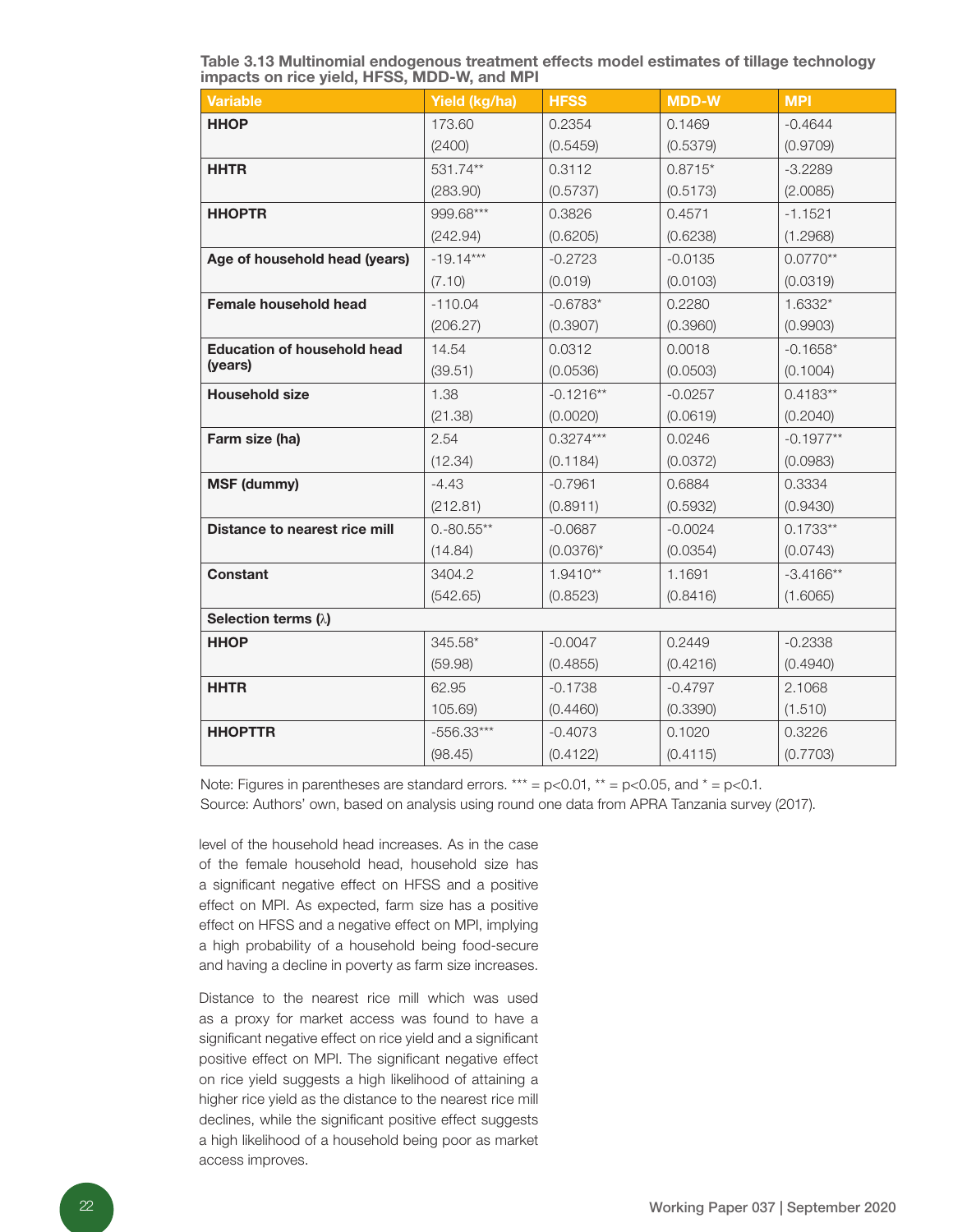# 4 CONCLUSIONS AND RECOMMENDATIONS

This paper examined the effect of choice of tillage technology options on rice commercialisation, yield, and livelihood of rice farmers in Mngeta Division, Kilombero District in Morogoro Region, Tanzania. The tillage technology options examined were the hand hoe and ox plough (HHOP), the hand hoe and tractor (HHTR), and the hand hoe, ox plough, and tractor (HHOPTR), with the hand hoe (HH) used as a basis for comparing the effect of the three improved tillage technology options. Data for the analysis were extracted from the APRA first round data set of 537 rice-producing households selected randomly from ten villages in the Mngeta Division. The results of the descriptive analysis indicate the wider use of HHOP and HHOPTR as compared to the use of HH alone and HHTR in commercial rice production.

Factors found to increase the likelihood of each of the three improved tillage technology options (HHOP, HHTR, and HHOPTR) being chosen instead of the HH alone are education of household head, farm size, nonfarm income, and extension services. On the other hand, factors found to reduce the likelihood of each of these tillage technology options being chosen instead of HH alone are being a female household head, household size, and being an MSF. Interestingly, age of household was found to have a negative relationship with HHOP and HHTR but a positive relationship with HHOPTR, probably due to accumulated experience on the benefits of using a tillage technology option with more tillage implements suitable for different farm operations as the farmer ages.

As expected, the use of HHOP, HHTR and HHOPTR tillage technology options were found to have a significant and positive effect on rice commercialisation, suggesting that these technology options enhance rice commercialisation. Factors other than the use of improved tillage technologies found to have a significant positive effect on rice commercialisation are land planted with rice, extension, and the use of organic and inorganic fertiliser, suggesting that these factors enhance rice commercialisation as expected. On the other hand, coefficients of age of household head and distance to the nearest rice mill as a proxy of market access are negative. Livestock income was hypothesised to have a positive influence on

rice commercialisation but it was found to have an insignificant coefficient, indicating that the share of livestock income was significantly lower than the share of income from rice, and hence was unable to suppress the rice commercialisation tendency among rice farmers.

As expected, all three improved tillage technology options were found to have a positive effect on rice yield, HFSS, and MDD-W, suggesting that the use of these tillage technology options enhance rice yield, HFSS, and MDD-W. Also as expected, all the three improved tillage technology options had a negative relationship with MPI, suggesting that their use increased the likelihood of reducing poverty. Factors other than tillage technology options found to have a significant effect on at least one of the livelihood outcomes are age of the household head, being a female household head, education of household head, household size, farm size, and distance to the nearest rice mill. Age of household head was found to have a significant negative effect on rice yield and a significant positive effect on MPI while being a female household head has a significant negative effect on HFSS and a significant positive effect on MPI. As in the case of the female household head, household size has a significant negative effect on HFSS and a positive effect on MPI, while distance to the nearest rice mill which was used as a proxy for market access was found to have a significant negative effect on rice yield and a significant positive effect on MPI.

As far as policy implications are concerned, although the results suggest promoting the use of all three improved tillage technology options (HHOP, HHTR, and HHOPTR) to enhance rice commercialisation and improve the livelihood of rice farmers, emphasis should be on the promotion of the use of HHOP, not only because it is more inclusive (widely used) in the study area than the others, but also because it can be used in swampy areas where tractors cannot be used. Also oxen have the additional advantage of being used for ox carts in transporting inputs to rice farms and transporting harvested rice to homesteads or rice mills.

Since the use of a tractor might be more beneficial than using an OP, it can be promoted through the establishment of tractor hire services where farmers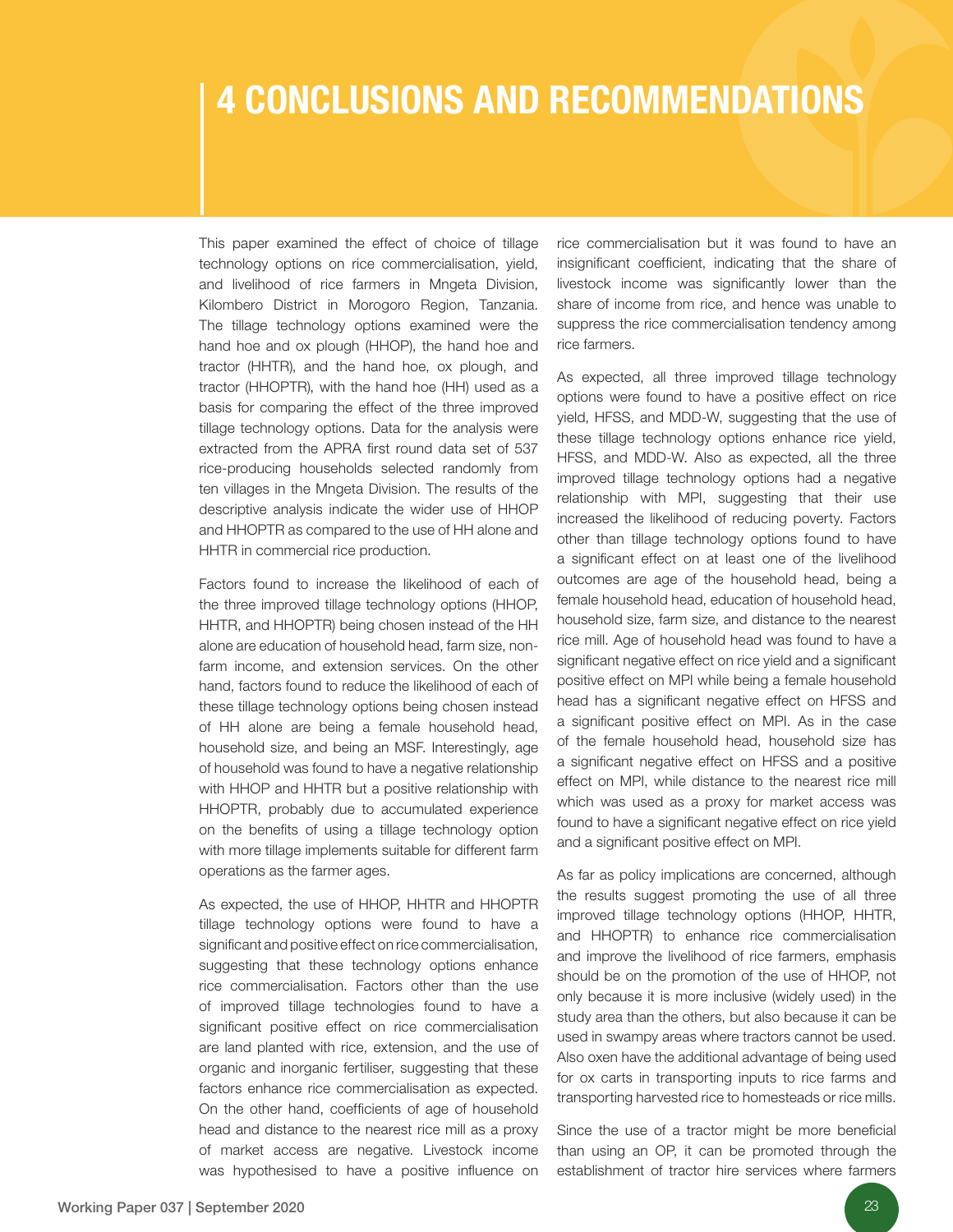can access tractor services at an affordable cost. This should go hand in hand with ensuring timely availability and application of fertilisers to enhance rice yield. There is an urgent need for the local government authority to ensure that extension workers are available to advise farmers on appropriate rice husbandry practices such as seed selection, spacing between plants, watering, and application of fertilisers (inorganic and organic fertilisers) and herbicides. Education and family-planning programmes to reduce the household dependency ratio will be effective interventions to improve household food security, the ability to meet the minimum dietary diversity requirements, reduce poverty, and improve the overall welfare of the commercial rice-producing households.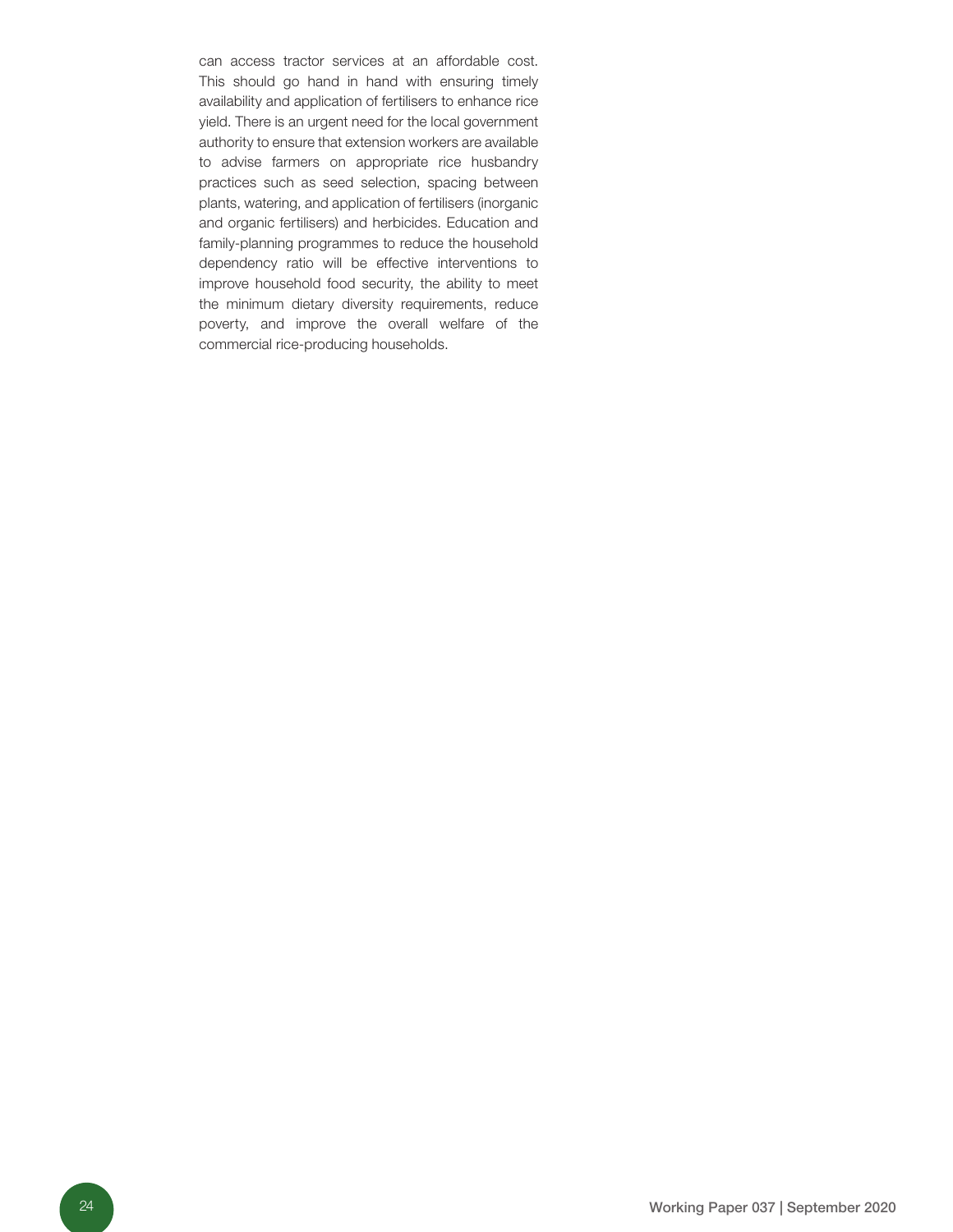# ANNEX

### *Annex 1 Specification of explanatory variables used in the Tobit model*

| <b>Variable</b>                        | <b>Type</b>                       | <b>Expected sign</b>     |
|----------------------------------------|-----------------------------------|--------------------------|
| <b>Tillage options</b>                 |                                   |                          |
| • Ox plough                            | Dummy: 1 if ox plough             | $^{+}$                   |
| • Tractor                              | Dummy: 1 if tractor               | $+$                      |
| • Ox plough                            | Dummy: 1 if tractor and ox plough | $+$                      |
| Household and farm characteristics     |                                   |                          |
| • Age of household head (years)        | Quantitative                      | $+/-$                    |
| • Years of schooling of household head | Quantitative                      | $+$                      |
| • Sex of household head                | Dummy: 1 if female                |                          |
| • Household size (number)              | Quantitative                      | $+$                      |
| • Farm size (hectares)                 | Quantitative                      | $+$                      |
| • Non-farm income                      | Quantitative                      | $+/-$                    |
| Use of other agricultural technologies |                                   |                          |
| • Use of purchased rice seeds          | Dummy: 1 if purchased seeds       | $+$                      |
| • Use of inorganic fertilisers         | Dummy: 1 if inorganic fertiliser  | $+$                      |
| • Use of organic fertilisers           | Dummy 1 if organic fertiliser     | $+$                      |
| • Use of herbicides                    | Dummy: 1 if herbicides            | $+$                      |
| Community and location variables       |                                   |                          |
| • Distance to nearest rice mill (km)   | Quantitative                      | $\overline{\phantom{a}}$ |
| • Access to extension services         | Dummy: 1 if has access            | $\qquad \qquad +$        |

Source: Authors' own.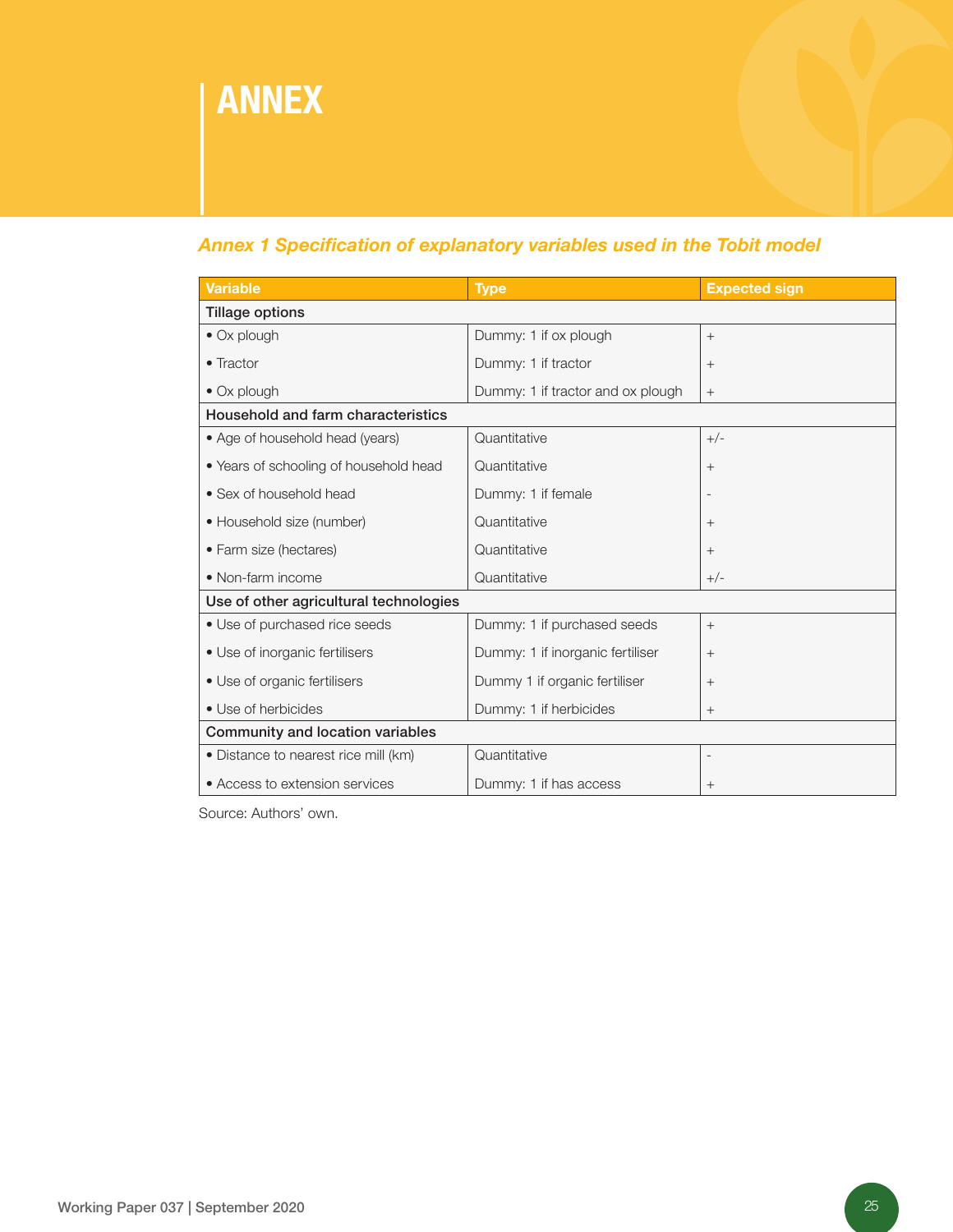### *Annex 2 Food insecurity situation and food groups used to classify households into food-secure versus food-insecure and households satisfying minimum dietary diversity for women*

#### Annex 2.1 List of food insecurity situations used to classify households into food-secure and food-insecure households (HFSS)

- 1. Worries about not having enough food to eat because of a lack of money or other resources
- 2. Household members being unable to eat healthy and nutritious food because of a lack of money or other resources
- 3. Household members eating only a few kinds of foods because of a lack of money or other resources
- 4. Household members skipping a meal because there was not enough money or other resources to get food
- 5. Household members eating less than they thought they should because of a lack of money or other resources
- 6. Household running out of food because of a lack of money or other resources
- 7. Household members being hungry but did not eat because there was not enough money or other resources
- 8. Household members going without eating for a whole day because of a lack of money or other resources
- 9. Household head not having enough food to meet family's needs

#### Annex 2.2 Food groups used to determine minimum dietary diversity for women (MDD-W)

- 1. Foods made from grains: porridge, bread, rice, pasta/noodles, or other foods made from grains.
- 2. Wild roots and tubers and plantains: white potatoes, white yams, manioc/cassava/yucca, cocoyam, taro, or any other foods made from white fleshed roots or tubers or plantains.
- 3. Pulses (beans, peas and lentils): mature beans or peas (fresh or dried seed), lentils or bean/pea products such as hummus, tofu, and tempeh.
- 4. Nuts and seeds: any tree nut, groundnut/peanut, or certain seeds, or nut/seed 'butters' or pastes.
- 5. Milk and milk products: milk, cheese, yoghurt, or other milk products but NOT including butter, ice cream, cream, or sour cream.
- 6. Organ meat: liver, kidney, heart, or other organ meats, or blood-based foods, including from wild game.
- 7. Meat and poultry: beef, pork, lamb, goat, rabbit, wild game meat, chicken, duck, or other bird.
- 8. Fish and seafood: fresh or dried fish, shellfish, or seafood.
- 9. Eggs: eggs from poultry or any other bird.
- 10. Dark green leafy vegetables: any medium-to-dark green leafy vegetables, including wild/foraged leaves.
- 11. Vitamin A-rich vegetables, roots, and tubers: pumpkin, carrots, squash, or sweet potatoes that are yellow or orange inside (or other vitamin A-rich vegetables).
- 12. Vitamin A-rich fruits: ripe mango, ripe papaya.
- 13. Other vegetables.
- 14. Other fruits.
- 15. Insects and other small protein foods.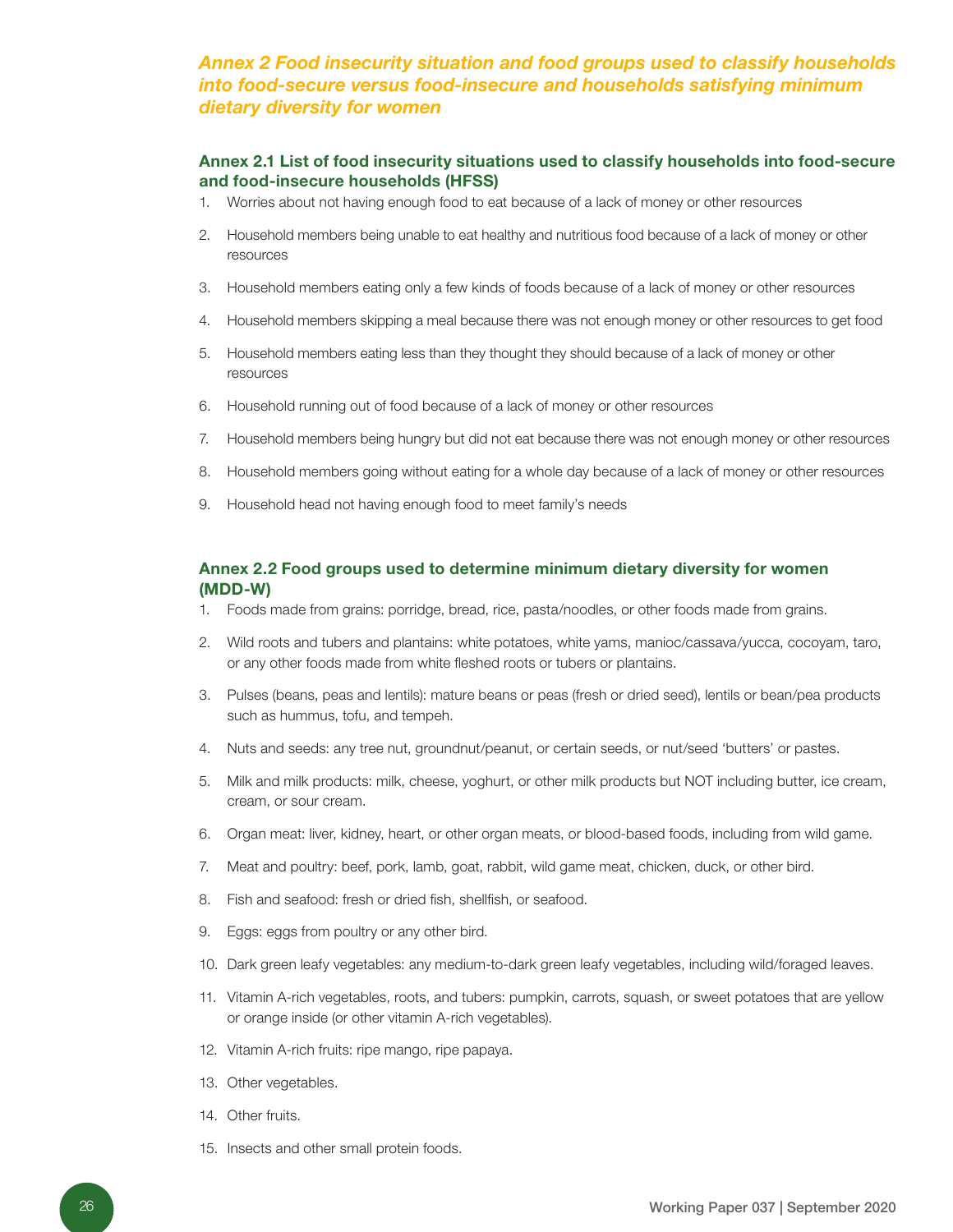- 16. Red palm oil: \* Can be omitted if not relevant in the area.
- 17. Other oils and fats (not red palm oil): added to food.
- 18. Savoury and fried snacks: crisps and chips, fried dough.
- 19. Sugary foods, such as chocolates, candies, cookies.
- 20. Sugar-sweetened beverages: sweetened fruit juices.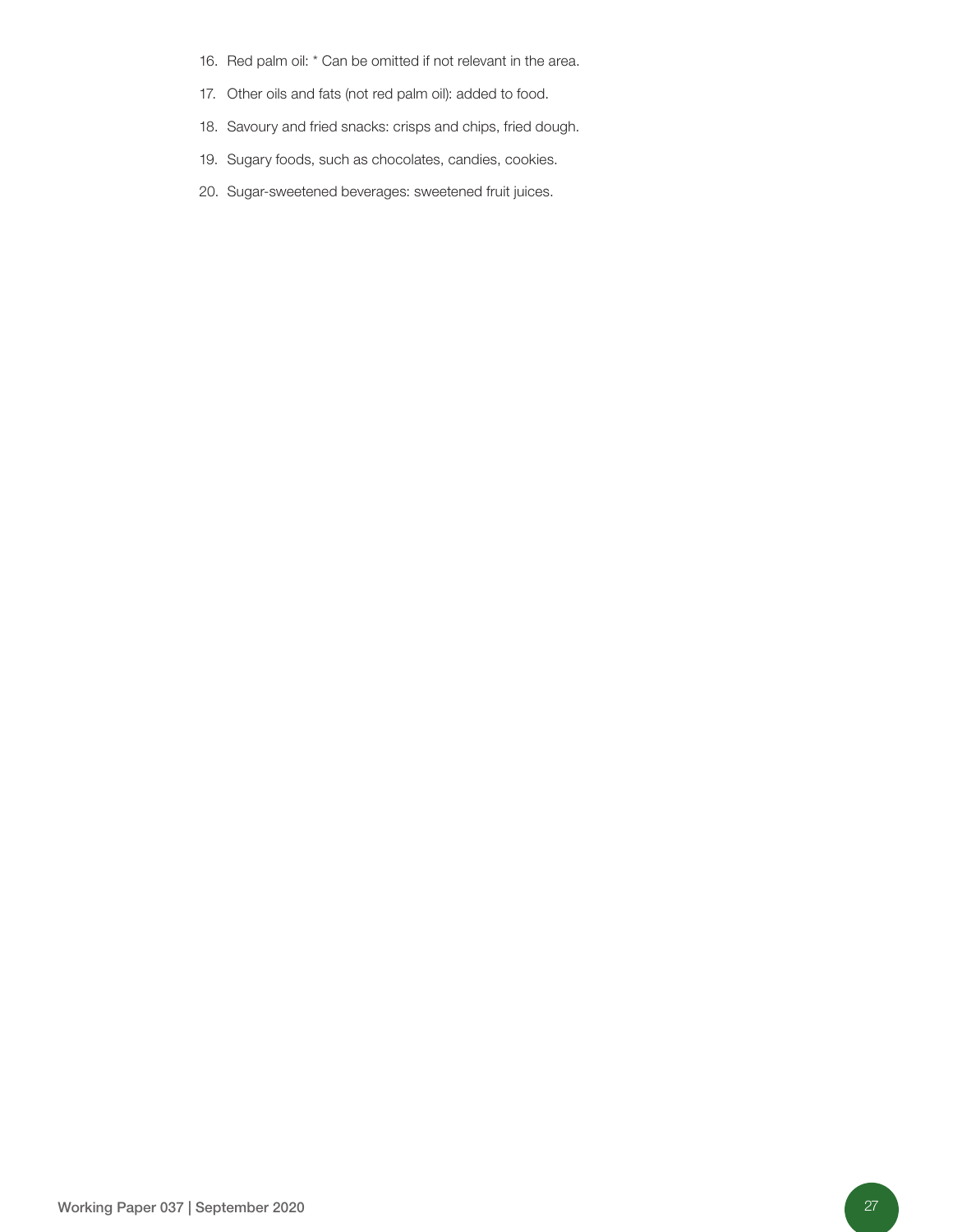### *Annex 3 Specification of explanatory variables used in the endogenous treatment effect model*

#### Annex 3.1 Selection equation variables

| Variable                               | <b>Type</b>                                                    | <b>Expected sign</b> |
|----------------------------------------|----------------------------------------------------------------|----------------------|
| Tillage options                        |                                                                |                      |
| • Age of household head (years)        | Quantitative                                                   | $+/-$                |
| • Years of schooling of household head | Quantitative                                                   | $^{+}$               |
| • Sex of household head                | Dummy: 1 if female                                             |                      |
| • Household size (number)              | Quantitative                                                   | $^{+}$               |
| • Farm size (hectares)                 | Quantitative                                                   | $^{+}$               |
| • Livestock income                     | Quantitative                                                   | $+/-$                |
| • Non-farm income                      | Quantitative                                                   | $+/-$                |
| Type of farmer (MSF)                   | Dummy variable: 1 if small scale<br>and 0 if medium scale      |                      |
| Type of toilet                         | Instrumental variable: 1 if flush<br>toilet and zero otherwise | $^{+}$               |

Source: Authors' own.

#### Annex 3.2 Outcome evaluation variables

| <b>Variable</b>                        | <b>Type</b>                                      | <b>Expected sign</b>     |  |
|----------------------------------------|--------------------------------------------------|--------------------------|--|
| <b>Tillage options</b>                 |                                                  |                          |  |
| $\bullet$ Ox plough                    | Dummy: 1 if ox plough                            | $+$                      |  |
| • Tractor                              | Dummy: 1 if tractor                              | $+$                      |  |
| $\bullet$ Ox plough                    | Dummy: 1 if tractor and ox plough                | $+$                      |  |
| Household and farm characteristics     |                                                  |                          |  |
| • Age of household head (years)        | Quantitative                                     | $+/-$                    |  |
| • Years of schooling of household head | Quantitative                                     | $+$                      |  |
| • Sex of household head                | Dummy: 1 if female                               | $\overline{\phantom{a}}$ |  |
| • Household size (number)              | Quantitative                                     | $+$                      |  |
| • Farm size (hectares)                 | Quantitative                                     | $+$                      |  |
| • Non-farm income                      | Quantitative                                     | $+/-$                    |  |
| • Type of farmer (MSD)                 | Dummy: 1 if small scale<br>and 1 if medium scale | $+/-$<br>$^{+}$          |  |
| Community and location variables       |                                                  |                          |  |
| • Distance to nearest rice mill (km)   | Quantitative                                     |                          |  |

Source: Authors' own.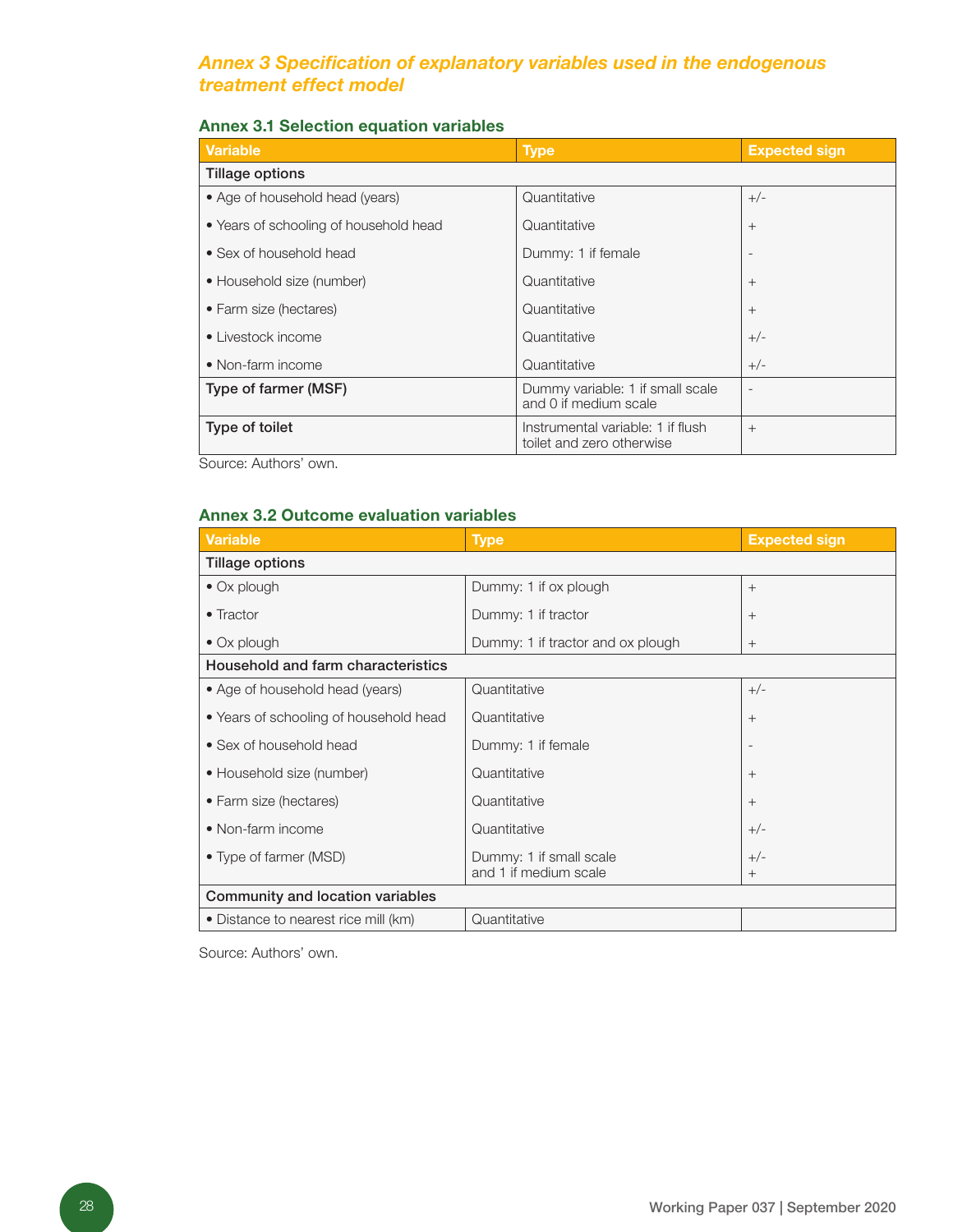### *Annex 4 Factors influencing paddy commercialisation: fractional regression (logit) results (base category = use of hand hoe only)*

| <b>Independent variables</b>   | <b>Coefficient</b> | <b>Robust standard error</b> |
|--------------------------------|--------------------|------------------------------|
| Tractor (dummy=1)              | $0.6115***$        | 0.2368                       |
| $Ox$ plough (dummy=1)          | $0.5196**$         | 0.2187                       |
| Tractor & ox plough (dummy)    | $0.6661***$        | 0.2456                       |
| Age of hh head (years)         | $-0.0113**$        | 0.0048                       |
| Education (years)              | 0.0379             | 0.0235                       |
| Female head (dummy=1)          | $-0.0329$          | 0.0236                       |
| Plot size (ha)                 | $0.0694***$        | 0.0195                       |
| Extension services (dummy=1)   | $0.2859**$         | 0.1197                       |
| Purchased seed (dummy=1)       | $-0.1718$          | 0.1460                       |
| inorganic fertiliser (dummy=1) | $0.3692**$         | 0.1756                       |
| Organic fertiliser (dummy=1)   | 1.2266***          | 0.4482                       |
| Herbicide (dummy=1)            | 0.0691             | 0.1251                       |
| Distance to nearest mill (km)  | $-0.0277*$         | 0.0165                       |
| Income from livestock (Tsh)    | $-3.37e-09$        | 2.82e-08                     |
| Constant                       | $-0.1767$          | 0.3686                       |

N=399 Wald  $\chi^2_{(14)}$ =70.07; p> $\chi^2$ =0.000; pseudo R<sup>2</sup>=0.04. Note: \*\*\* = p<0.01, \*\* = p<0.05, and \* = p<0.1. Source: Authors' own.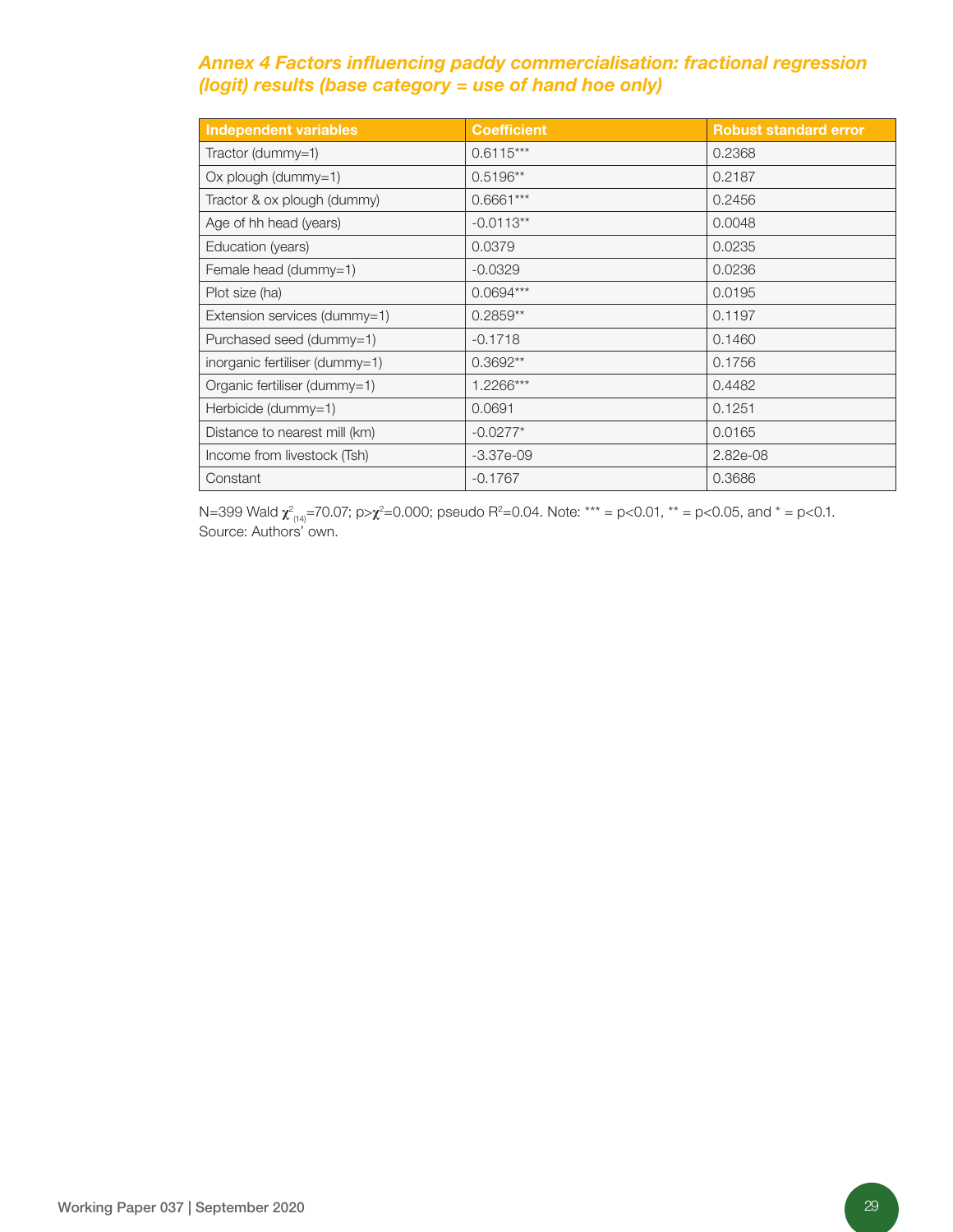## **REFERENCES**

Afework, H. and Geta, E. (2016) 'Review on Small Holders Agricultural Commercialization in Ethiopia: What Are the Driving Factors to Focus on?', *Journal of Development and Agricultural Economics 8.4: 65–76*

AGRA (2014) *Africa Agriculture Status Report 2014: Climate Change and Smallholder Agriculture in Sub-Saharan Africa, Nairobi: Alliance for a Green Revolution in Africa,* https://ccafs.cgiar.org/publications/africaagriculture-status-report-2014-climate-change-and-smallholder-agriculture-sub (accessed 21 July 2020)

Alawode, O.O.; Abegunde, V.O. and Abdullahi, A.O. (2018) 'Rural Land Market and Commercialization Among Crop Farming Households in Southwestern Nigeria', *International Journal of Innovative Food, Nutrition & Sustainable Agriculture* 6.3: 54–62

Alkire, S. and Santos, M.E. (2014) 'Measuring Acute Poverty in the Developing World: Robustness and Scope of the Multidimensional Poverty Index', *World Development* 59: 251–74, https://www.sciencedirect.com/science/ article/abs/pii/S0305750X14000278 (accessed 25 July 2020)

Alkire, S.; Roche, J.M. and Vaz, A. (2015) *Changes Over Time in Multidimensional Poverty: Methodology and Results for 34 Countries,* Oxford Poverty & Human Development Initiative (OPHI) Working Paper 76, Oxford: OPHI, https://ophi.org.uk/changes-over-time-in-multidimensional-poverty-methodology-and-results-for-34 countries/ (accessed 21 July 2020)

Altalb A.A.T.; Filipek, T. and Skowron, P. (2015) 'The Role of Agricultural Extension in the Transfer and Adoption of Agricultural Technologies', *Asian Journal of Agriculture and Food Science*s 3.5: 500–07, www.researchgate. net/publication/324173757\_The\_Role\_of\_Agricultural\_Extension\_in\_the\_Transfer\_and\_Adoption\_of\_ Agricultural\_Technologies (accessed 21 July 2020)

Amejo, A.G.; Gebere, Y.M.; Kassa, H. and Tana, T. (2018) 'Agricultural Productivity, Land Use and Draught Animal Power Formula Derived From Mixed Crop-Livestock Systems in Southwestern Ethiopia', *African Journal of Agricultural Research* 13.42: 2362–81

Ashimogo, G.A.; Isinika, A.C. and Mlangwa, J.E.D. (2003) 'Africa in Transition: Micro Study, Tanzania, Research Report for the Afrint Research Project', unpublished research report, Sokoine National Library, Sokoine University of Agriculture, Tanzania

Barrett, C.B. (2008) 'Smallholder Market Participation: Concepts and Evidence From Eastern and Southern Africa', Food Policy 33.4: 299–317

Bekele, A. and Alemu, D. (2015) 'Farm-Level Determinants of Output Commercialization: In Haricot Bean Based Farming Systems', *Ethiopian Journal of Agricultural Sciences* 25.1: 61–69

Danso-Abbeam, G.; Ehiakpor, D.S. and Aidoo, R. (2018) 'Agricultural Extension and its Effects on Farm Productivity and Income: Insight From Northern Ghana', *Agriculture & Food Security* 7.74, https:// agricultureandfoodsecurity.biomedcentral.com/articles/10.1186/s40066-018-0225-x (accessed 21 July 2020)

Deb, P. and Trivedi, P.K. (2006) 'Maximum Simulated Likelihood Estimation of a Negative Binomial Regression Model with Multinomial Endogenous Treatment', *The Stata Journal* 6.2: 246–55

Donkoh S.A.; Azumah S.B. and Awani J.A. (2019) 'Adoption of Improved Agricultural Technologies Among Rice Farmers in Ghana: A Multivariate Probit Approach', *Ghana Journal of Development Studies* 16.1: 46–67, DOI// http://dx.doi.org/10.4314/gjds.v16i1.3 (accessed 21 July 2020)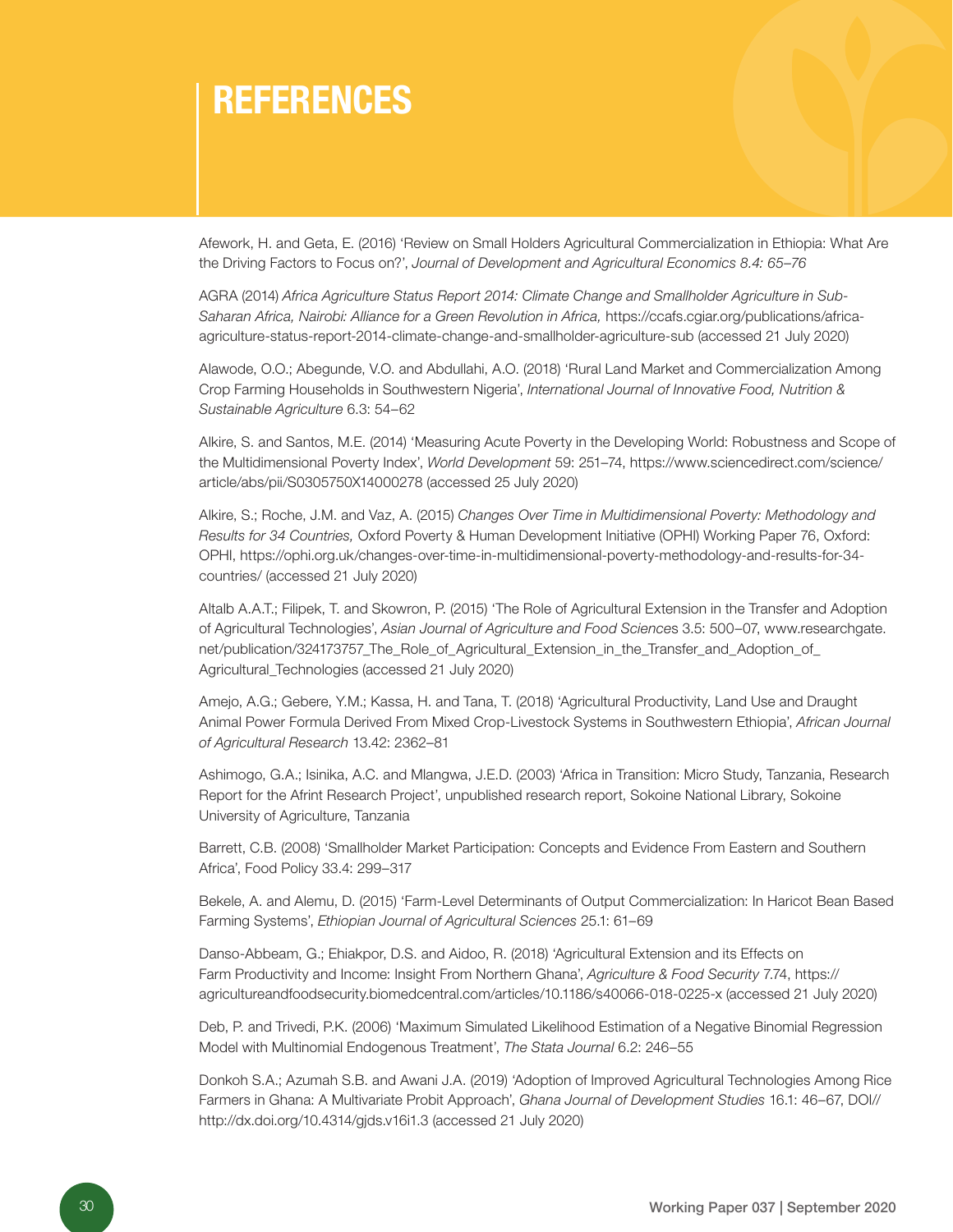Dube, L. and Guveya, E. (2016) 'Determinants of Agriculture Commercialization Among Smallholder Farmers in Manicaland and Masvingo Provinces of Zimbabwe', *Agricultural Science Research Journal* 6.8: 182–90

Fountas, S.; Wulfsohn, D.; Blackmore, B.S.; Jacobsen, H.L. and Pedersen, S.M. (2006) 'A Model of Decision-Making and Information Flows for Information-Intensive Agriculture', *Agricultural Systems* 87.2: 192–210

Gebremariam, G. and Wünsher, T. (2016) 'Combining Sustainable Agricultural Practices Pays Off: Evidence on Welfare Effects from Northern Ghana', paper presented at the Fifth International Conference, Association of Agricultural Economists (AAAE), Addis Ababa, 23–26 September, https://ideas.repec.org/p/ags/ aaae16/246452.html (accessed 15 January 2019)

Gebremedhin, B. and Jaleta, M. (2010) *Commercialization of Smallholders: Does Market Orientation Translate into Market Participation?* Improving Productivity and Market Success (IPMS) of Ethiopian Farmers Project Working Paper 22, Nairobi: ILRI, https://cgspace.cgiar.org/bitstream/handle/10568/3015/WorkingPaper\_22. pdf?sequence=2&isAllowed (accessed 21 July 2020)

Gêmo, H.R.; Stevens, J.B. and Chilonda, P. (2013) 'The Role of a Pluralistic Extension System in Enhancing Agriculture Productivity in Mozambique', *South African Journal of Agricultural Extension* 41.1: 59–75, www. scielo.org.za/scielo.php?script=sci\_arttext&pid=S0301-603X2013000100006 (accessed 21 July 2020)

Grabowski, P.P.; Kerr, J.M.; Haggblade, S. and Kabwe, S. (2016) 'Determinants of Adoption and Dis-Adoption of Minimum Tillage by Cotton Farmers in Eastern Zambia', *Agriculture, Ecosystems, & Environment* 231: 54–67

Gupta, S; Vemireddy, V. and Pingali, P.L. (2019) 'Nutritional Outcomes of Empowerment and Market Integration for Women in Rural India', *Food Security* 11.6: 1243–56

Guthiga, P.M; Karugia, J.T. and Nyikal, R.A. (2007) 'Does Use of Draft Animal Power Increase Economic Efficiency of Smallholder Farms in Kenya?', *Renewable Agriculture and Food Systems* 22.4: 290–96

Isinika, A. *et al*. (2020) *Does Rice Commercialisation Impact on Livelihood? Experience from Mngeta in Kilombero District,* Tanzania, APRA Working Paper 30, Brighton: Future Agricultures

IWGIA (2016) *Tanzanian Pastoralists Threatened: Eviction, Human Rights Violations and Loss of Livelihood,*  International Work Group for Indigenous Affairs (IWGIA) Report 23, Copenhagen: IWGIA, www.iwgia.org/en/ resources/publications/308-human-rights-reports/3206-tanzania-pastoralists-threatened-eviction-humanrights-violations-and-loss-of-livelihood- (accessed 25 July 2020)

IWGIA (2013) 'Forced Evictions of Pastoralists from Kilombero and Ulanga Districts in Mgorogoro Region in Tanzania', *IWGIA Brief,* June 2013, Copenhagen: IWGIA, https://tinyurl.com/y5emv93s (accessed 21 July 2020)

Jansen, H.G.P. (1993) 'Ex-Ante Profitability of Animal Traction Investments in Semi-Arid Sub-Saharan Africa: Evidence from Niger and Nigeria', *Agricultural Systems* 43.3: 323–49

Jayne, T.S. *et al*. (2016) 'Africa's Changing Farm Size Distribution Patterns: The Rise of Medium–Scale Farms', Agricultural Economics 47.S1: 197–214

Kassie, M.; Jaleta, M.; Shiferaw, B.; Mmbando, F. and Mekuria, M. (2013) 'Adoption of Interrelated Sustainable Agricultural Practices in Smallholder Systems: Evidence From Rural Tanzania', *Technological Forecasting and Social Change* 80.3: 525–40

Kibiti, H.M.; Raidimi, N.E.; Pfumayaramba, T.K. and Chauke, P.K. (2016) 'Determinants of Agricultural Commercialization Among Smallholder Farmers in Munyati Resettlement Area, Chikomba District, Zimbabwe', *Journal of Human Ecology* 53.1: 10–19

Kirui, O.K. and Njiraini, G.W. (2013) 'Determinants of Agricultural Commercialization Among the Rural Poor: Role of ICT and Collective Action Initiatives and Gender Perspective in Kenya', paper prepared for the Fourth International Conference of the African Association of Agricultural Economists (AAAE), Hammamet, 22–25 September, https://ideas.repec.org/p/ags/aaae13/161618.html (accessed 21 July 2020)

Komba, C.K. and Mahonge, C.P. (2018) 'The Impact of In-Migrant Pastoralists on Livelihood Outcomes of the Natives in Rufiji District, Tanzania', *Journal of Co-Operative and Business Studies* 1.1: 37–48, http://mocu.ac.tz/ wp-content/uploads/2019/12/paper-3-komba-and-mahunge-37-48.pdf (accessed 21 July 2020)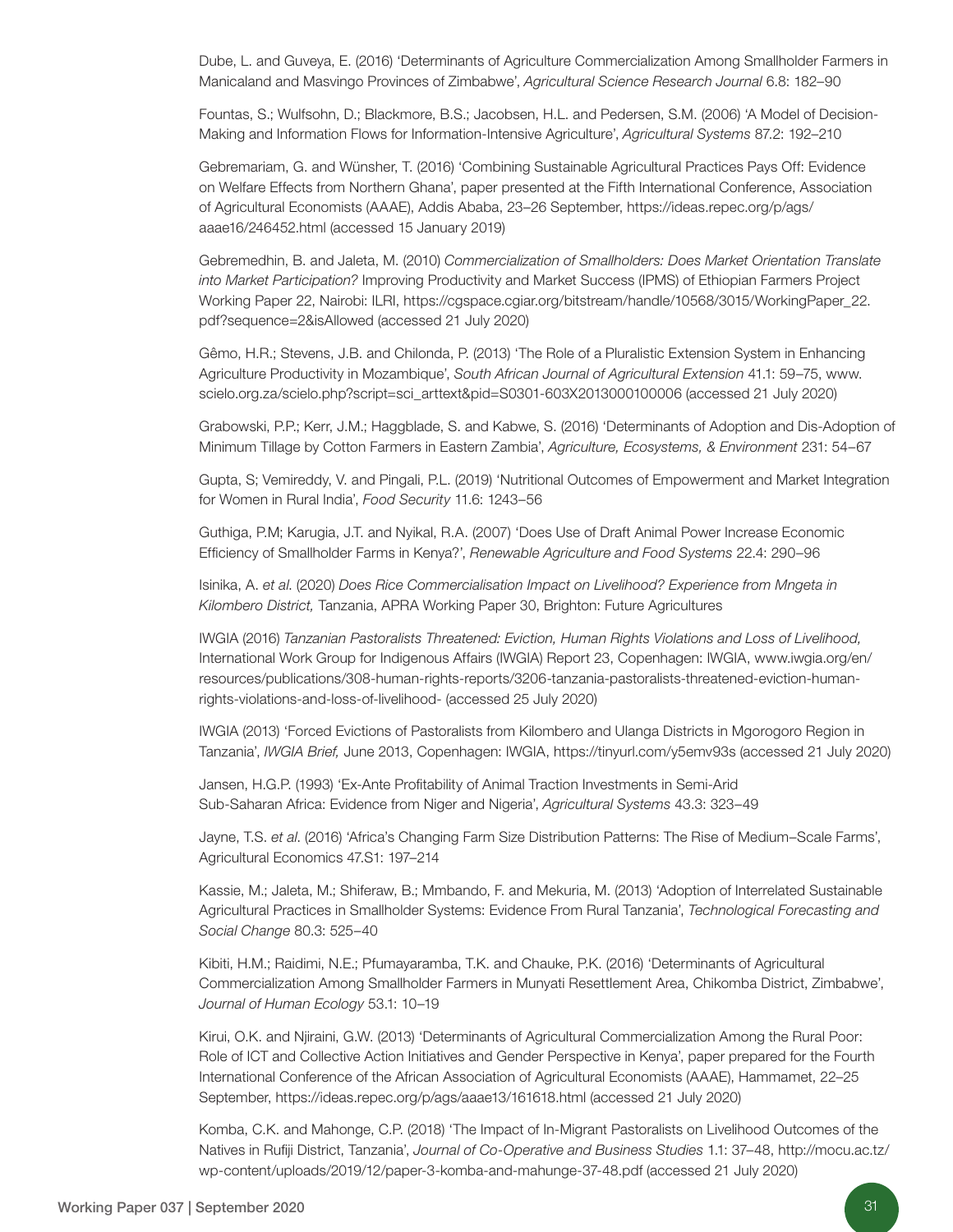Linderhof, V; Janssen, V. and Achterbosch, T. (2019) 'Does Agricultural Commercialization Affect Food Security: The Case of Crop-Producing Households in the Regions of Post-Reform Vietnam', *Sustainability* 11.5: 1263, doi:10.3390/su11051263 (accessed 21 July 2020)

Liu, T.; Bruins, R.J.F. and Heberling, M.T. (2018) 'Factors Influencing Farmers' Adoption of Best Management Practices: A Review and Synthesis', *Sustainability* 10.2: 432, doi: 10.3390/su10020432 (accessed 21 July 2020)

Louw, A.; Ndanga, L.; Chikazunga, D. and Jagwe, J. (2008) *Restructuring Food Markets in the Southern African Region: Dynamics in the Context of the Fresh Produce Sub-Sector: A Synthesis of Country Findings,* London: IIED, https://pubs.iied.org/G03306/ (accessed 21 July 2020)

Maina, P.G. (2004) 'The Effect of Using Animal Traction on Farm Efficiency and Household Labour Allocation on Smallholder Farms in Kenya: A Case of Kirinyaga District', MSc thesis, Department of Agricultural Economics, University of Nairobi, http://erepository.uonbi.ac.ke/handle/11295/13281 (accessed 21 July 2020)

Makki, E.K.; Eltayeb, F.E. and Badri, O.A. (2017) 'Factors Affecting Draught Animal Technology Adoption in Rural Kordofan', *International Journal of Agricultural Innovations and Research* 5.5: 681–86

Mansur, E.T.; Mendelsohn, R. and Morrison, W. (2008) 'Climate Change Adaptation: A Study of Fuel Choice and Consumption in the US Energy Sector', *Journal of Environmental Economics and Management* 55.2: 175–93

Mbata, J.N. (2001) 'Determinants of Animal Traction Adoption in Traditional Agriculture: An Application of the Multivariate Probit Procedure to the Case of Lesotho', *Development Southern Africa* 18.3: 309–25

Mitiku, A. (2014) 'Impact of Smallholder Farmers Agricultural Commercialization on Rural Households' Poverty', *The International Journal of Applied Economics and Finance* 8.2: 51–61

Mondo, J.M. *et al*. (2020) 'Benefits and Drivers of Farm Mechanisation in Ruzizi Plain, Eastern Democratic Republic of Congo', *African Crop Science Journal* 28.1: 111–30

Msuya, E.E; Isinika, A.C. and Dzanku, F.M. (2018) 'Agricultural Intensification Response to Agricultural Input Subsidies in Tanzania: A Spatial-Temporal and Gender Perspective, 2002–15', in A.A. Djurfeldt, F.M. Dzanku and A.C. Isinika (eds), Agriculture, Diversification, and Gender in Rural Africa: Longitudinal Perspectives From Six Countries, Oxford: Oxford University Press

Muriithi, B.W. and Matz, J.A. (2015) 'Welfare Effects of Vegetable Commercialization: Evidence From Smallholder Producers in Kenya', *Food Policy* 50: 80–91

Mutabazi, K.D; Mdoe, N.S.Y. and Wiggins, S. (2013) 'Determinants of Commercialization of Smallholder Agriculture in Central Tanzania', *Eastern and Southern Africa Journal of Agricultural Economics and Development* 10: 30–55 [not available online]

Mwangi, M. and Kariuki, S. (2015) 'Factors Determining Adoption of New Agricultural Technology by Smallholder Farmers in Developing Countries', *Journal of Economics and Sustainable Development* 6.5: 208–16, www.researchgate.net/publication/303073456\_Factors\_determining\_adoption\_of\_new\_agricultural\_ technology\_by\_smallholder\_farmers\_in\_developing\_countries (accessed 21 July 2020)

Obayelu, A.E; Ajayi, O.D; Oluwalana, E.O.A. and Ogunmola, O.O. (2017) 'What Does Literature Say About the Determinants of Adoption of Agricultural Technologies by Smallholders Farmers?', *Agricultural Research and Technology* 6.1: 1–5, https://juniperpublishers.com/artoaj/pdf/ARTOAJ.MS.ID.555676.pdf (accessed 21 July 2020)

Ogunleye, G.O.; Fashoto, S.G.; Mashwama, P.; Arekete, S.A.; Olaniyan, O.M. and Omodunbi, S.A. (2018) 'Fuzzy Logistic Tool to Forecast Soil Fertility in Nigeria', *The Scientific World Journal* 2018: 1–8, http://downloads. hindawi.com/journals/tswj/2018/3170816.pdf (accessed 25 July 2020)

Ogutu, S.O.; Gödecke, T. and Qaim, M. (2017) *Agricultural Commercialization and Nutrition in Smallholder Farm Households,* GlobalFood Discussion Papers 97, Göttingen: Georg-August-Universität Göttingen, Research Training Group (RTG), http://hdl.handle.net/10419/161624 (accessed 21 July 2020)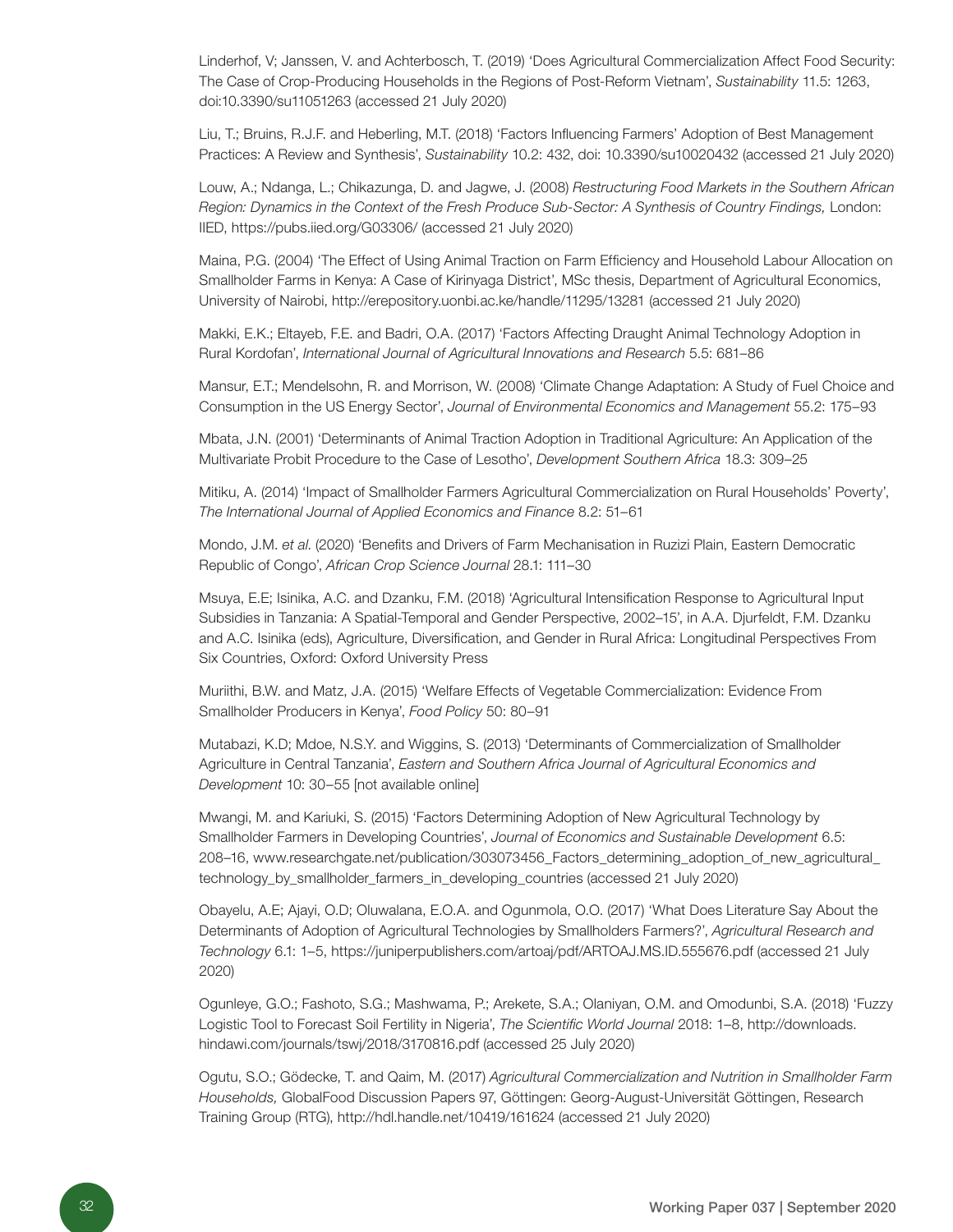Owolabi, J.O.; Olaleye, R.S.; Adeniji, O.B. and Ojo, M.O. (2016) 'Analysis of Factors Influencing the Animal Traction Technology Usage by Farmers in Northwestern Nigeria', *Production Agriculture and Technology* 12.1: 80–88

Pingali, P.L (2001) 'Environmental Consequences of Agricultural Commercialization in Asia', *Environment and Development Economics* 6.4: 483–502

Pingali, P.; Aiyar, A.; Abraham, M. and Rahman, A. (2019) 'Enabling Smallholder Prosperity Through Commercialization and Diversification', in P. Pingali *et al*., *Transforming Food Systems for a Rising India,*  Palgrave Studies in Agricultural Economics and Food Policy, Cham: Palgrave Macmillan

Pingo's Forum (2014) *Pingo's Forum Annual Report* 2013–2014, https://pingosforum.or.tz/index.php/about-us/ reports/annual-reports/3-pingos-annual-report-2014/file (accessed 22 July 2020)

Relebohile, M. and Keregero, J.B.K. (2019) 'Turning Challenges into Opportunity: Potential for Adoption of E-Extension in Lesotho', *Journal of Agricultural Extension and Rural Development* 2.2: 184–191

Sanni, S.A (2008) 'Animal Traction: An Underused Low External Input Technology Among Farming Communities in Kaduna State, Nigeria', *Tropicultura* 26.1: 48–52

Teklewold, H.; Kassie, M. and Shiferaw, B. (2013) 'Adoption of Multiple Sustainable Agricultural Practices in Rural Ethiopia', *Journal of Agricultural Economics* 64.3: 597–623

Toma, L. *et al*. (2018) 'Impact of Information Transfer on Farmers' Uptake of Innovative Crop Technologies: A Structural Equation Model Applied to Survey Data', The Journal of Technology Transfer 43: 864–81

Umaru, M.A.; Dalhatu, M.; Bello, A. and Nawawi, H. (2013) 'Animal Traction as Source of Farm Power in Rural Areas of Sokoto State, Nigeria', *Health, Safety and Environment* 1.1: 23–28

Varma, P. (2017) *Adoption of System of Rice Intensification and its Impact on Rice Yields and Household Income: An Analysis for India,* Working Paper 2017-02-03, Ahmedad: Indian Institute of Management, https:// econpapers.repec.org/paper/iimiimawp/14559.htm

Wallace, M.T. and Moss, J.E. (2002) 'Farmer Decision-Making with Conflicting Goals: A Recursive Strategic Programming Analysis', *Journal of Agricultural Economics* 53.1: 82–100

Walsh, M (2012) 'The Not-So-Great Ruaha and Hidden Histories of an Environmental Panic in Tanzania', *Journal of Eastern African Studies* 6.2: 303–35

Wiggins, S. *et al*. (2014) *Cautious Commercialization: Findings From Village Studies in Ethiopia, Ghana, Kenya, Malawi & Tanzania,* FAC Working Paper 82, Brighton: Future Agricultures Consortium

Wooldridge, J.M. (2010) *Econometric Analysis of Cross Section and Panel Data,* Cambridge MA: MIT Press

World Bank (2007) *World Development Report 2008: Agriculture for Development,* Washington DC: World Bank

Zhou, S.; Minde, I.J. and Mtigwe, B. (2013) 'Smallholder Agricultural Commercialization for Income Growth and Poverty Alleviation in Southern Africa: A Review', *African Journal of Agricultural Research* 8.22: 2599–2608

Zhou, X; Ma, W. and Li, G. (2018) 'Draft Animals, Farm Machines and Sustainable Agricultural Production: Insight from China', *Sustainability* 10.9: 3015, www.researchgate.net/publication/327212904\_Draft\_Animals\_ Farm\_Machines\_and\_Sustainable\_Agricultural\_Production\_Insight\_from\_China (accessed 22 July 2020)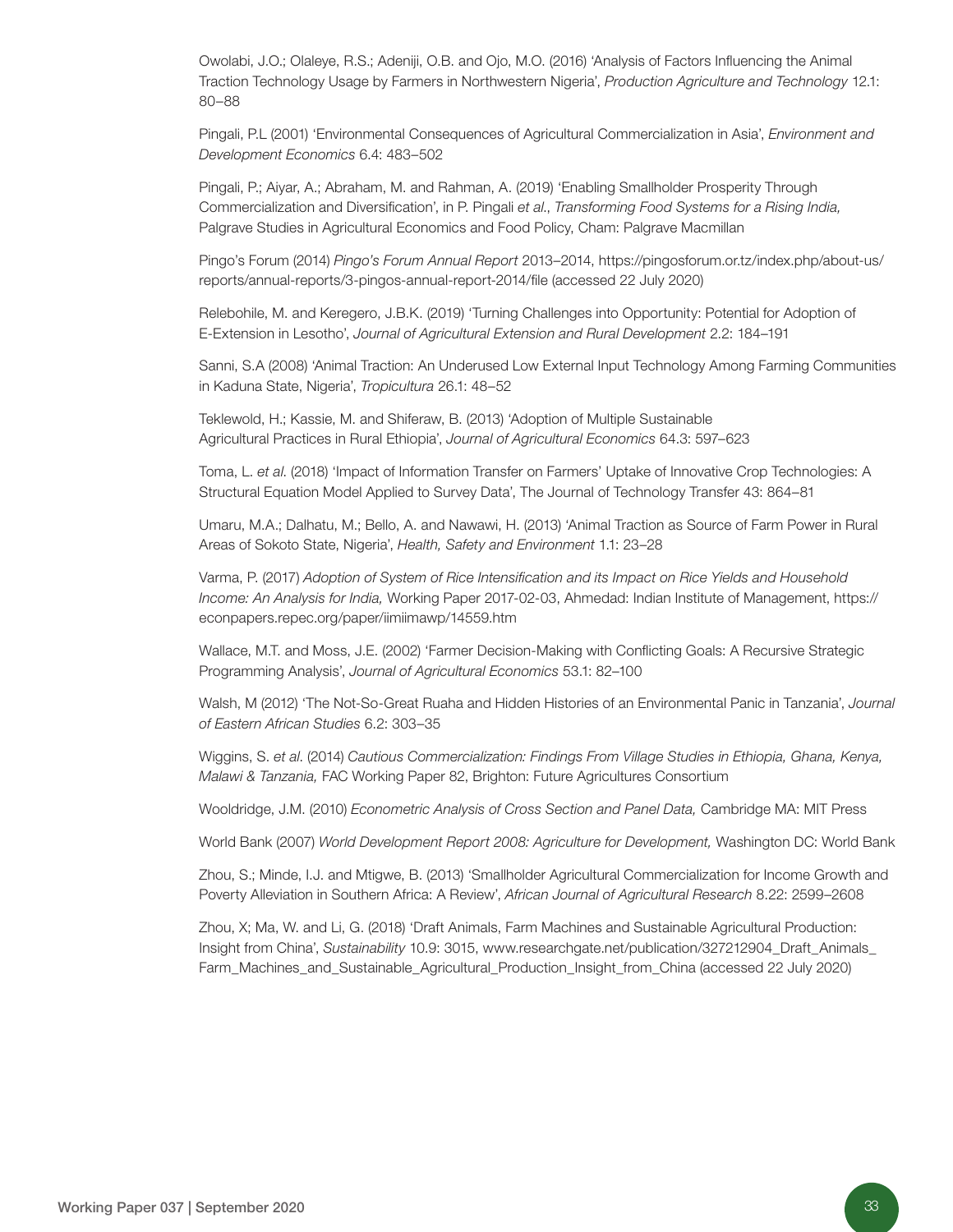

1 The detailed methodology is presented in another APRA working paper from Tanzania titled: *Does Rice Commercialisation Impact on Livelihood: Experience from Mngeta in Kilombero District, Tanzania* (Isinika *et al*. 2020).